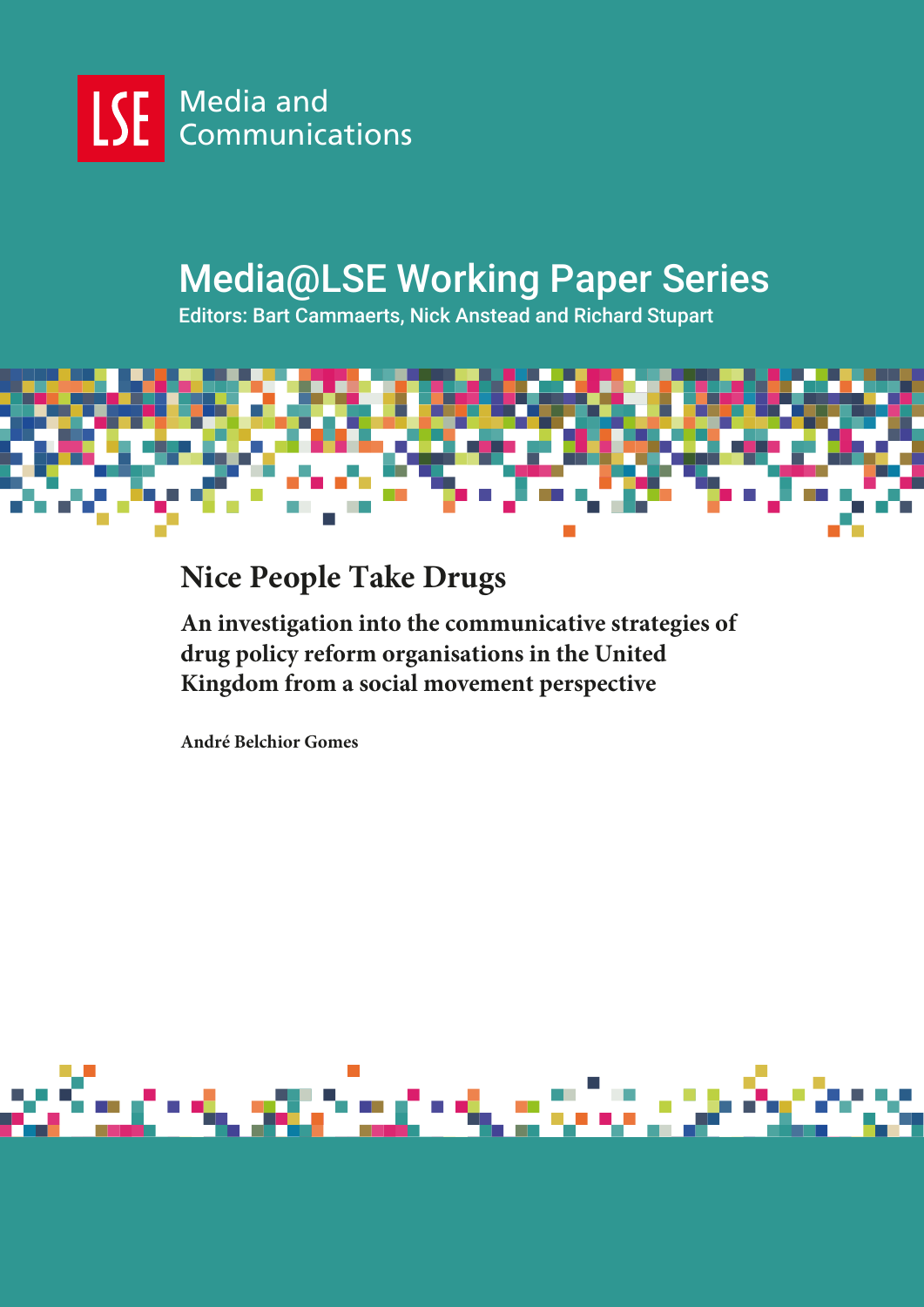Published by Media@LSE, London School of Economics and Political Science ("LSE"), Houghton Street, London WC2A 2AE. The LSE is a School of the University of London. It is a Charity and is incorporated in England as a company limited by guarantee under the Companies Act (Reg number 70527).

Copyright, André Belchior Gomes © 2020.

The author has asserted their moral rights.

All rights reserved. No part of this publication may be reproduced, stored in a retrieval system or transmitted in any form or by any means without the prior permission in writing of the publisher nor be issued to the public or circulated in any form of binding or cover other than that in which it is published. In the interests of providing a free flow of debate, views expressed in this paper are not necessarily those of the compilers or the LSE.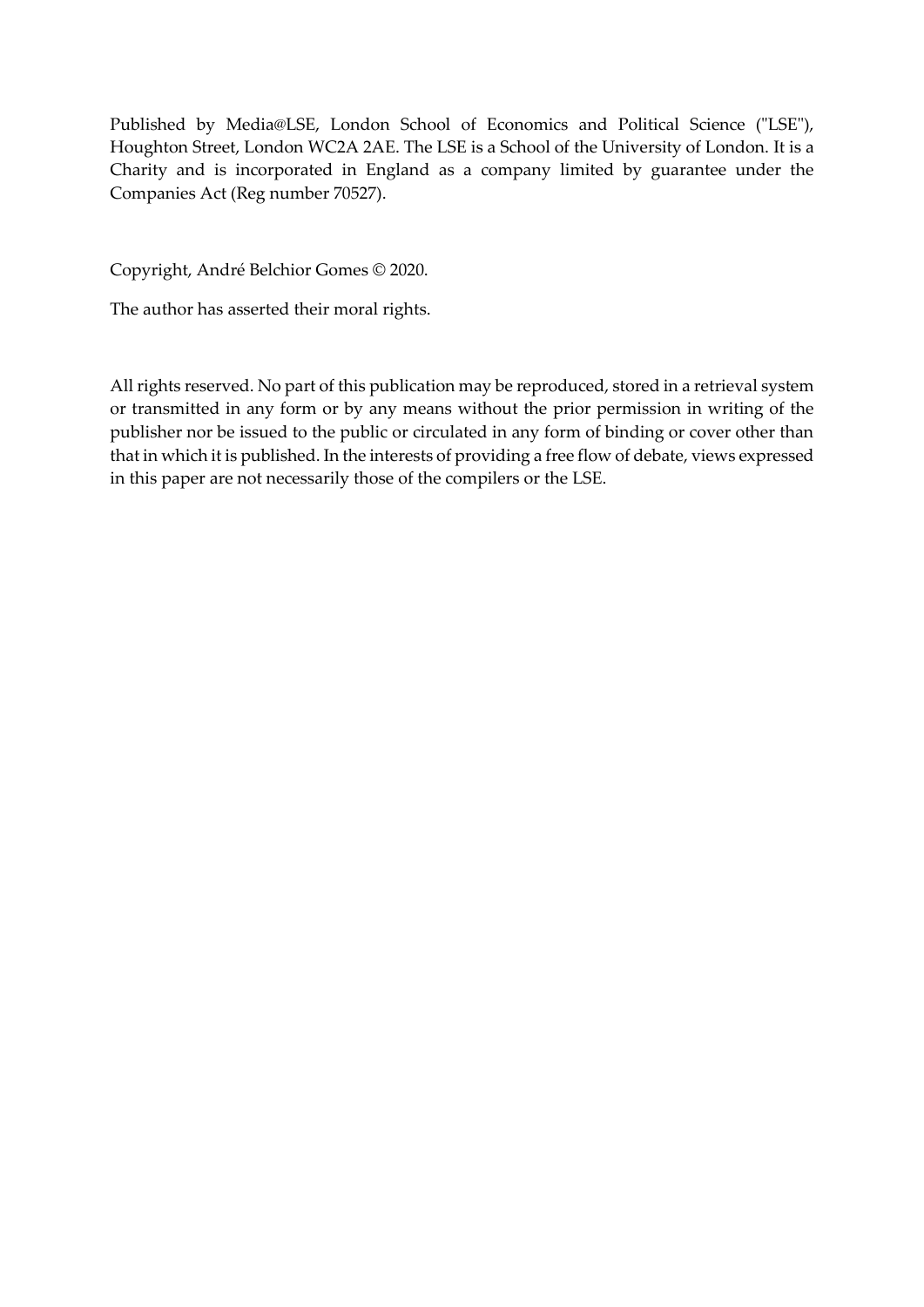### **ABSTRACT**

Drug policy reform organisations are civil society actors that seek to influence drug policy developments in countries, and the public discourse surrounding drugs and their users. Collectively, they form a social movement that seeks to promote alternative models of controlling drugs and reducing their harms to individuals and society. This research seeks to understand how they interact with mainstream media, construct internal and external networks of alliances, and subvert dominant drug-related discourses and meanings.

Relying on framing strategies and opportunity structures, this investigation conducted qualitative in-depth interviews with different organisations to determine their communicative strategies, their relationship with the state, and potential avenues of future research into drug policy reform. This research argues that drug policy reform organisations contest entrenched meanings contesting dominant frames in society by promoting new frames, acting collectively and adapting mainstream media representations in their favour. Future research should seek to unveil how novel forces of investment and funding are impacting the direction and actions of reform groups.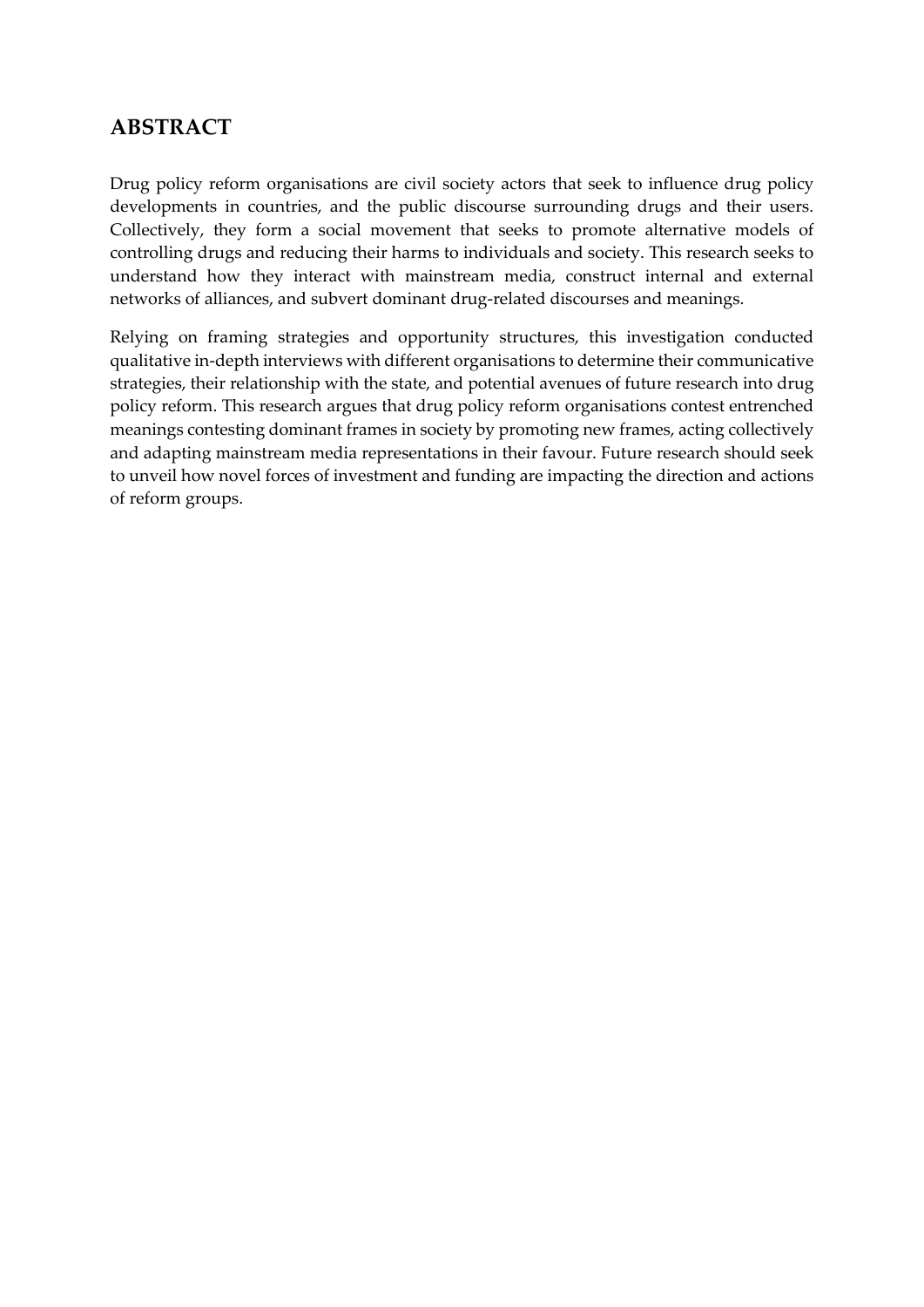# **ACKNOWLEDGEMENTS**

Obviamente, tenho que agradecer os meus pais. Não só foram eles que me deixaram perseguir esta oportunidade inacreditável, mas foram os genes, amor, carinho e compaixão deles que criaram esta personagem maluca e transtornada em que me tornei. Amo-vos, incondicionalmente.

For my Nadine Talaat (2019), who was always there to pull me out of the hole I thought myself into.

For my supervisor, for helping shape this into something worth submitting.

For all the representatives of the organisations I spoke with. Your input was what made this all happen. You are all fighting the good fight; I'll join your ranks soon. Credits to Release for their "Nice People Take Drugs" campaign, which was the inspiration for the dissertation title.

And for all those that have been wronged, frightened, incarcerated, murdered, smuggled, subjugated, shamed, condemned and generally suffered for expanding their minds and seeking different pleasures. This is a small step towards justice.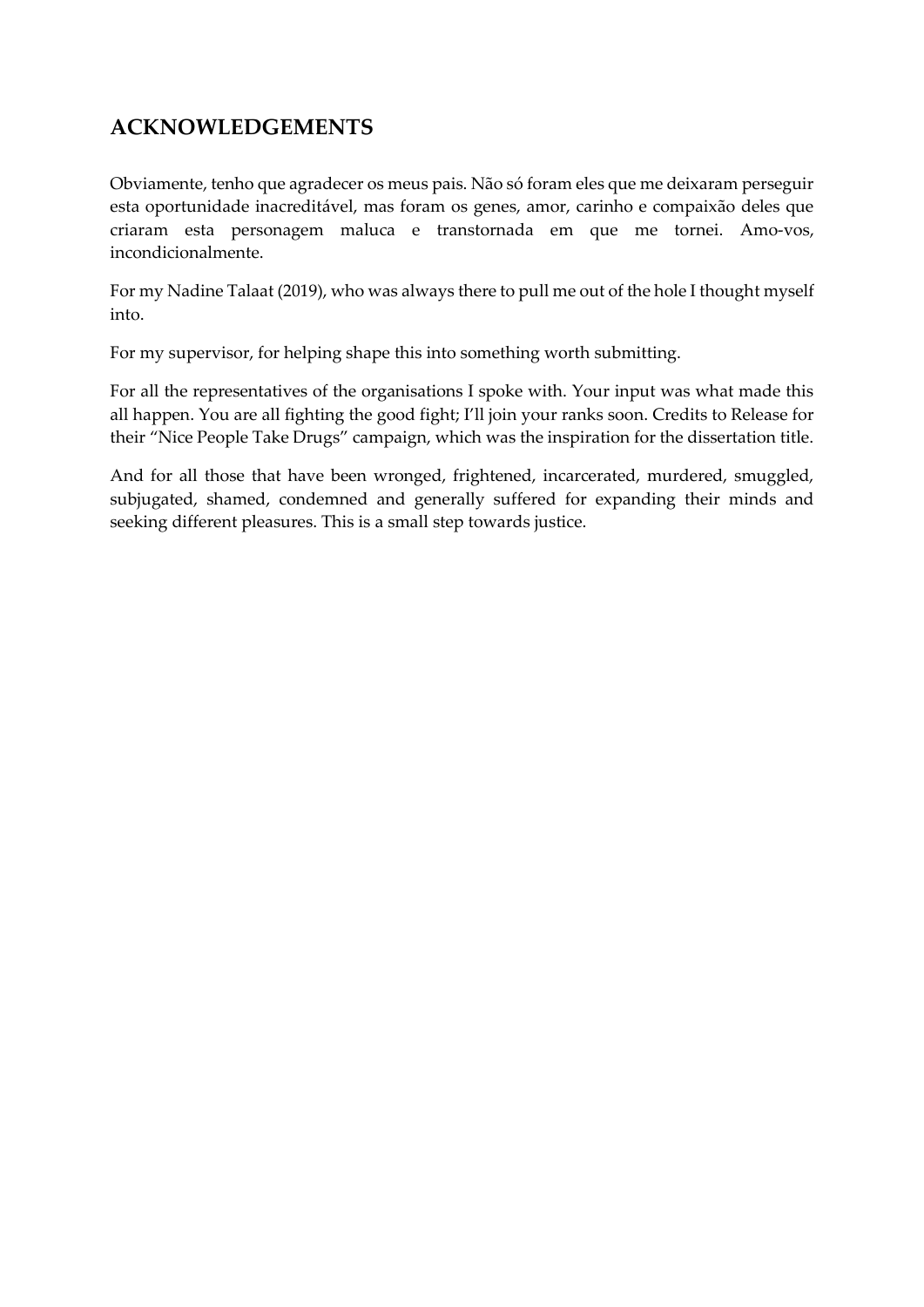André Belchior Gomes

### **1 INTRODUCTION**

Since the end of the Second World War, Western countries like the US and the UK have attempted to instil a global regime of drug prohibition, seeking to eradicate the production, distribution and consumption of illegal drugs worldwide through the brutal criminalisation of all those involved in the drug trade (Nadelmann, 1990). However, the last 10 years have brought about drug policy developments that are radically different from this prohibitionist goal. From drug decriminalisation efforts to cannabis legalisation and regulation, the traditional prohibitionist approach of a zero-tolerance of currently illegal drugs in society is changing (Eastwood, Fox and Rosmarin, 2016). Beyond established policy-makers, drug policy reform organisations (henceforth referred to as DPROs) have been important actors in influencing public opinion and decision-making around drug policies. Acting partly as thinktanks, news disseminators and social movement groups, DPROs aim to change public discourses surrounding drugs and their users, proposing alternative models of drug regulation.

Most DPROs hold at their centre values of social justice and individual freedom (Stevens and Zampini, 2018), and thus promote drug control models that legalise and regulate currently illicit drug markets. Their justifications for demanding policy change are varied, but at their crux is the reduction of drug-related harms for drug-using individuals and the society they exist within. Although drug reform processes have been well documented solely from the policy side (Rogeberg, 2017; Room, 1991; Tieberghein, 2017), an examination into the DPROs promoting legal regulation of drugs has been lacking from academia. This dissertation seeks to fulfil a gap in knowledge by contributing qualitative research into the current tactics of DPROs; this was done by interviewing representatives of five DPROs and asking them how they interact with mainstream media, how they engage with each other, and what sort of public frames particularly resonated in society.

To complete this task, I will employ a social movement theoretical lens to perceive DPROs as groups within a common group seeking to subvert established discourses and notions of how drugs and their users should be treated in society. This will be done firstly by an analysis of the existing literature surrounding the historical development of British attitudes towards drugs and drug-users, followed by a conceptual section that employs social movement theories to make sense of the drug policy reform (DPR) movements' communication and actions. The rationale and operationalisation of this investigation's methodology is then explained in detail. The findings and the discussions have been jointly conducted, unveiling how the different social movement concepts manifest themselves in DPRO's efforts and communications.

Centrally, this investigation seeks to understand w*hat the communicative strategies that drug policy reform organisations employ to enact policy change.* I seek to provide a snapshot of the current reform environment, before serious regulatory change has happened in the UK. I desire to archive a moment in time where the struggle for reform was reaching its apex and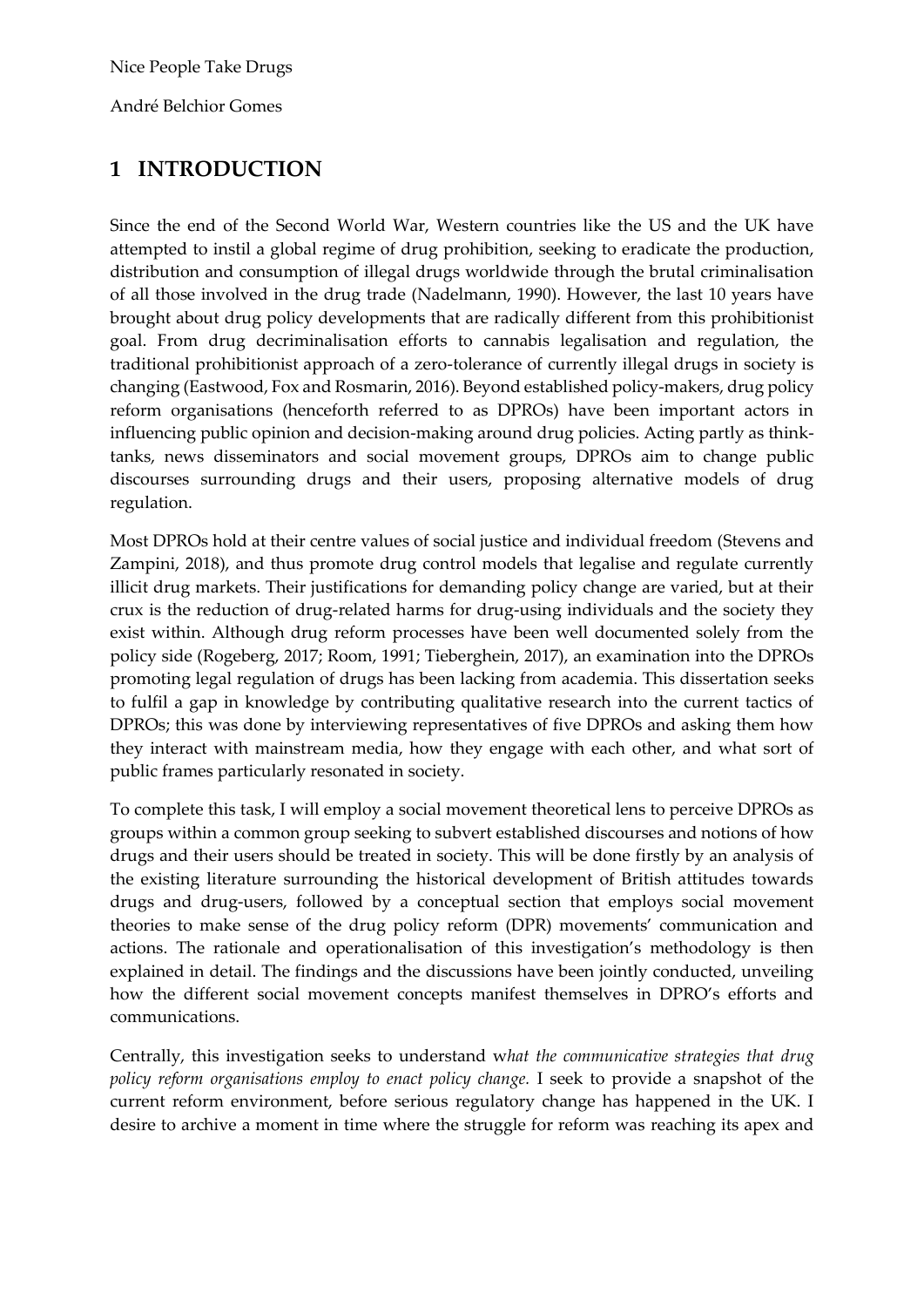André Belchior Gomes

acknowledge all the work that has gone to changing entrenched ideas in such a controversial policy area.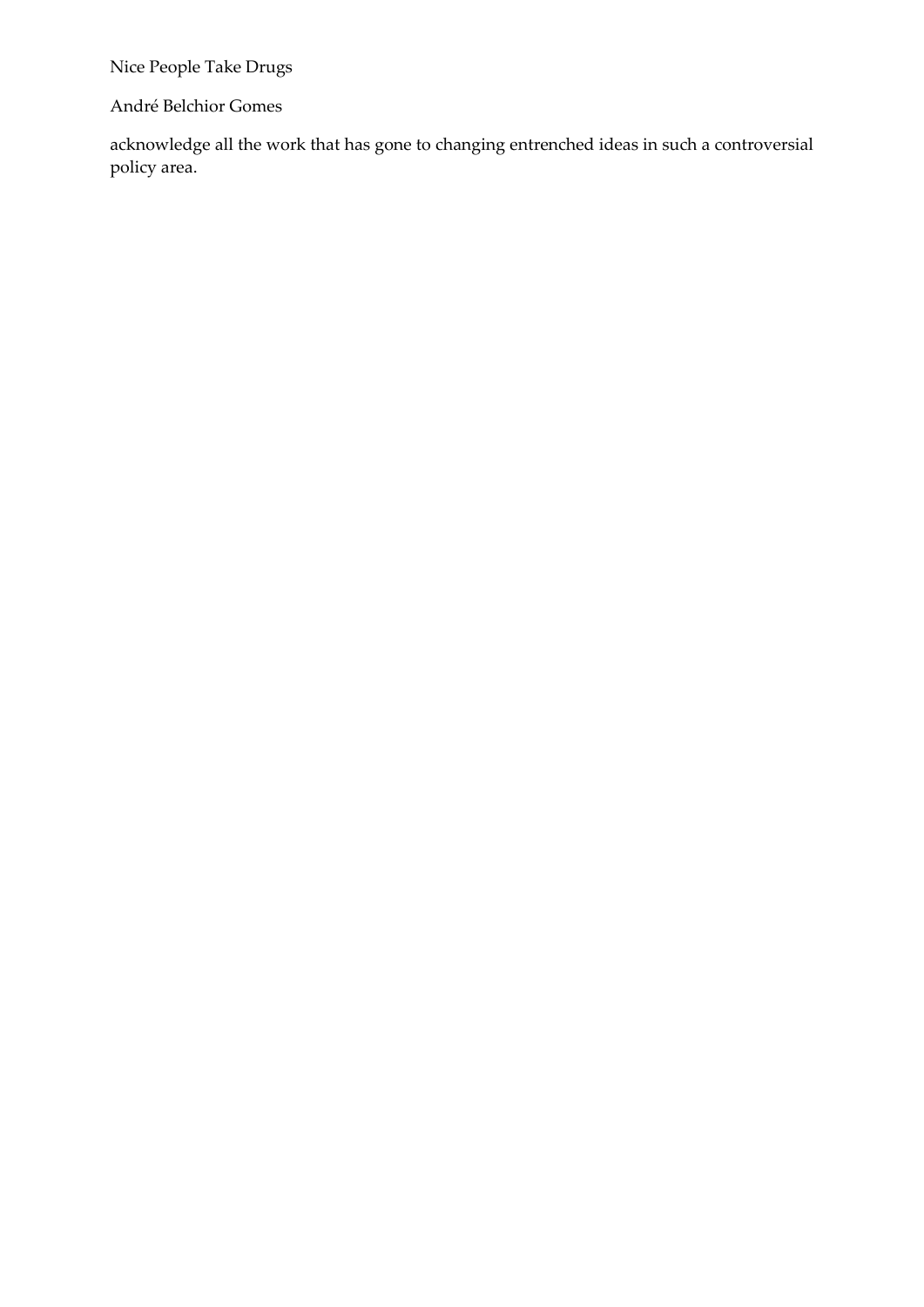André Belchior Gomes

# **2 LITERATURE REVIEW**

Understanding the current state of the British drug policy system is dependent on its contemporary analysis. Although there is considerable research into the historical development of the British drug policy system (Pearson, 1991; Seddon, Ralphs and Williams, 2008), this investigation is primarily concerned with what constitutes the established dominant frames and languages surrounding illegal drugs and their users, and how particular organisations have deployed forms of resistance to bring about social change through DPR. In this section, I will first give a brief overview of the historical development of the modern British state's approach to drug control, and where resisting DPROs first appear. This will be followed by an explanation of the dominant frames (one minor, one major) through which drugs and their users are currently perceived in British society, which DPROs are actively attempting to reform. A subsequent section will introduce social movement theory and how it will be used to critically analyse DPROs' communication strategies.

# **2.1 Establishing the Modern British Drug Policy Regime**

In Seddon's (2011) sociological overview of British drug policy developments, he aptly states that to understand future directions of drug policy reform, one must first reconstitute the events that led to the current social and political formation.

The acute rise of HIV/AIDS cases in the 1980s is the starting point of the establishment's modern drug control system. Misrepresentations of problematic drug users and media-stoked fears about the pervasiveness of heroin and HIV assisted in creating moral judgements about drug-using populations and their threat to social stability and public health (Booth, 2017; Pearson, 1991; Parker et al. 1987). This period also saw the rise in punitive policy measures around crime control. Farral, Burke and Hay's (2016) analysis of Acts of Parliament underscored how the public discourse and policy measures surrounding the state's approach to law and order issues during Thatcher's era considerably increased, which had severe repercussions in the public perception of drug users.

The rise in punitive measures continued through the 1990s, where the carceral system was increasingly employed to contain drug-related harms. Seddon (et al. 2008) expanded on how the British state was greatly preoccupied in containing the societal harm specifically stemming from acquisitive crime conducted by drug (particularly heroin) abusers seeking to "feed their habit". This notion is embodied in the Conservative's 1995 "*Tackling Drugs Together"* national drug strategy, which identified drug-related crime as a major threat to the safety of communities. The prohibition of drugs and the criminalisation of all drug-related activities was maintained in New Labour's government; if anything, it was reinforced. Blair imported the "drug czar" position in 1997 from the American drug policy model<sup>1</sup>; the appointed

 $1$  The American drug policy model is the epitome of drug prohibition, and is a system predicated on a zero-tolerance approach to drug use (Glasser, 2000)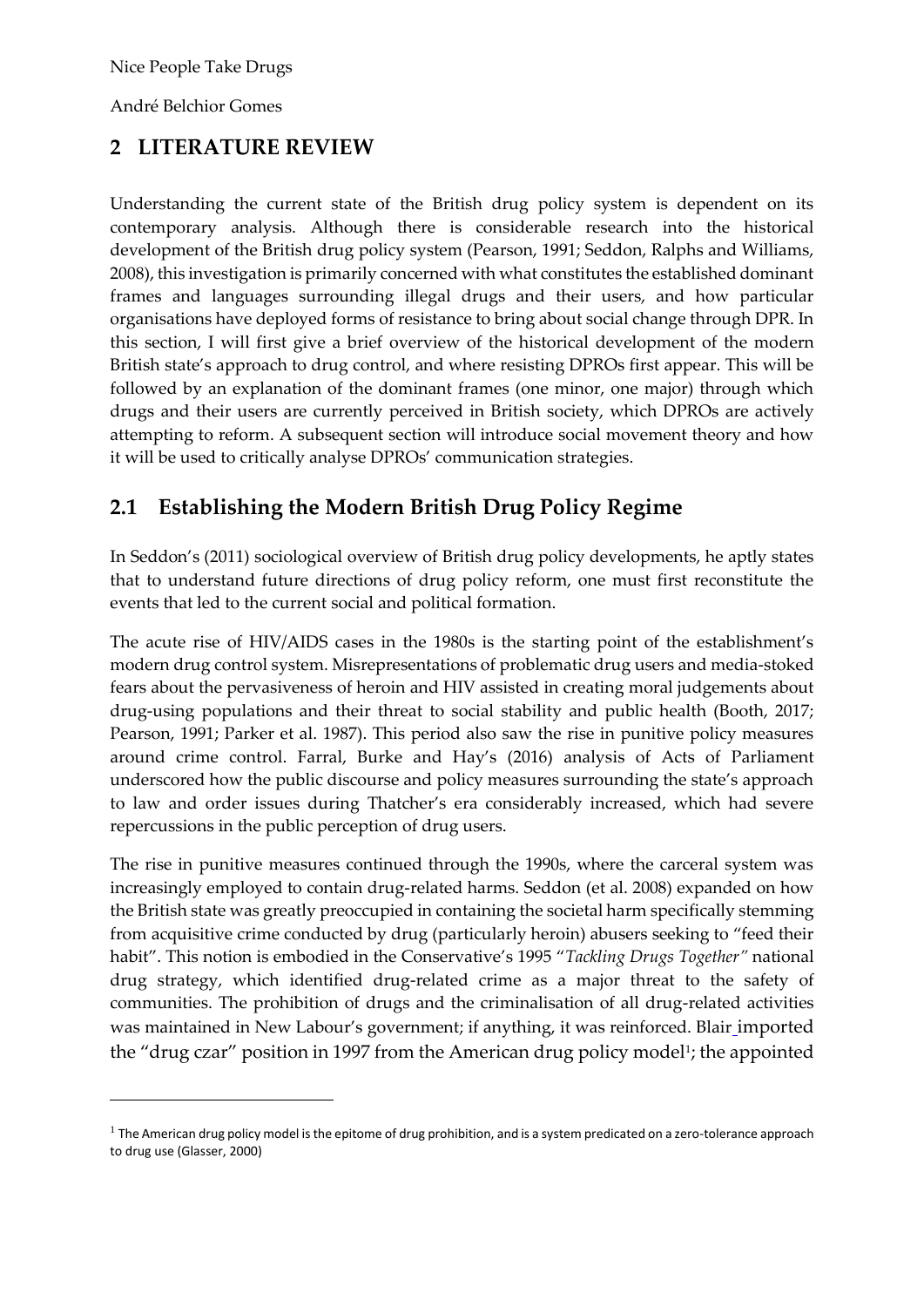#### André Belchior Gomes

Keith Hellawell was a former Chief Constable who intended to "tackle the 'menace' posed by drugs" and help "break once and for all the vicious cycle of drugs and crime which wrecks lives and threatens communities" (Buchanan, 2010: 253). Custodial sentences proliferated; a carceral logic embedded itself in the British way of addressing crime, where prison sentences became the preferred way to control undesirable behaviours in society. The consequences of this logic was the exponential rise in prison populations in the mid-1990s onwards (Sturge, 2019). Between 1994 and 2004, the annual number of imprisoned drug offenders rose by 111% and average sentence lengths by 29% (Reuter and Stevens, 2007: 10).

However, the turn of the century brought with it a noteworthy shift in drug-using populations. Drug use in the UK peaked in the early 2000s, with annual cannabis prevalence among young adults reaching 30% in 2000 (Bryan et al. 2013). Already in the 1990 there was a trend forming of poly-drug use by cross-sectional groups in society, with drug use no longer confined to the most vulnerable or socially deprived communities. There was particularly an increase in experimentation and recreational drug use by youth populations, in drug consumption habits that eroded the "typical" portrayal of a drug user, and portrayed drug use as an intrinsic experience of many youth communities in their search for leisure and pleasure (Parker, Aldridge and Measham, 1998). Academically referred to as the normalisation thesis, (Measham and Shiner, 2009; Pennay and Measham, 2016) the period it demarcates refers to an increasing normalcy not only in drug use -of psychedelic substances like LSD and MDMA, but primarily cannabis- but on the reporting of drugs, even if consistently in an incredibly problematic and exaggerated manner (Coomber, Morris and Dunn, 2000).

Reuter and Stevens (2008) wrote on how the cultural and social accommodation of extensive and sensible drug use could have been important factors for increasing the normalcy of their use in society. Buchanan (2010: 252) highlighted how the dissonance between the largely trouble-free drug experiences that young people experienced and the punitive enforcement of their prohibition demonstrated the schizophrenic nature of drug laws in society. Drug use was neither as dangerous, deviant, nor as rare as was publicly stated to be.

Perhaps not so coincidentally, several DPROs came into existence in this period. These organisations -commonly non-profit organisations or think-tanks- can be perceived as formalised social movements that acted as intermediaries between regular society and advocated for those who would commonly be branded as deviant outsiders (Mold, 2006). Although DPRO4 is an outlier (founded in 1968), we can see how the foundation of DPRO5 (1996), the Beckley Foundation (1998), DPRO2 (2002) and DPRO3 (2015) all appeared in a period where illegal drug use has become increasingly normalised. DPROs have the dual purpose of stimulating public discussions about drugs' place in society and generating evidence-based policy proposals of alternative forms of drug regulation that ultimately aim to reduce drug-related harm. Ideologically they all reject the British drug criminalisation approach for ignoring evidence and exacerbating drug harms.

The focus of this investigation lies in examining the actions and the environment within which DPROs are engaged in their mission to reform established drug policies and dominant discourses surrounding drugs and their users in society. To better determine what constitutes this mission, the two dominant frames were distilled from academia and analyses of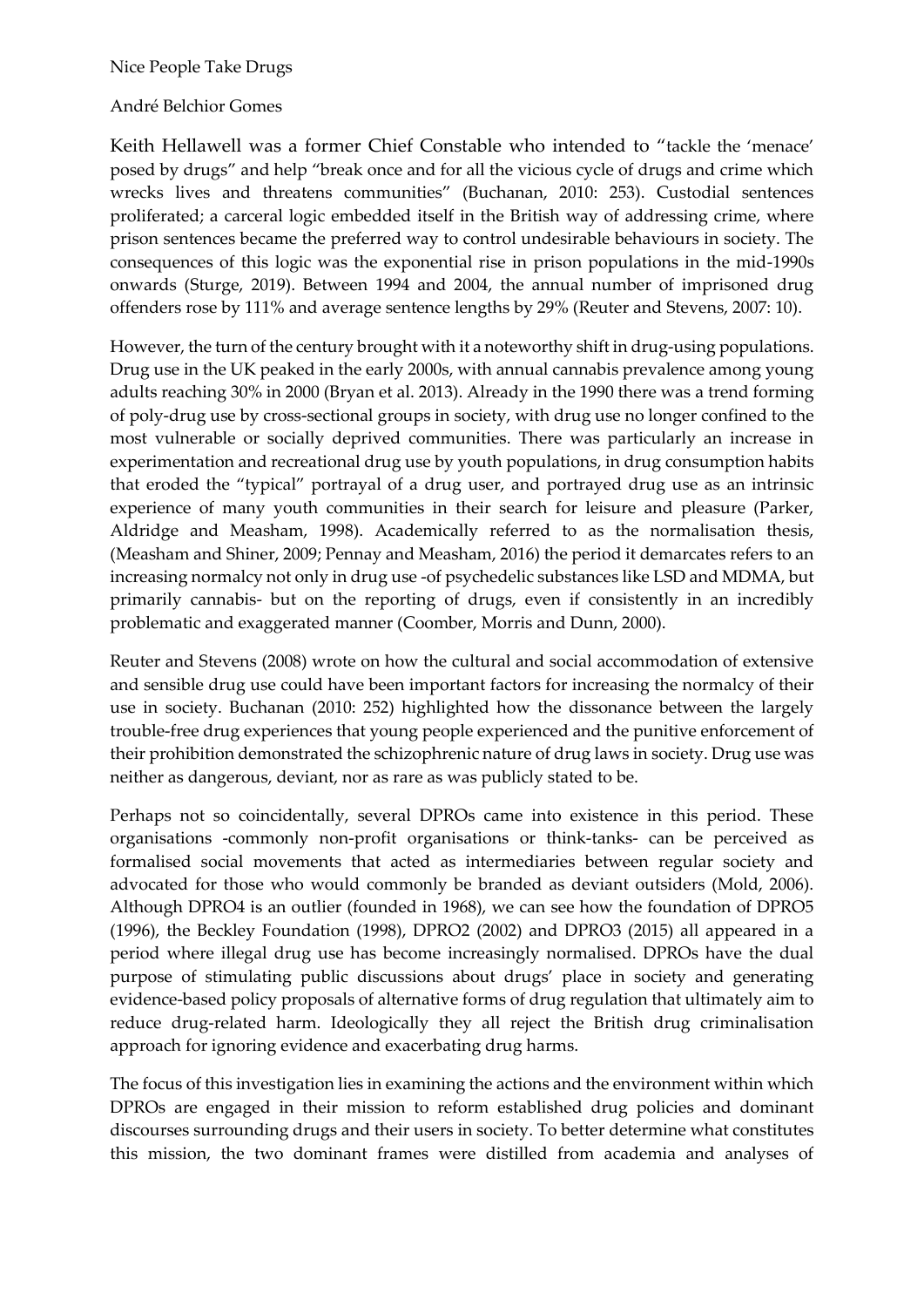André Belchior Gomes

mainstream media, in order to understand what sort of challenge DPROs were (and still are) facing.

### **2.2 Dominant Frames**

Grounded in Goffman's (1974) work in framing analysis, framing is used by an agent to *focus*  one's attention on a particular set of elements related to drug-use, *articulate* the criminal and moral implications of associating oneself to drugs, ultimately seeking to *DPRO5* people's attitudes towards their users (Benford and Snow, 2000; Snow, 2013). Thus, meanings surrounding drugs and their users are perceived as entrenched, but not permanently fixed. Understanding the dominant framings of drugs and their users is the first step in determining what must be done to resist the state's systematic control and subjugation. As Foucault believed, where there is power, there is resistance (Krips, 1990).

From a social movement perspective, DPROs are attempting to challenge the state's and society's established symbolic meanings surrounding drugs. Framing drug users in a deviant manner is a historical technique both control "threats" to the state's stability, and reify the moral sanctity of those conforming to the established norms, and to create social barriers (Becker, 1963). Acevedo (2007: 184) is particularly knowledgeable in his deconstruction of the British cannabis user from a Foucauldian perspective, showing that a cannabis -and thus a drug- user is a "sick person in need of treatment, or a criminal deserving punishment.". This articulation of crime and illness around drug use denotes the two main frames that DPROs are contesting in the UK.

#### **2.2.1 Medical Frame**

Although less significant than the criminal frame, there is still a dominant pathological understanding of why people would use drugs in the first place. This frame focuses on the deleterious impact that drug users, particularly those with problematic drug use, have on society. The costs that dependent drug users create to "feed their habits" (in a quasi-animalistic manner) underlines the harm they incur to society. Their damage is not only physical: Mold's (2008) details how heroin users are seen as suffering from "pathologically impaired moral faculties", alluding to the moral degradation that problematic drug users represent.

The UK Drug Policy Commission (2010) examined public perceptions of drug users: in a poll comparing stigma towards mental illnesses and drug dependency, they unveiled that publics perceived problematic drug users as a burden to society, and 59% of respondents agreed that their drug dependency was a result of their moral or self-disciplining failures. This stigma has been compounded by the media, who has historically proliferated "junkies" and "helpless addicts" discourses since the 80s (Pearson, 1987), a marginalising discourse which is maintained until today, particularly in tabloid news sources (Radcliffe and Stevens, 2008).

The consequences of the medical frame are the portrayal of all drug-taking as "vices", positioning the virtuous Us against the hedonistic Other (MacGregor, 2013), obfuscating any conceptualisation of recreational drug use. The medical frame is tinged with a moral judgement of drug users (Shiner, 2013): illegal drugs are solely to be used in medical contexts; individuals are either mentally ill or need medical help if they use them in non-prescribed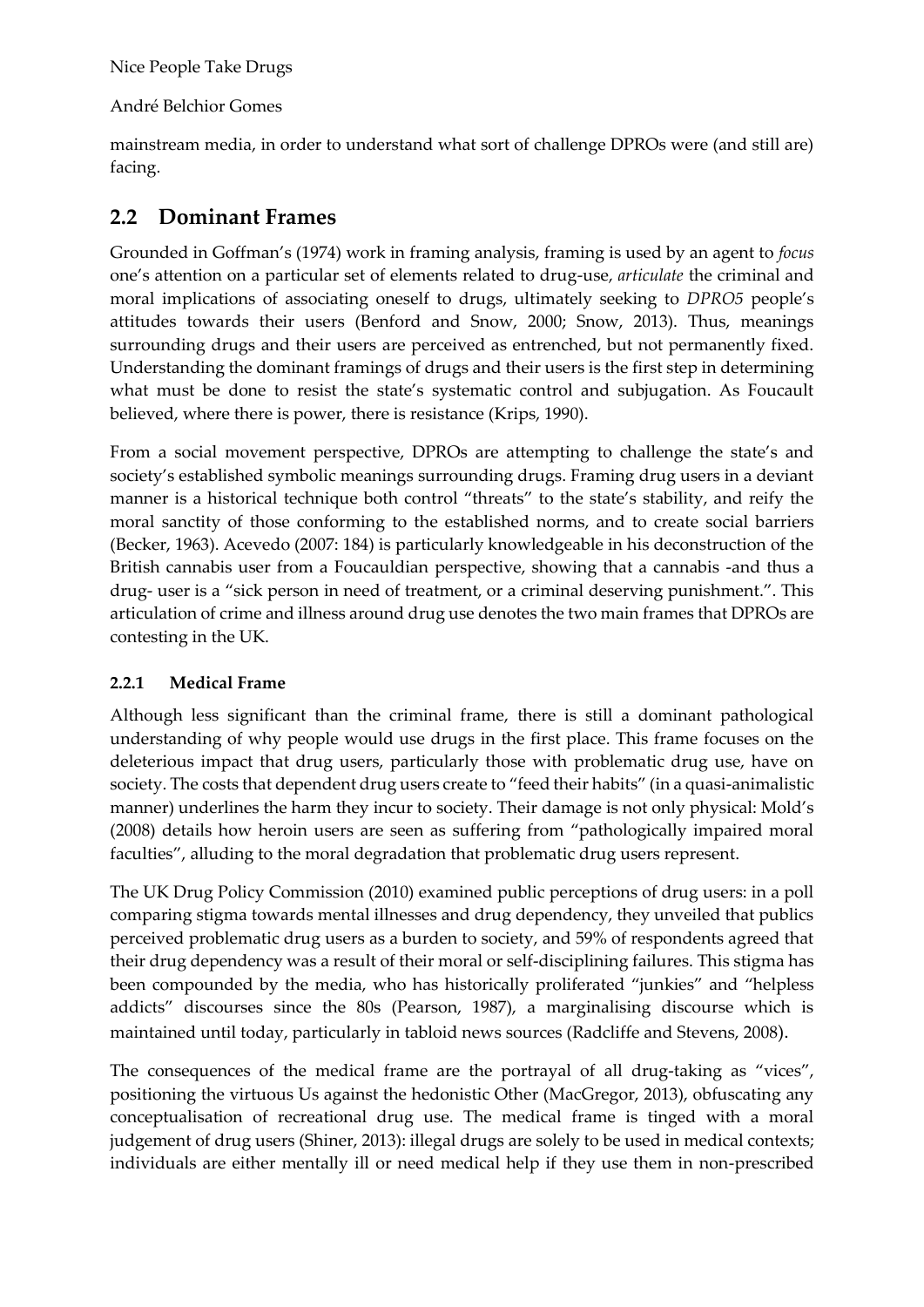#### André Belchior Gomes

contexts. The proposed solution for drug users is their permanent abstinence from drug consumption. Abstinence is seen as the only indicator of success for drug rehabilitation programmes, and custodial sentences can be prolonged if previously-incarcerated users fail drug tests (Gulland, 2016).

#### **2.2.2 Criminal Frame**

Alternatively referred to as the punitive, criminal, or carceral frame, this is the most significant perspective that drug users are seen in the UK. This largely stems from the entire criminalisation of the possession, distribution and production of drugs, and the legal and social consequences of becoming a criminal. As Sampson (2002) noted, drug users are more defined by their offence than their use; drug use is a victimless crime, yet still a crime. This relationship between drugs and crime is an important discursive link that impedes the rationalisation of alternative drug control models in the UK.

The link between crime and drugs has been explicitly drawn by politicians: then-prime minister Blair stated that half of all property crimes in 1994 were caused by drug offenders (Monaghan, 2012; Mills, 1994). His administration (and subsequent ones) ensured that the focus of drug policies was on the crime that drugs and their users produced, and not on the various harms incurred from their use and production (Seddon et al. 2008). By portraying the drug problem in this manner, drug control thusly became a criminal justice matter, where drug using behaviours has to be legally and socially contained lest it become an existential or social threat. The criminal frame thus portrays all drug users as potential criminals or deviants, disrespecting the state's authority or threatening its stability and security. The media exacerbated and reified this frame: the UKDPC (2010) mainstream media analysis showed that in over 1500 news reports on criminal justice system developments (i.e. reports on arrests, trials or sentences), drug use was consistently suggested as their cause. Attributing blame to drugs for crime, or for pushing someone towards crime has been a serious impediment to the rational and unbiased discussion of alternative models to drug-related incarceration (MacGregor, 2013).

This link has been described as *the drug-crime nexus* (Seddon, 2000; et al. 2008) where drug addiction is seen as the primary driver of crime; such an established link is the major reforming challenge that DPROs face in their mission. This means that both policy and attitudinal changes need to occur to truly reform the way drugs and their users will be perceived in society. The drug-crime nexus ensures that legally a drug user will always be seen as an outsider or a threat, even if a considerable portion of the British population has used drugs.

Whilst studies have been conducted into changing British attitudes towards drugs, (Pearson, 1991; Berridge, 2013) or the negotiations occurring within the formal political level, (MacGregor, 2013; 2017) rarely has there been an investigation into the actual actors' actions that bring about said changes. Stevens and Zampini's (2018: 68) Habermasian analysis of the English drug policy sphere provided an interesting overview of the policy environment and its internal discourse within which reform advocates operate; their analysis of the "constellations of power and interest" of links between groups highlights how advocacy organisations can operate to influence legislation. They also wrote on how drug policy actors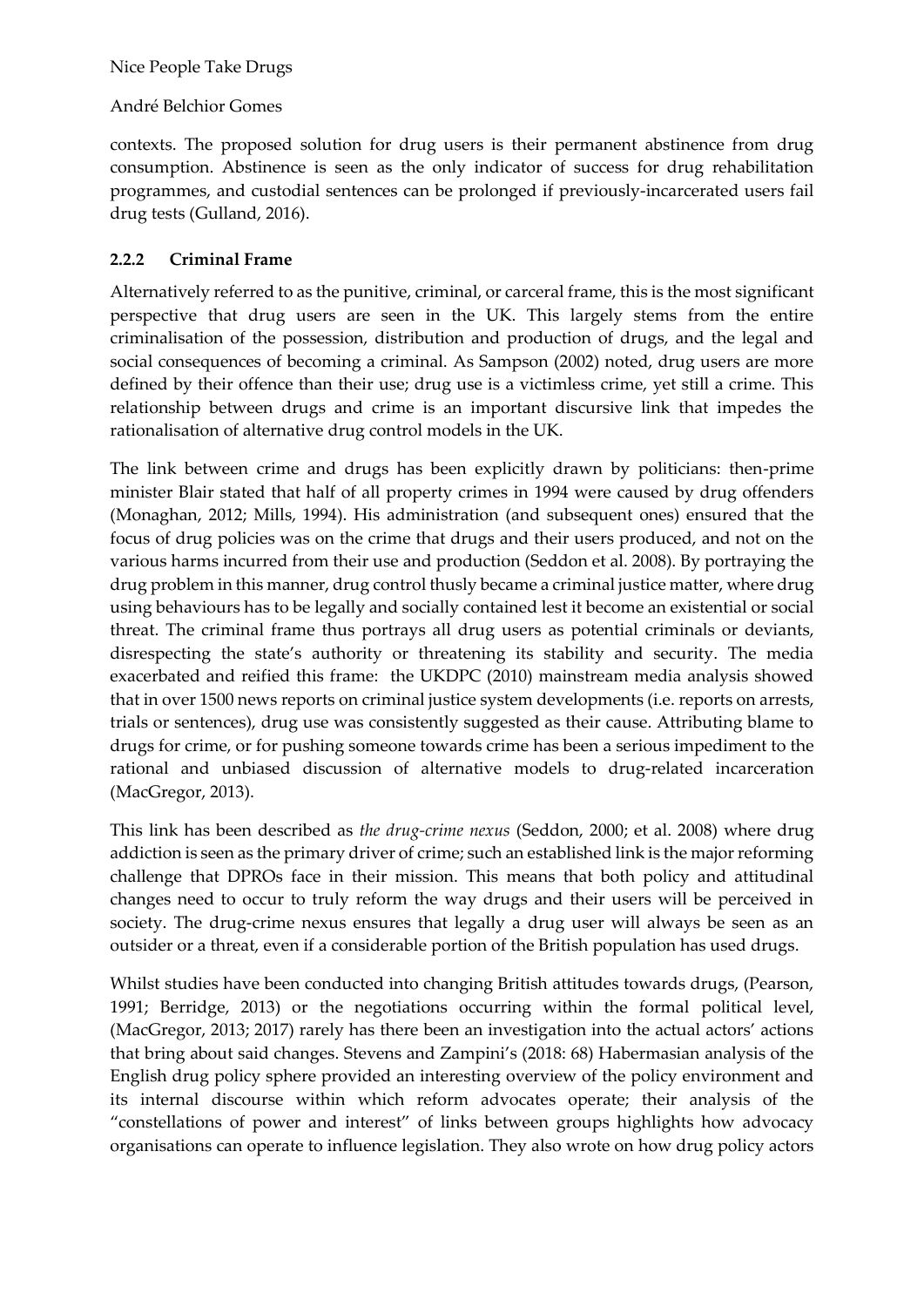André Belchior Gomes

must "win legitimacy and support from the media and the…general public", prompting an investigation into the actual details of *how* this would be done.

To fill this epistemological gap of how reform is being conducted by DPR actors, I employed a social movement approach to deconstruct DPROs' actions and motivations. This theoretical lens is particularly useful to analyse movements that position themselves antagonistically to established discourses or ways of life. A social movement perspective is particularly useful to understand how oppressed populations like drug users could be empowered to subvert dominant beliefs and established norms (Diani, 1992).

# **2.3 Intersecting Drug Policy Reform and Social Movement Theory**

Defining DPROs as a social movement is not a conceptual challenge; social movements can be shaped in different ways and manifest themselves in multiple manners. Diani (1992: 3) believes that at their heart, social movements are a collection of actors that "elaborate, through either joint action and/or communication, a shared definition of themselves as being part of the same side in a social conflict." Tarrow (1994) underlines how social movements must have a collective challenge that is common to all members and exhibit social solidarity between themselves and other socially oppressed groups. Specifically referring to social movement's communication, Cathcart (1980: 269) social movements must challenge "established hierarchical relationships and consensually validated symbols" by proposing a new discourse and conceptualisation of their struggle. DPROs and their mission to reform the criminal approach to drug policy fit perfectly -conceptually and in practice- in this definition.

So far, only Room's (1991: 39) paper has examined the historical development of the DPR movement, even describing how historically "movements to permit… drug-use have not usually taken the form of a self-conscious social movement." His paper ends on how the increasing normalcy of the concept of addiction could pave the way for greater public discussion of alternative forms of drug control. My investigation seeks to expand on the other side of Room's research, exploring how properly organised DPR groups could impact existing drug policies towards legal regulation.

# **2.4 Co-opting Opportunity Structures**

As Snow (2013) stated, framing processes and opportunity structures are two key conceptual tools for analysing social movements' strategies for change. I have already expanded upon the dominant frames that DPROs must reform in society; what is left is to understand how useful opportunity structures could be in critically analysing into DPROs' actions as activists within their own social movement.

Cammaerts' (2012) mediation opportunity structure was chosen as an effective conceptual framework that "integrate[s] insights from social movement theories with those from media and communication studies". It draws from Silverstone's (2002) process of mediation, which suggests that meaning making is a dialectical and dynamic process, akin to the deconstruction of established frames and discourses. Cammaerts' work is thus a good lens to understand how activists are subverting entrenched discourses in society.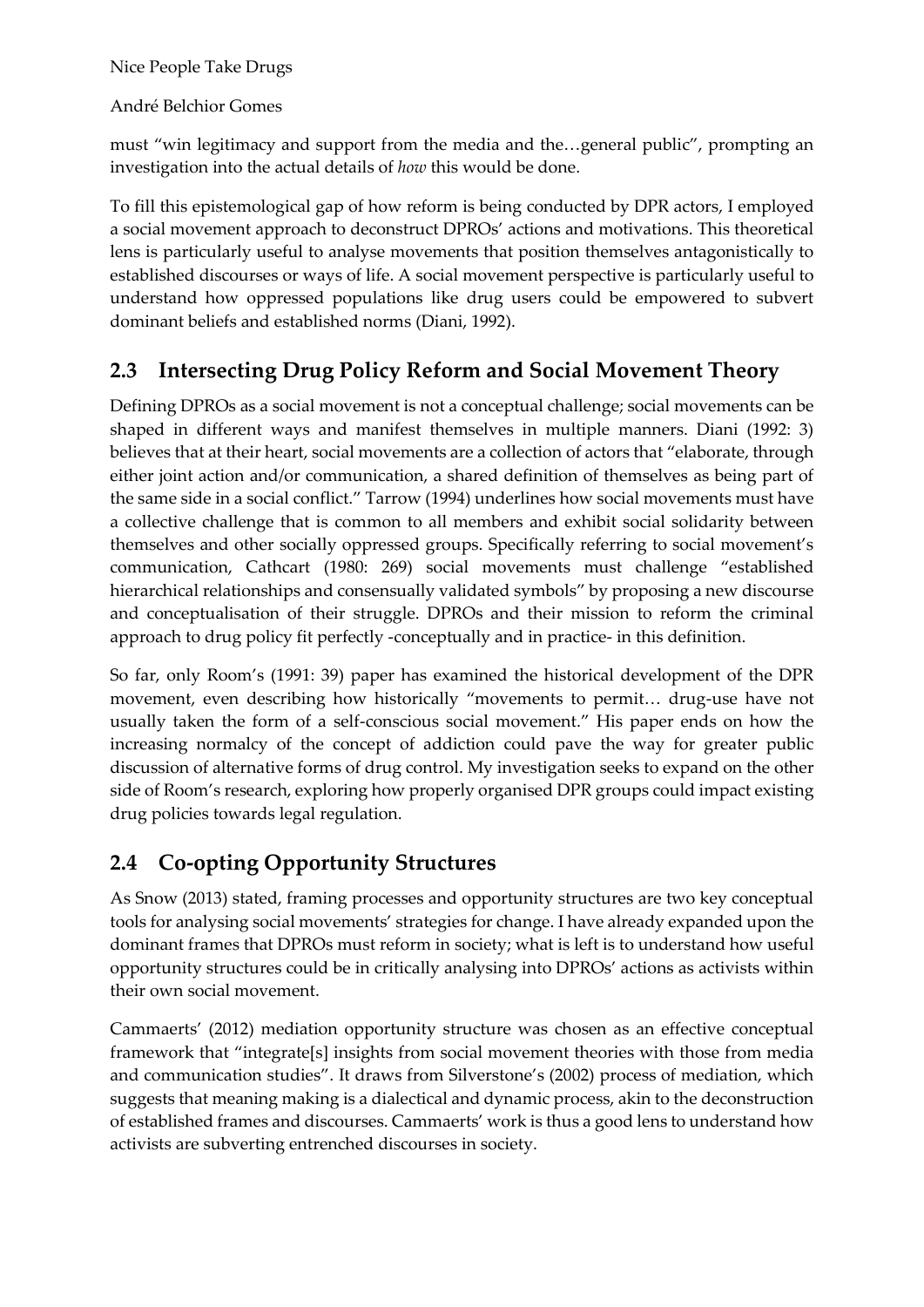#### André Belchior Gomes

The three opportunity structures that compose the mediation opportunity structure are as follows:

#### **2.4.1 Media Opportunity Structure (MedOS)**

Borne out of Tarrow's (1994) political opportunity structure, this approach seeks to understand what signals exist in political systems that encourage the formation of social movements and deployment of their subversive actions (Giugni, 2009). Cammaerts (2012: 119) modifies this concept by accounting for "opportunities and structural constraints" that are inherent to media systems. As Gamson (1990: 28-9) stated, the success of social movements is dependent on the established system accepting "as a valid spokesman for a legitimate set of interests". McCurdy (2010) also elaborated on the dynamic between mainstream media and movements, underlining the reality that movements will be portrayed by media, whether they participate in that process or not. Thus, through *MedOS* this investigation is looking to understand how DPROs approach and deal with mainstream media, in their search to provide legitimacy to their claims, widen the scope of potential movement adherents, and mobilise resources for their cause (Gamson and Wolfsfeld, 1993).

#### **2.4.2 Network Opportunity Structure (NetOS)**

Although Cammaerts (2012: 119) is more concerned with the technology's impact on movements, networks here were understood from Diani and McAdam's (2003: 22) perspective as an interconnection of shared "norms and values related to a specific area of political contention". The dimensions of these networks can be both external and internal.

Social movements can benefit from reaching out to other social movements external to them and expand their political support and directions of pressure on the establishment. This approach is greatly informed by Laclau and Mouffe's (1985) "chain of equivalences"; by portraying different movement's struggles as similar or quasi-identical -both in their critique and demands- to the DPR movement, solidarity between movements can be established. This is particularly important for a movement that targets drug-exacerbated social inequalities. Internally to the DPR movement, there are incentives for groups within the DPR movement to specialise in one's communicative advantage and collaborate in knowledge production and tactics dissemination (Wang and Soule, 2012). The NetOS thus examines the relationship DPROs have outside the movement and within its constituent groups.

#### **2.4.3 Media Opportunity Structure (MedOS)**

Connected to framing strategies, DOS is concerned with movements' ability "to develop interpretive "frames" that can effectively link a movement and its cause to the interests, perceptions, and ideologies of potential constituencies" (Koopmans and Statham, 1999). As McCammon et al (2007) elaborate: "movement framing takes place when collective actors articulate their interpretations of the social or political problem at hand, its solution, and the reasons why others should support efforts to ameliorate the condition". Successful exploitation of DOS would entail the reconfiguration of dominant discourses (Ferree et al. 2002), in this case of drugs and their users. Success however, is dependent on DPROs understanding the existing cultural values of the political and social environment they are communicating within,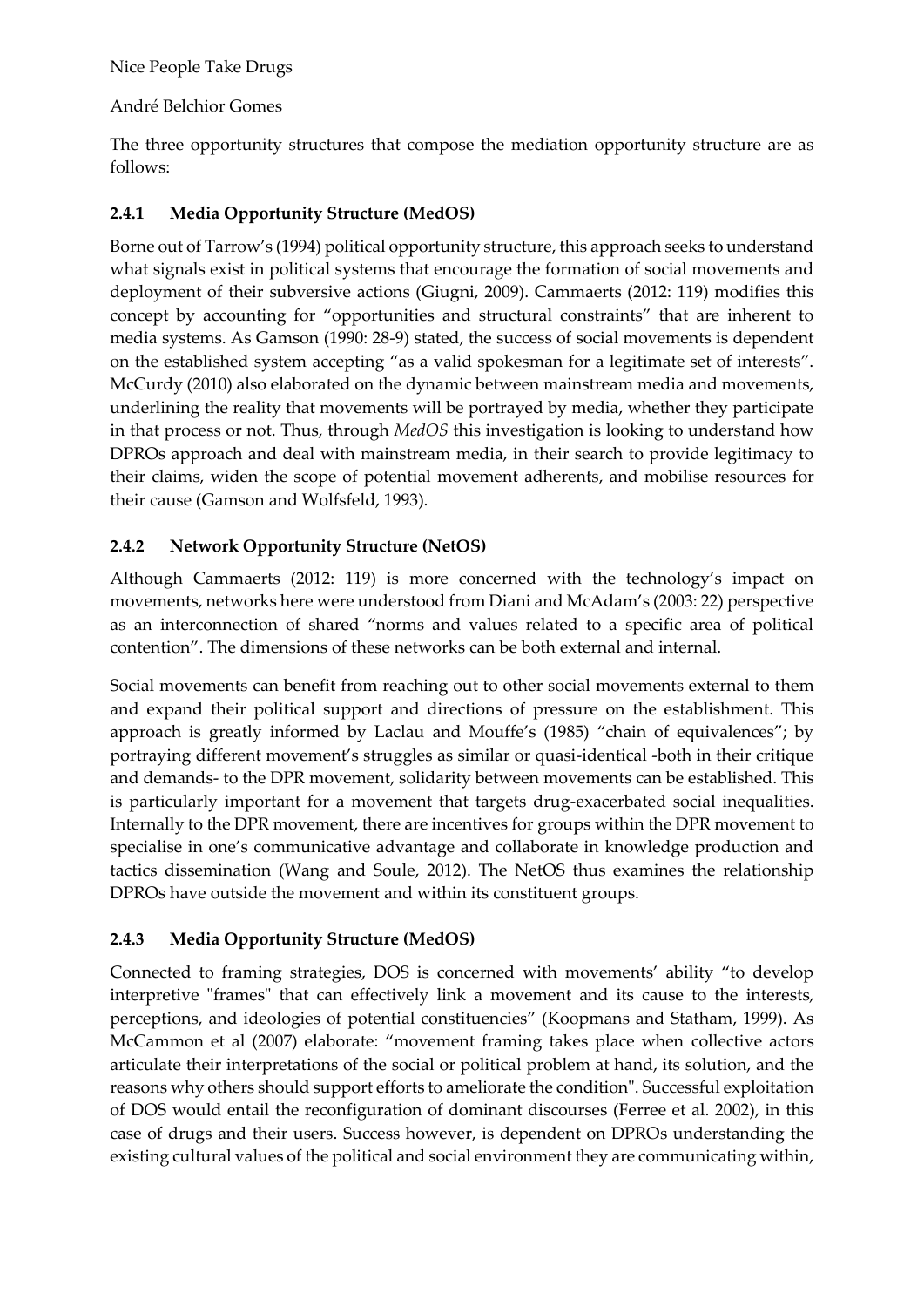André Belchior Gomes

and collectively deploying frames that subvert hegemonic discourses. McCammon (et al. 2007: 731) suggests *frame-bridging* as a useful technique to increase movements' chances of success, which entails shaping one's frames to deploy the movement's core beliefs in an aligned manner with the dominant principles in society. An examination into DPROs use of DOS will then analyse how they utilise indicators to show their alignment with society's values, and how then they frame-bridge to supplant existing discourses with their own interpretations of how drugs and their users should be seen, spoken about, and treated.

### **2.5 Research Objectives**

This investigation thus seeks to add to the academic understanding of DPROs' communicative actions, through the employment of a social movement theoretical lens.

The employed theoretical framework, elaborated from Cammaerts' (2012) mediation opportunity structure with some additional features, seeks to examine four inter-related aspects of social movements: the social and political environment within which DPROs communicate and mobilise their social movement; and the three components of Cammaerts' mediation opportunity structure (henceforth labelled MedOS, NetOS and DOS). Data collection was conducted through qualitative in-depth interviews with specialist representatives from a selection of UK-based DPROs. The questions

This study seeks to fill the gap in understanding how the actual agents of change in DPR perceive their relationship with the state, and how they intend to reach their goals. It aims to provide DPROs with an opportunity to critically reflect on their communicative efforts, the values of their messages, and the extent of their cooperation between themselves and with other social movements. The central research question is:

**CRQ**: What are the communicative strategies that drug policy reform organisations employ as a social movement to enact policy change?

Additional research questions relate to each of the examined opportunity structures and the political and social environment DPROs operate within:

**RQ1**: To what extent do DPROs negotiate their media representation with mainstream media outlets?

**RQ2**: How do DPROs interact with other intra-movement organisations and external social movements?

**RQ3**: In what ways do DPROs perceive, engage with, and alter existing hegemonic frames of drugs and their users?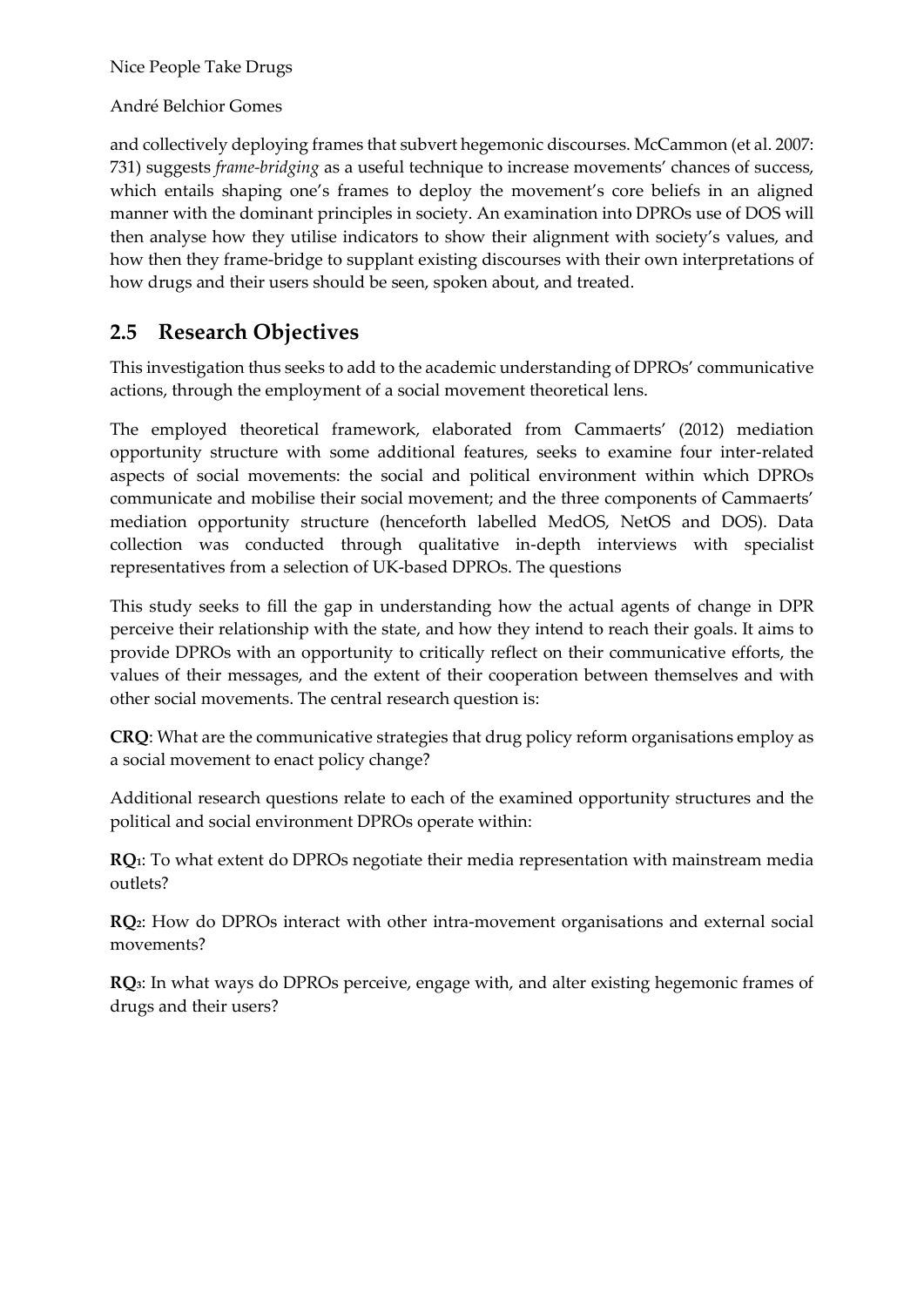André Belchior Gomes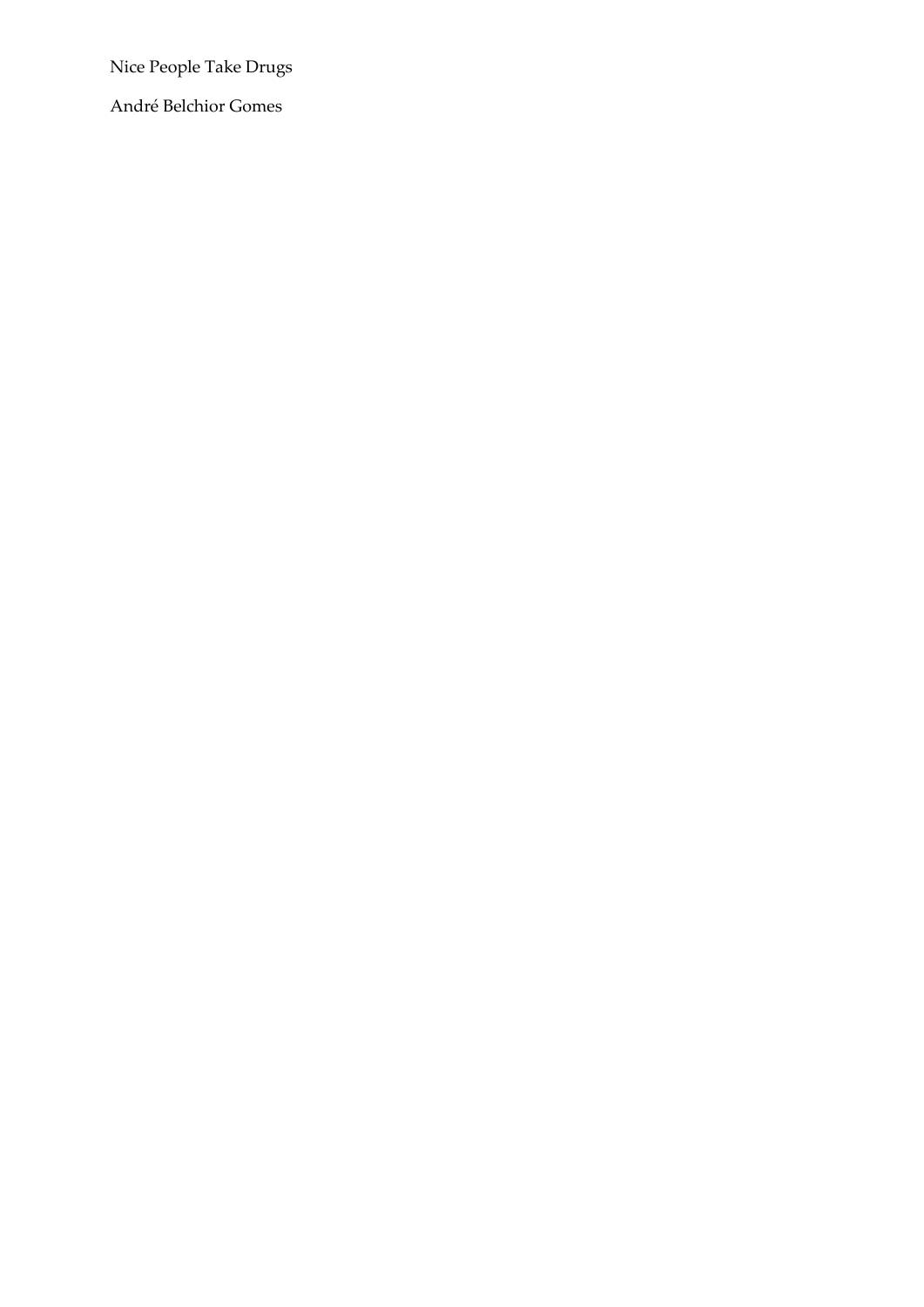André Belchior Gomes

# **3 METHODOLOGY RATIONALE**

## **3.1 Data Collection**

This dissertation's focus is on the communicative strategies that are employed by DPROs. This investigation is thus primarily concerned with how communications specialists analyse their environment, and use framing tactics, discourse construction, and network advantages for their objectives. This investigation is concerned with the thought-processes, reflections and rationales behind DPRO's communications; this evidence is best uncovered through a qualitative approach that examines the different interactions, conflicts and contradictions (Duke, 2002) that may appear.

Considering this investigation's focus on the messages that DPROs are producing, it seemed most intuitive to collect data through direct interviews with their communications managers or officers. Rubin and Rubin (2005) described how qualitative in-depth interviews enable a researcher to examine how respondents perceive and respond to their surrounding environment. Brinkmann and Kvale (2015) complemented this, positing that interviews can be a useful method to determine an individual's understanding of the examined issue at a specific time and perspective. The collected data is more elaborate than in surveys or questionnaires, and gives respondents the chance to describe their actions and thoughts in natural, unformal language (Clark, 1998). Face-to-face interviews were preferred over mediated conversations for facilitating synchronous communications and timely follow-up questions, and capture of non-verbal cues (Wengraf, 2011; Sturges and Hanrahan, 2004).

As an elite group, DPROs have "more influence on political outcomes than general members of the public" (Richards, 1996: 199); insights on their decision-making processes, framing strategies and claim-making will be valuable not only for this investigation, but to establish a benchmark for future studies that investigate political communication in this area. This choice had further methodological implications: contacting elites made it unrealistic to coordinate a focus group, and meant that I was dependent on their willingness and availability for an interview (Lilleker, 2003; Harvey, 2010). For this project, have to concur with Ostrander's (1993) comments: gaining access and establishing a good interviewing relationship was not as difficult as expected with this elite group. My past work experience in the drug policy sector and the professional credentials of my institution proved to be enough to at least directly engage with all DPRO professionals. The biggest hindrance was their unavailability to meet face-to-face due to time and work constraints.

# **3.2 Data Sampling**

This study relied on a purposive sampling method, as there is a limited number of DPROs within the UK. The rationale behind this approach was that I was aiming to examine DPROs that are advocating for law and social reform around *all* illegal drugs. This specification limits the possibly examined DPROs, distinguishing them from other drug advocacy groups, such as cannabis advocacy groups or drug-testing organisations.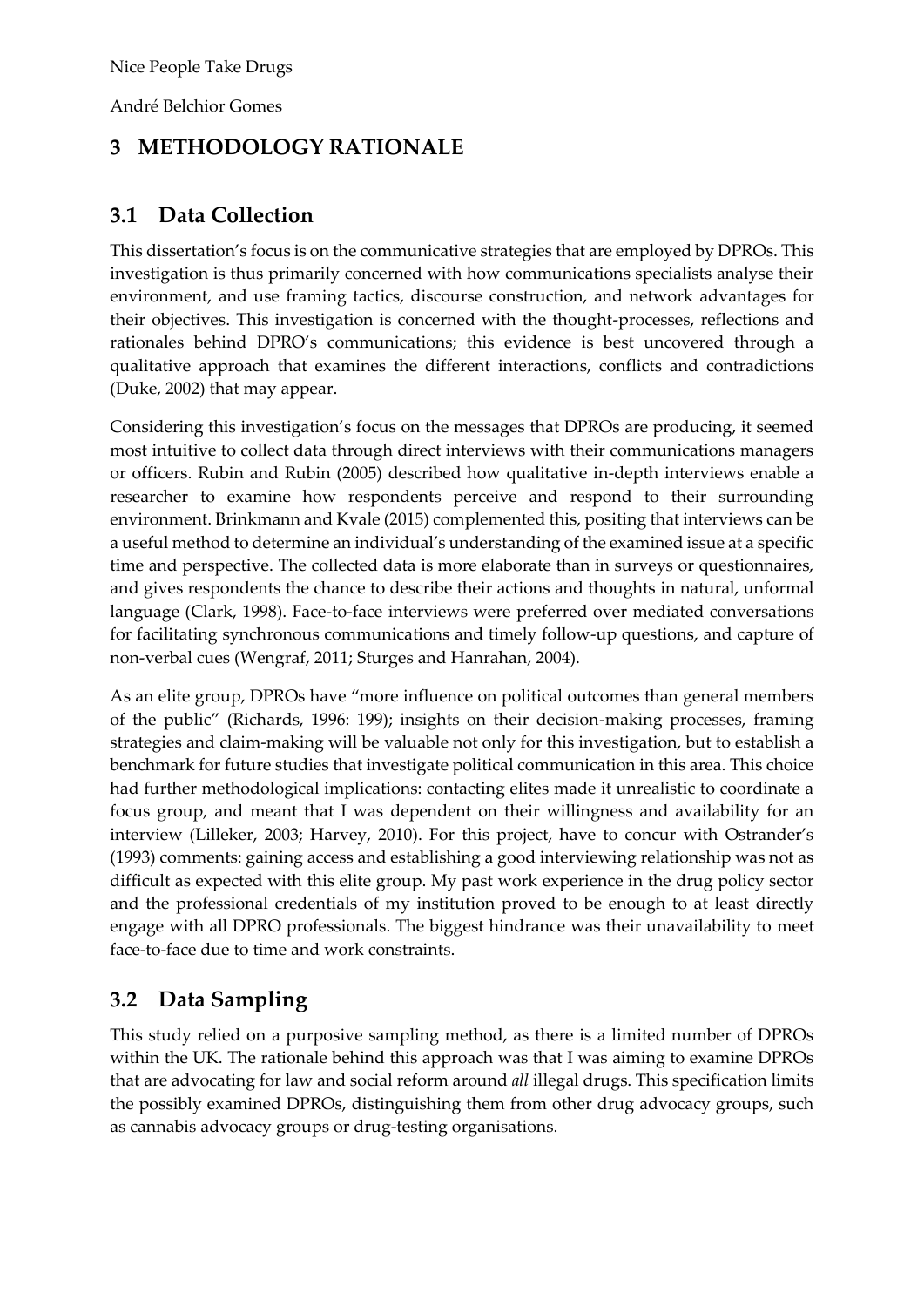André Belchior Gomes

5 DPROs were chosen to be interviewed, a sufficiently broad number of interviewees for the data collected to be relevant or representative enough of a movement (Lilleker, 2003). Most have collaborated in the past which made it easier to legitimate my investigation to different organisations and to demonstrate my ideological alignment with their aims. All DPROs are non-profit organisations and, apart from Volteface, mostly rely on grants, consultation projects or donations to operate.

Each organisation represents different nodes within the same network of drug policy reform which are interlinked in their mission yet have distinct communicative advantages between them. Below they are described in brief:

**Transform Drug Policy Foundation** - Transform has established itself as both a national and international centre of expertise on alternative drug policy models. The organisation produced policy reports and analysis of global drug policy developments, and books that detail diverse regulatory frameworks for alternative forms of drug control. Their participation in parliamentary enquiries and international reach has guaranteed their frequent participation in many mainstream media debates.

**Release** - Release is one of the oldest drug services agencies in the UK. It is primarily focused in providing legal assistance, counselling and professional advice to professionals or individuals with drug-related problems or queries. Similarly to DPRO5, DPRO4 has produced multiple publications concerning the unfair enforcement of drug laws, and advocates for evidence-based drug policies (for the history of DPRO4, see Mold, 2006).

**Volteface** - Volteface is part advocacy organisation, part policy think-tank, that is dedicated to reducing the harms that drugs create to society and individuals. A relatively recent organisation, they produce publications, policy commentaries and podcasts for online dissemination. Their reform focus is on cannabis-related drug laws and changing public attitudes towards cannabis.

**Law Enforcement Action Partnership (LEAP)** - LEAP agglomerates different professionals from the criminal justice system that advocate for reform against punitive drug policies. Originally an American organisation, the UK branch is composed of media trained police commissioners, former officers and military professionals that speak on the costs of current drug policies. Their privileged position from the enforcement side gives weight to their contributions to the debate.

**Beckley Foundation** - Founded by Amanda Feilding, Beckley promotes evidence-based drug policies, producing neuroscientific research on several psychedelic substances and advocating for law reform. Beckley has several publications on the roadmap for drug regulation and has convened their own conferences on the potential regulation of cannabis. The organisation has also advised several countries seeking to create novel drug control systems.

### **3.3 Interview Design**

One of the great difficulties research in interviewing for social sciences is for the interview questions to not be transliterated from the theoretical concepts. Communication with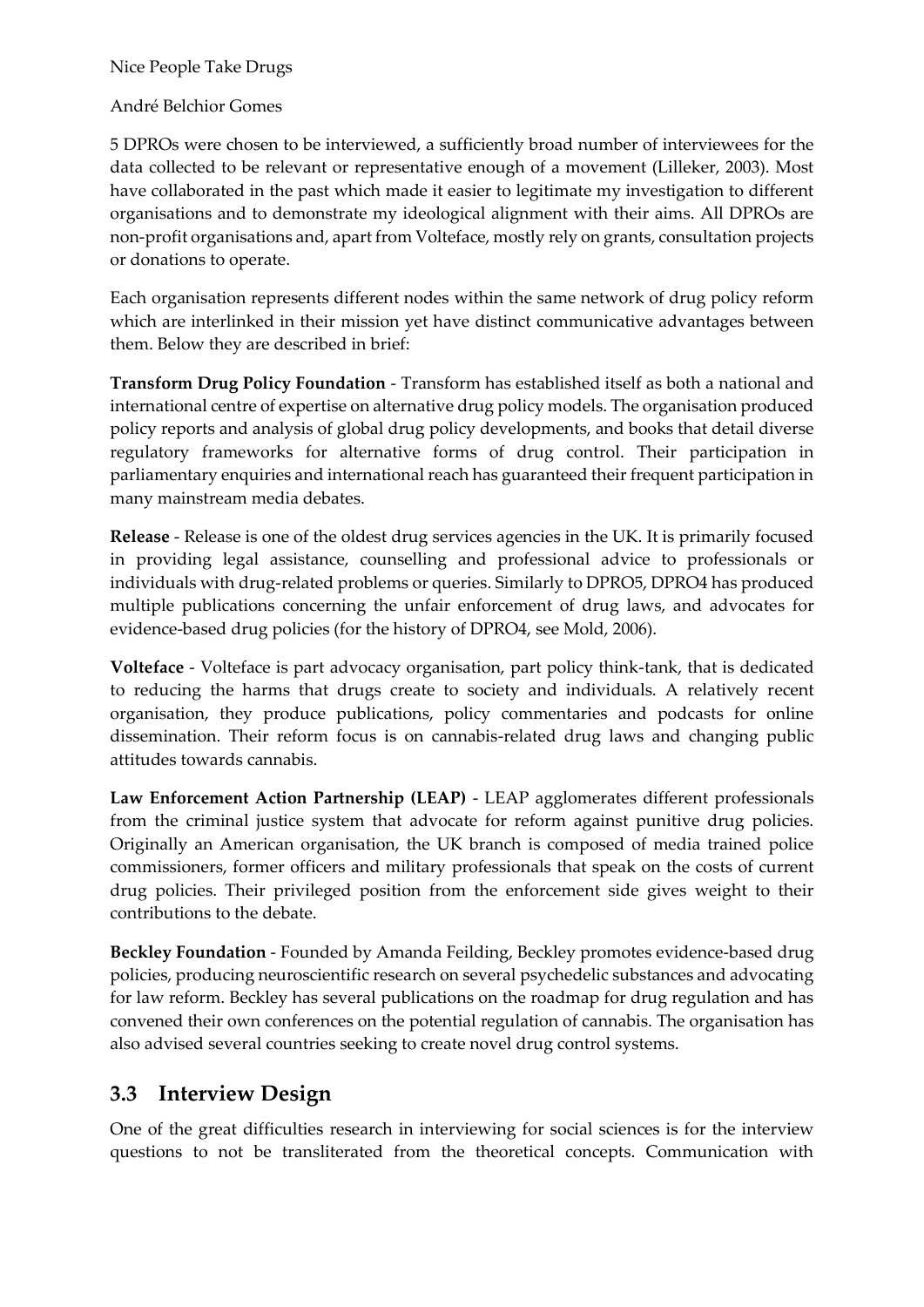#### André Belchior Gomes

respondents who are not as academically invested in the topic may struggle to articulate answers in the same terms. Wengraf (2011: 67) recommended tailoring theoretical questions (TQs) into manageable interview questions (IQs) to address this issue in a way that does not merely "echo" the TQs. When conducting the interviews, I elaborated through multiple questions relevant to DPRO's surrounding political culture and related to my conceptual framework to provide a holistic understanding of the challenges DPROs face.

Initially, general questions about the respondent's personal path into drug policy reform advocacy were asked, to ease into the more intensive IQs. For this investigation, the TQs seek to determine the political culture that DPROs communicate within (TQ1), and the three features of Cammaerts' mediation opportunity structure expounded in the literature review: the media (TQ2+3), discursive (TQ4+5) and network opportunity structure (TQ6). An adapted version of Kvale's (1996: 131) TQ-IQ table below illustrates the relationship between the examined topics<sup>2</sup>:

| IQ          | TQ                                                                                                                         | IQ Formulation                                                                                       |  |
|-------------|----------------------------------------------------------------------------------------------------------------------------|------------------------------------------------------------------------------------------------------|--|
| $N^{\circ}$ |                                                                                                                            |                                                                                                      |  |
| 5           | TQ1: What are DPROs' appraisal of<br>existing<br>structure<br>and power<br>dynamics of their communicative<br>environment? | What do you think is the public's<br>perception of drug policy reform as a<br>field?                 |  |
| 9           |                                                                                                                            | Are there any groups in society that are<br>impeded from participating in the drug<br>policy debate? |  |
| 6           | TQ2: In what way do DPROs<br>perceive the challenges they face in<br>their message dissemination?                          | How would you describe the media<br>environment for<br>debating<br>and<br>questioning drug policy?   |  |
| 10          | TQ3:<br>What opportunities<br>and<br>constraints do mainstream media<br>present to DPROs?                                  | Do you use mainstream media or opt to<br>make and use your own media?                                |  |
| 11          | TQ4: How do DPROs, through<br>framing<br>strategies,<br>contest<br><b>or</b>                                               | Are there limits in what is deemed as an<br>"acceptable way" to talk about drugs in<br>the media?    |  |

<sup>2</sup> This is a sample of IQs; a complete Interview Guide can be found in Appendix A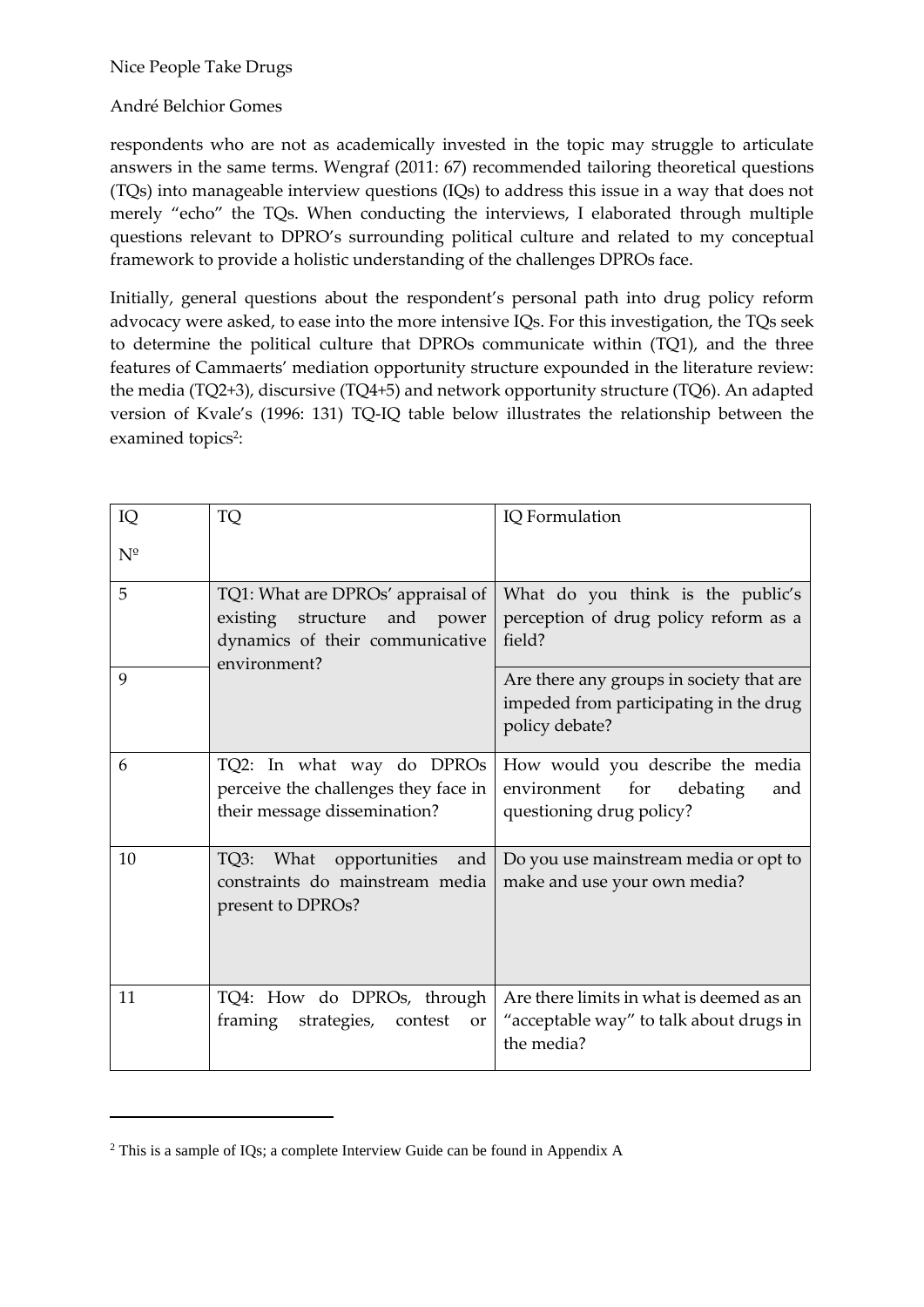André Belchior Gomes

| 16 | subvert hegemonic<br>discourses<br>surrounding drugs?                                                         | Have you found that certain messages<br>resound better in the mainstream media<br>than others? |
|----|---------------------------------------------------------------------------------------------------------------|------------------------------------------------------------------------------------------------|
| 18 | TQ5: how much value do DPROs<br>attribute to employing discursive<br>resistance as a communication<br>tactic? | How important is language, and the<br>language you employ, to the drug<br>policy movement?     |
| 19 |                                                                                                               | Do you see all drugs being treated<br>equally by the media?                                    |
| 21 | TQ6: To what extent are network<br>affordances perceived as key to<br>success by DPROs?                       | What are the main points of contention<br>in the DPR world?                                    |
| 23 |                                                                                                               | What<br>kind of non-drug<br>policy<br>organisations do you collaborate with?                   |

For congruency, the same questions were asked to all respondents in the same order; however, I did not zealously adhere to the interview guide by not repeating already-answered questions and using follow-up questions when necessary. As Kvale (1996) clarified, qualitative interview research must adapt to how each participant chooses to provide the required data, rather than asserting a homogenous structure on all respondents. With this intent, I elaborated on questions when prompted and added my perspective to demonstrate I agreed with what a respondent had just said. Responses were recorded and then transcribed by hand.

In some cases, it was necessary to deviate from the question guide to encourage participants to expand and reflect; this is a methodological fault of interviews, where the mood of the participant can impact their willingness to disclose information. To mitigate this, the interview locations were either the DPRO's office or an agreed-upon location; two interviews were conducted over the phone. Regardless of the location, I found it fruitful with every conversation to talk about non-drug policy related topics before recording in order to establish proximity and underscore the commonality of our interests; as previously stated, the comfort of respondents is key to greater self-disclosure (Knox and Burkard, 2009).

# **3.4 Data Analysis Method**

Thematic analysis was the main form of data analysis conducted in this investigation, which was greatly informed by Guest et al. (2014) *Applied Thematic Analysis* and will be taking a mix between an exploratory and a confirmatory approach to data analysis, where key trends and themes will be unveiled by reading the data and then will be compared with key themes raised from theories previously expounded in the literature review. Thematic analysis was preferred over thematic discourse analysis because it is not "wedded to any pre-existing theoretical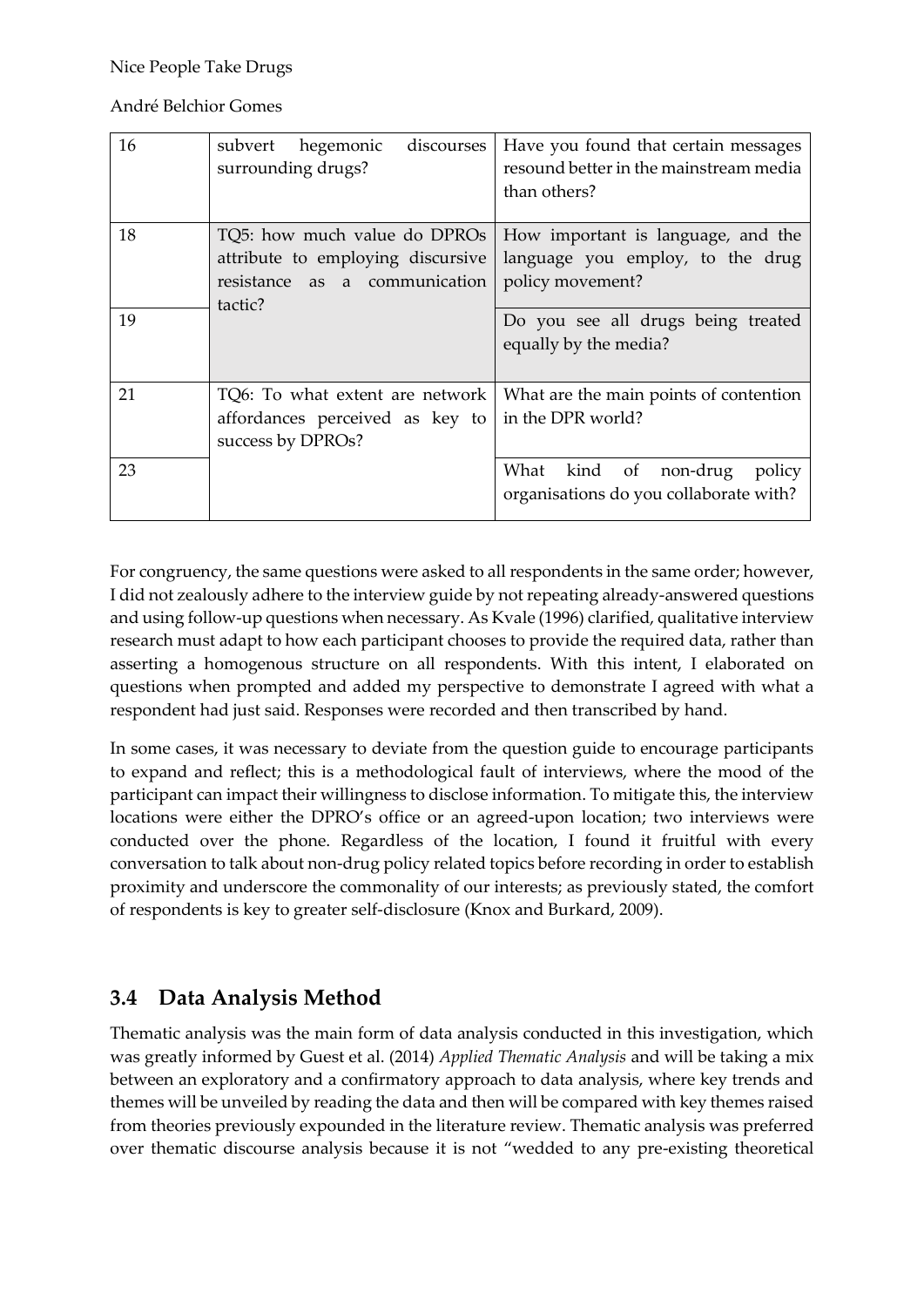#### André Belchior Gomes

framework" (Braun and Clarke, 2006), a necessary feature of this investigation's data analysis. In practice this entails looking at how DPROs perceive their communicative environment and manage their various opportunity structures, but also uncovering other themes that were unaccounted for in my conceptual framework.

The advantage of applied thematic analysis is its amalgamation of different forms of thematic analyses. It provides me with enough analytical freedom to employ Cammaerts' mediation opportunity structure as guiding themes to uncover and analyse yet enables me to also highlight themes that were unaccounted for in my conceptual framework. These themes were explored in the Analysis or mentioned as opportunities for further research in the Conclusion.

### **3.5 Data Collection Limitations**

My selection of interviewed DPROs was ideologically one-sided; I chose to investigate organisations that were interested in reforming towards alternative regulation, decriminalisation or legalisation of currently illegal substances. Although most DPROs work from this angle, there are some noteworthy socially conservative organisations that support the status quo or promote the criminalisation of new substances. Stevens and Zampini's (2018) Habermasian analysis provide an excellent and balanced appraisal of the entire British drug policy reform landscape, yet they also note that most DPROs operate from a reform perspective. My choice stemmed from an interest in investigating how organisations organised themselves to that challenge the established order of controlling drugs. The decision to ground my dissertation on social movement theory underscores these intentions.

Transcription is rarely mentioned more than in a passing manner, rather than as a methodological feature (Davidson, 2009). Cues like humour, gesturing, cadence, curtness and other vocalizations are omitted from the final word-centric document and consequently from analysis; these can be important artefacts that demonstrate what arguments DPRO communicators consider the most important, or most vehemently believe. For this investigation, I have chosen to transcribe sentence structures in the way they were orally transmitted yet edited for clarity when quotes were transcribed into the body of my dissertation whilst maintaining true to their original nature.

I was unsatisfied with the two phone interviews I conducted, although scholars seem to be divided about whether this is a methodological disadvantage. Shuy (2003) very importantly remarks that the greatest advantage of face-to-face interviews is the physical proximity of both participants. By sharing the same space and access to each other's non-verbal cues, both interviewer and respondent are equal in their knowledge exchange; there is a comfort that arises from two interested individuals sharing information on a subject they are both very interested within. By being able to communicate with intonation and their bodies, respondents were more verbose and eloquent when interviewed in person.

### **3.6 Ethical Issues**

Participant's comfort in interviews was dependent on the transparency of my investigation. I realised that there was some suspicion from respondents about my research's intentions, a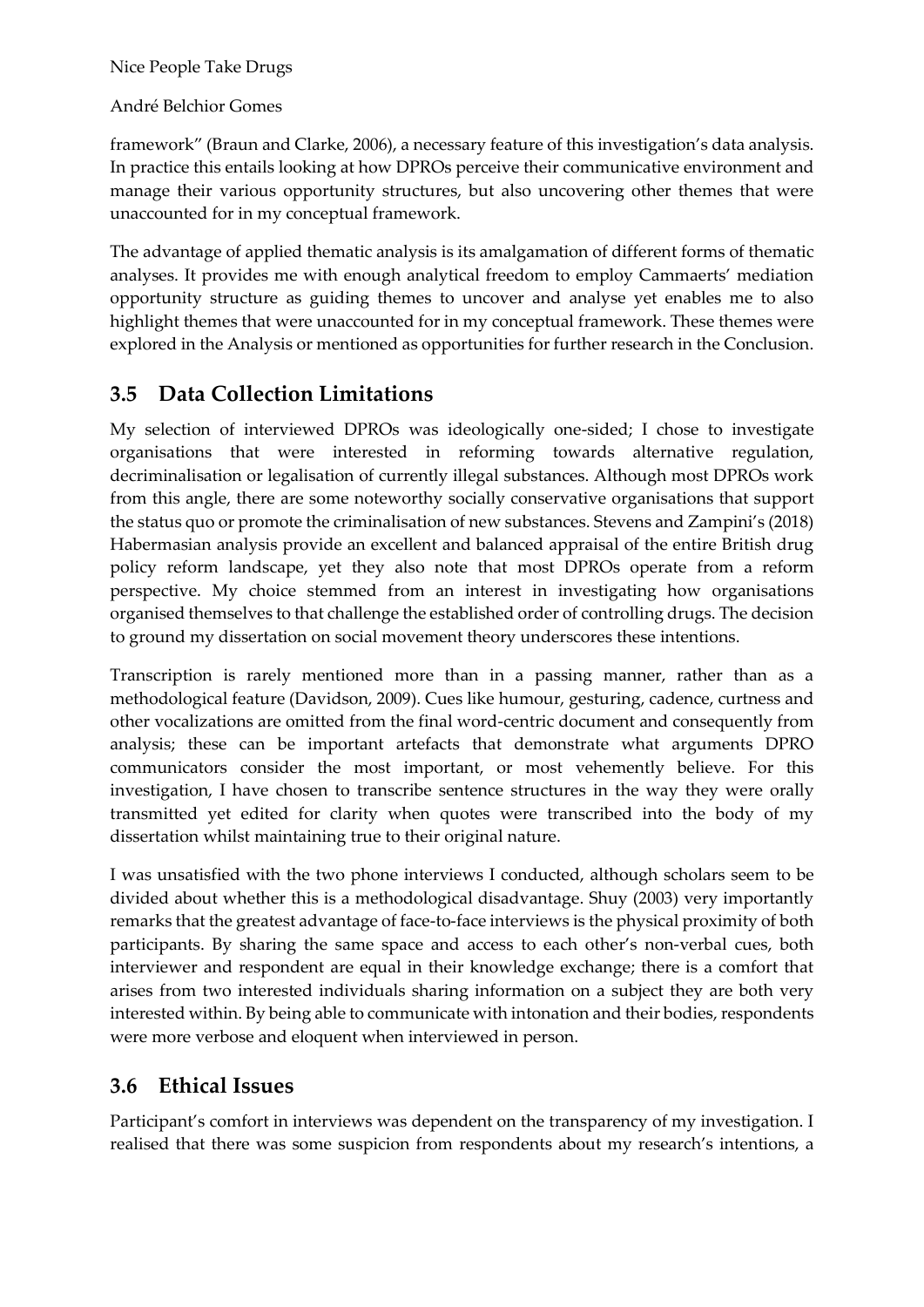#### André Belchior Gomes

common issue with elite interviews (Richards, 1996). One respondent initially refused to be interviewed due to previous academic interviewers misconstruing their responses; three DPROs initially refused to meet in person due to time or availability constraints, until I elaborated extensively on the project's purpose and intentions.

There were some challenges concerning confidentiality that beckon reflection. All DPROs' representatives were aware of the purpose of the interviews, knew which other organisations were contacted, and spoke on behalf of the organisation's view. However, some conflicting views between organisations' positions were unveiled in the interviews, which could compromise their existing relationships (Lancaster, 2016). To minimise this investigation's negative impact without sacrificing its analytical focus, DPROs were randomly assigned a letter in the Findings section.

This investigation relies on DPROs reflecting on their campaigns, relationships and public communications. For theoretical purposes, relational differences between DPROs were accentuated in the Findings; this is not a true reflection of their working relationships. All DPROs still work towards the same objective of reform. But the theoretical framework of this work demands criticality when examining the trade-offs DPROs engage in when negotiating how to subvert the British drug policy regime, and how this could manifest itself in differences on *how* to achieve DPR.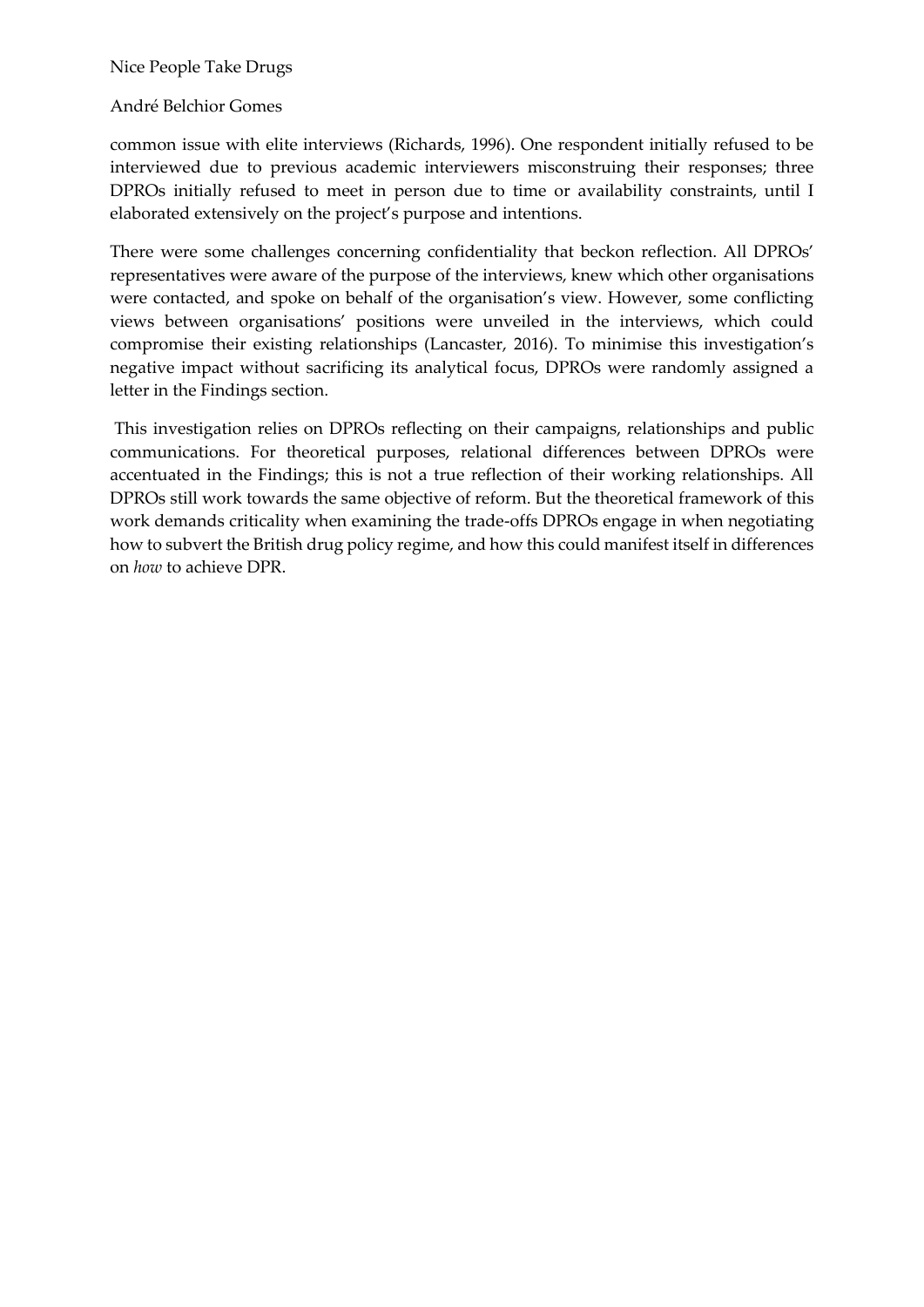André Belchior Gomes

# **4 FINDINGS**

Before engaging in analysis, it may be useful to clarify the common stances to all DPROs. All groups are interested in reducing drug-related harm for individuals and communities; this is in line with the current drug policy regime's supposed objective. However, they consensually agree that prohibition and criminalisation is neither effective nor pragmatic; drug use will always occur, and the established prohibitionist system operates on harming users, as research has corroborated (Taylor et al. 2018). Criminalising drugs and their users has only exacerbated social inequalities and stigma towards drug treatment. The best method to reduce harms is unanimously agreed as legal regulation, either decriminalisation or full legalisation. DPROs generally believe that:

*drugs are […] dangerous, the poison is in the dose.*

*(DPRO1)*

# **4.1 Existing Political Culture**

#### **4.1.1 Confirming the Drug-Crime Nexus**

When DPROs were asked what current attitudes towards drugs in society were, the existence of the drug-crime nexus that is underlined in academic literature as a dominant frame was brought up:

*what you have learned is an acceptable behaviour versus an unacceptable behaviour…the idea of the criminal is a really easy and assuring way for the state to concretise negative understandings… about people who are associated with these things [drugs]. Anything that is criminal is immediately fear-mongering.* 

*(DPRO4)*

The majority of DPROs understood the preponderance of the drug-crime nexus, and the normative consequences that it creates for drug users. Social justice-oriented DPROs underscored the power of the criminal frame, highlighting how the criminalisation of all drugrelated activities portrays drug users as immoral or as a danger to society. What is the most negative consequence of this portrayal is the resultant stigmatisation and persecution of drugs and their users, particularly problematic drug users. Considering that the state's control of deviants or criminals helps to both ostracise them and reify the state as morally supreme (Durkheim and Fauconnet, 1925), embedding the entire illicit drug market within a punitive and carceral logic has worked to ultimately marginalise users from ever being seen as equal citizens or humans by non-drug users.

Fear is a discursive tool that portrays the normative consequences of the state's drug control effort. Perceiving drug users as the embodiment of an existential threat to society was a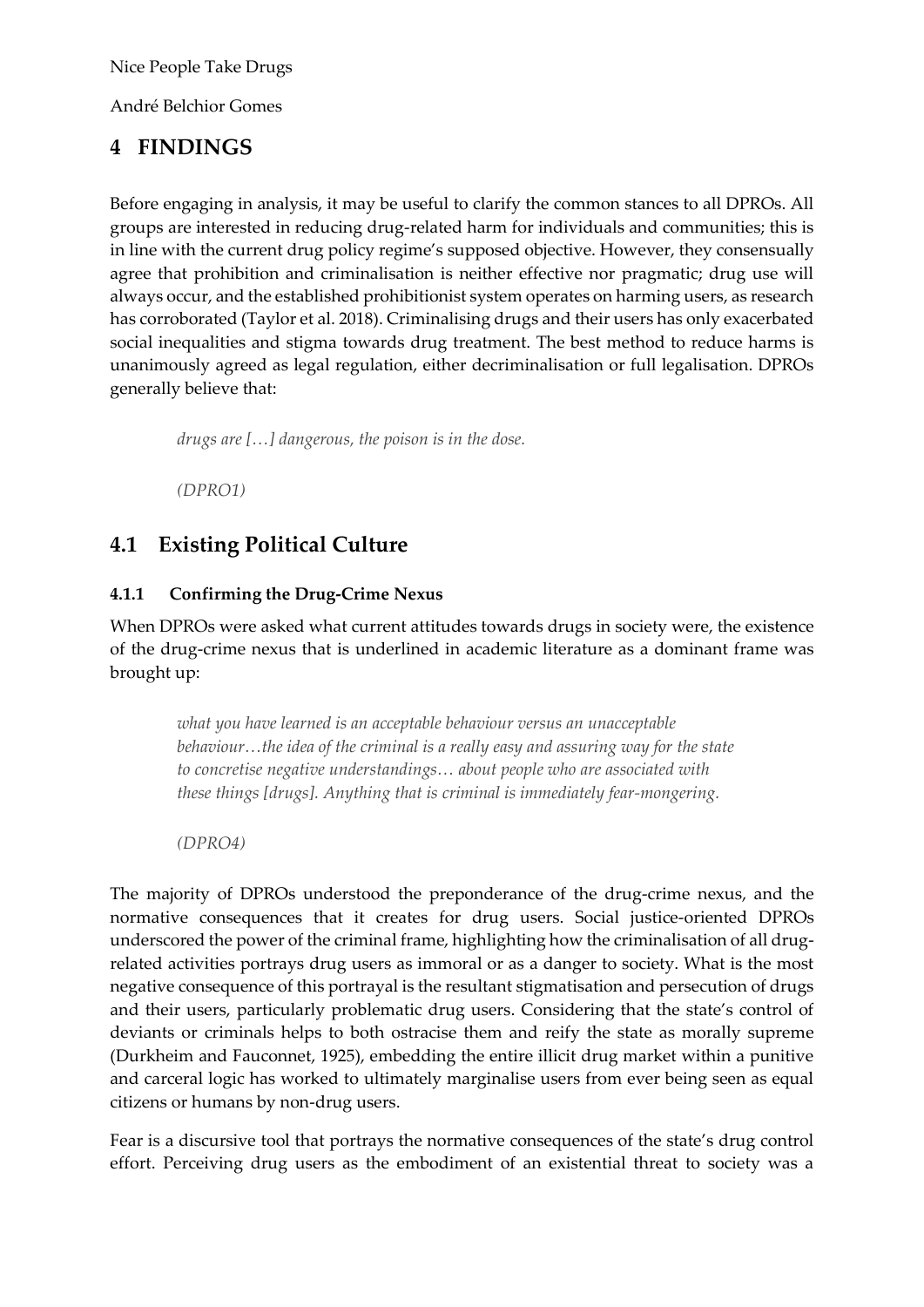#### André Belchior Gomes

particularly powerful frame to deploy on non-drug using populations, who cannot personally attest to the misinformation surrounding drugs because they have not personally experienced them. Drugs are portrayed as intrinsically dangerous and evil, even before consumption; their users embody these traits upon ingestion. The social persecution of drug users further ensures that non-drug users are encouraged to maintain their distance or disassociate themselves from those that indulge in their consumption.

In the words of DPRO2: "all anti-drugs rhetoric is based on stigmatising and othering certain sections of our community"; criminalising drugs and their users creates a self-disciplining system within a state's community, where users must either hide or abstain from their habits, even if drugs are being consumed in a non-problematic manner. The dissemination of the drug-crime nexus and its punitive enforcement further engenders a culture that develops enforcement and disciplining mechanisms, that infiltrates the public's perceptions of what drugs are, and impedes the discussion of alternative conceptions of drug control beyond total prohibition:

*…the state has actually done a very good job of convincing the population that drugs are dangerous… that [drug users] are the people that are harmful in their very essence to our societies...* 

#### *(DPRO4)*

*You're faced with a very sprawling counter-narrative and…propaganda from prohibition that has been going on for 50+ years… it's not an even playing field when you're talking to the public…* 

#### *(DPRO1)*

*in a highly securitised environment it makes it all but impossible to explore a nonweaponised, peaceful, tolerant approach [to drug control]… it's anathema.* 

#### *(DPRO5)*

Reforming public attitudes towards those that have been branded as criminals or immoral deviants is thus DPRO's identified task. As DPRO1 stated, the history and the sprawling nature of drug prohibition means that there are many preconceived notions and portrayals of drugs and their users that must be broken down through evidence, strong discourse and sustained media dissemination to achieve their objectives. Both DPRO1 and DPRO5 highlight how culturally set notions of drugs and drug use must be reformed, with the latter believing that the "hangover of having lived under prohibition" means that attitudes will take longer than policy reform to change.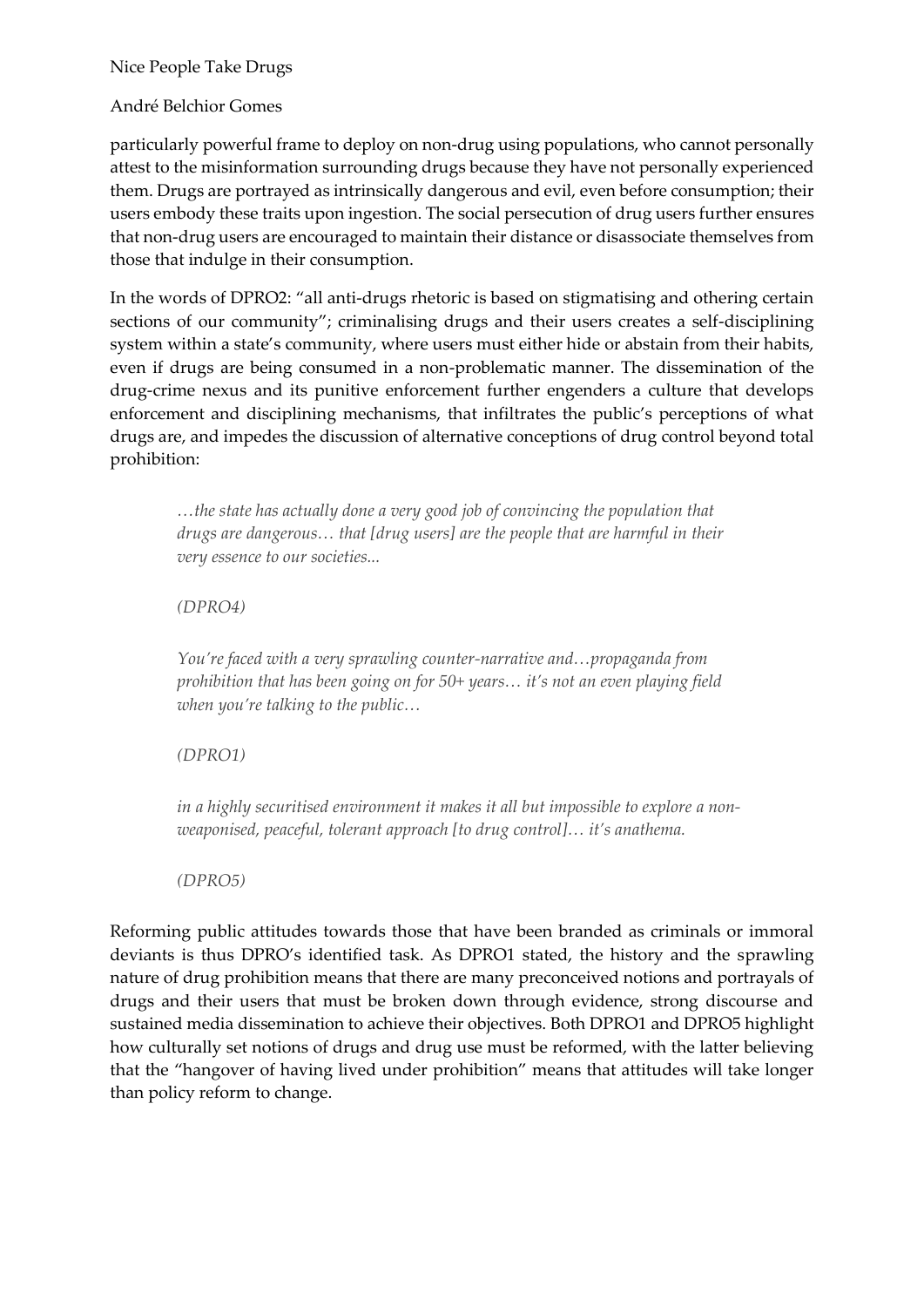André Belchior Gomes

#### **4.1.2 The Historical Progress of DPR Communication**

Some DPROs highlighted the historical progress that had already occurred since the movement had begun.

Only one DPRO considered the contemporary communicative environment as negative; all others believed that there had been considerable progress in legitimising DPR as a social struggle in the past 10 years. DPRO2 emphasised the normalisation of drugs as more and more generations of people have over time used drugs in a non-problematic manner:

*it hasn't harmed me as a historic drug user, and it hasn't protected people in the bottom rung of the socioeconomic scale… rational individuals started to ask themselves why hasn't prohibition made things better* 

*(DPRO2)*

The prevalence and normalisation of drug experiences can successfully subvert the demonization of drugs, through real experiences that contrast with constructed or fearmongering identities of drugs. Pennay and Measham (2016) had underlined how relatively safe and recreational drug use in youth populations could reform established drug and druguser identities. In this case, DPRO2 believes that over time, attitudes towards drug policies have begun to reform; this was not only due to ageing drug users, but how non-users had also seen how ineffective established drug policies had been at achieving its own purported objectives. Considering that the age group most opposed to cannabis legalisation are over 65 (Furlong, 2016), there has been a natural growth in drug-friendlier attitudes as time goes by.

Another indicator of historical success mentioned by 4 organisations is that DPR has established itself as a regular and stand-alone news agenda item in mainstream media. This is partly due to culturally similar countries like the US and Canada having legalised and regulated cannabis, which provides media with more DPR news to circulate and subvert doomsday expectations of how the country would look if drugs were legally regulated. Large media outlets and tabloid newspapers are increasingly willing to engage with DPR matters in a serious manner:

*[when] the media has engaged seriously with this rather than ridiculing, or marginalising what we're doing, then it changes the public discourse as well* 

*(DPRO5)*

The gradual acceptance of DPR in the public can perhaps be attributed to its consistent presence in the mainstream media. As Gamson and Wolfsfeld (1993) elucidated, there is an inherent validity that is attributed to one's claims when discussed on public forums. It also provides a platform for DPRO representatives to contest hegemonic discourses with their own interpretation of the unjust treatment of drugs and drug users or elaborate on the multiple movements that are impacted by drug policy concerns. In the above quote, DPRO5 is attesting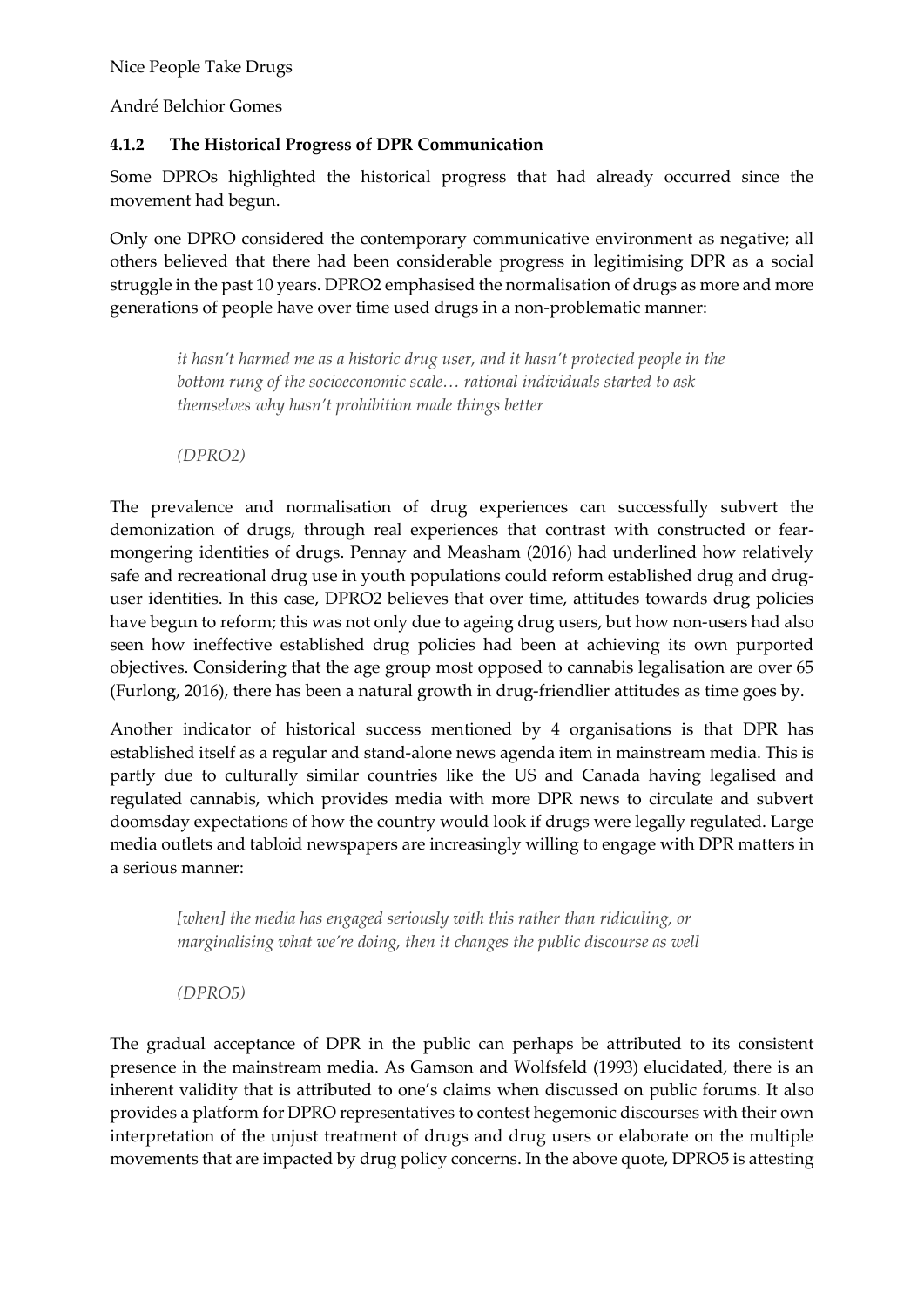André Belchior Gomes

to the importance of a mainstream media platform for the legitimacy of a movement's objectives. As a platform, it provides the opportunity for DPROs to deploy their discursive techniques, strategically address misinformation in the DPR public debate, and widen the scope of the movement's struggle to other like-minded individuals.

## **4.2 MedOS**

Negotiating alliances with mainstream media is an important facet for creating the right conditions for subversive communication, and DPROs are aware of this. All organisations understand the necessity of engaging with media actors to expand their claims to wider publics, legitimise their demands and expand their network of linked struggles. Organisations broadly understood that "in order to mainstream, it has to be in the mainstream" (DPRO5).

The reasons for maintaining a close relationship with mainstream media outlets were relatively similar. DPRO5 argued that the consistent and insistent presence of DPROs in media debates presented DPR as a critical item for public discussions and facilitated their involvement in the policy-making process: "we couldn't have had the discussions we have now, with the front bench of the Labour Party, with backbenchers in the Tory Party". DPRO3 firmly believed that research is nothing without a combined media strategy of high media engagement for frame deployment: "all the evidence in the world – until you communicate that to the media, to the greater public, you won't make change."

There also seemed to be a common understanding of how particular stories could exploit mainstream media's interests to subvert established interpretations of drug users. DPRO1 underscored how as a media phenomenon, ecstasy-related deaths resounded significantly because: "[media readers] don't see it -drug-taking- as a vice… when it's the death of a child people suddenly think…[this mother is] not asking to light up a spliff'". DPRO3 suggested that ecstasy-related deaths received considerable mainstream media attention "because the people that tend to die from ecstasy overdose are young, white, middle-class". Both stories shatter constructed interpretations of what drug overdose victims look like, contrasting greatly with the "medically ill" or "criminally immoral" frames. DPRO5 also lauded how personal stories were especially effective for the DPR movement when deployed in mainstream media:

*…once the human narratives started to play out… [they were] absolutely key for us. And certainly key in terms of shifting some of the more tabloid-oriented populist media outlets, because… they were provided with political cover and… were able to put up bereaved parents calling for legal regulation.*

*(DPRO5)*

The subversion of drug prohibition's expectations on a public platform through human narratives had considerably more influence than just anonymised evidence on public opinion.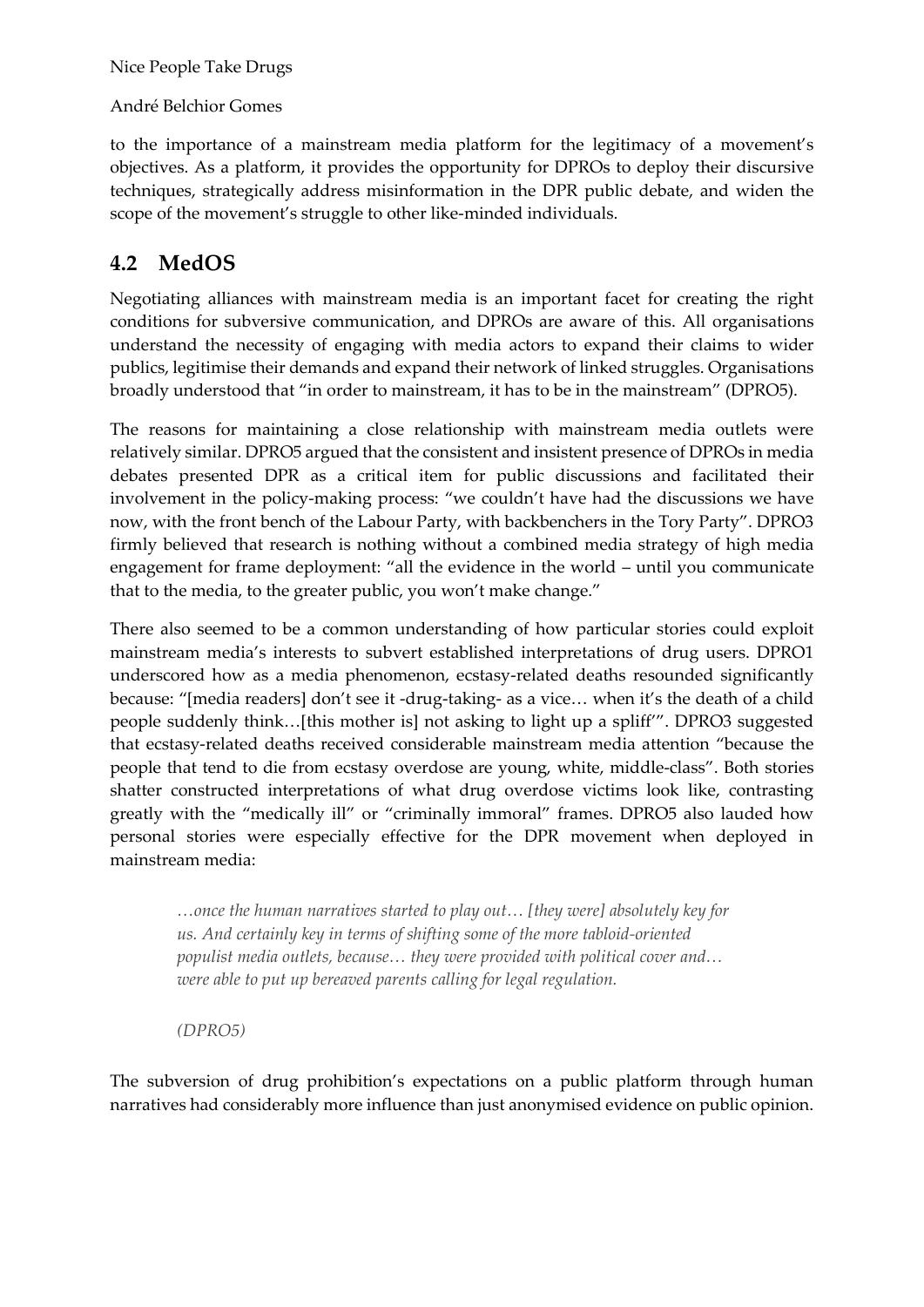#### André Belchior Gomes

The DPRO5 quote refers to *Anyone's Child,* a media-friendly campaign that tells the story of bereaved parents and partners whose children or loved ones died from overdose or the criminal logic of the drug control system; these individuals speak with Members of Parliament and media outlets to disseminate their stories; they demonstrate the potential of deploying human narratives for influencing change. Such a story resounds with media outlets that seek to circulate controversial stories, like tabloid media sources, that typically disseminate misinformation about drugs and their users (UKDPC, 2012). By packaging this story in a media-attractive, sensational, easily-reported format, they simultaneously ensure that tabloid media re-circulates their story, and disseminates the DPR message of the unjustness and indiscriminate punitiveness of the current drug control system. Framing strategies that include affective cues have been more successful in enabling political action than merely cognitive discourse (Marcus, 2000).

Both approaches demonstrate how DPROs are maximising the attention they receive from mainstream media through good relationships with key players. This is complemented by creating events and campaigns that are readily packaged and prepared for media distribution (Ryan, 1991). This makes it easy for media outlets to portray them in a positive manner.

#### **4.2.1 The Dangers of Abiding by Mainstream Media's Desires**

Subversion of established norms and power relations is at the heart of social movements' actions; if one tailors their messages too much to what media currently prioritises, they run the risk of not reforming the underlying punitive and criminal logic and culture that currently characterises the British drug control system.

DPRO3 best embodies the difficult negotiation between DPR aims and media engagement. They describe their approach to reform as pragmatic and incremental; they distance themselves from other DPRO groups that openly advocate for legally regulating all drugs:

*our strategy is that we focus solely on cannabis reform… recreational cannabis market first and then open up the discussion… we wouldn't say [legally regulate all drugs] until we've got some reform over the line, because… that allows politicians in the mainstream to engage in it.* 

*(DPRO3)*

In the interest of not hindering the progress that has been made in cannabis reform advocacy, DPRO3 is compromising on the common DPRO goal of legally regulating all substances, choosing instead to take an incremental approach to DPR. Adjusting one's targets to what mainstream politicians and media deem as tenable and appropriate could indicate that DPRO3 is allowing the movement's interests to be subsumed by the mainstream logic, as they are focusing on "giving what each outlet what they want" (DPRO3) or what would be accepted, rather than what should be done. One can argue that DPRO3's approach to reform is quite pragmatic, understanding that employing the evidence that resounds the most with the wider public is also a legitimate way of bringing about change. McCurdy's (2010) reference to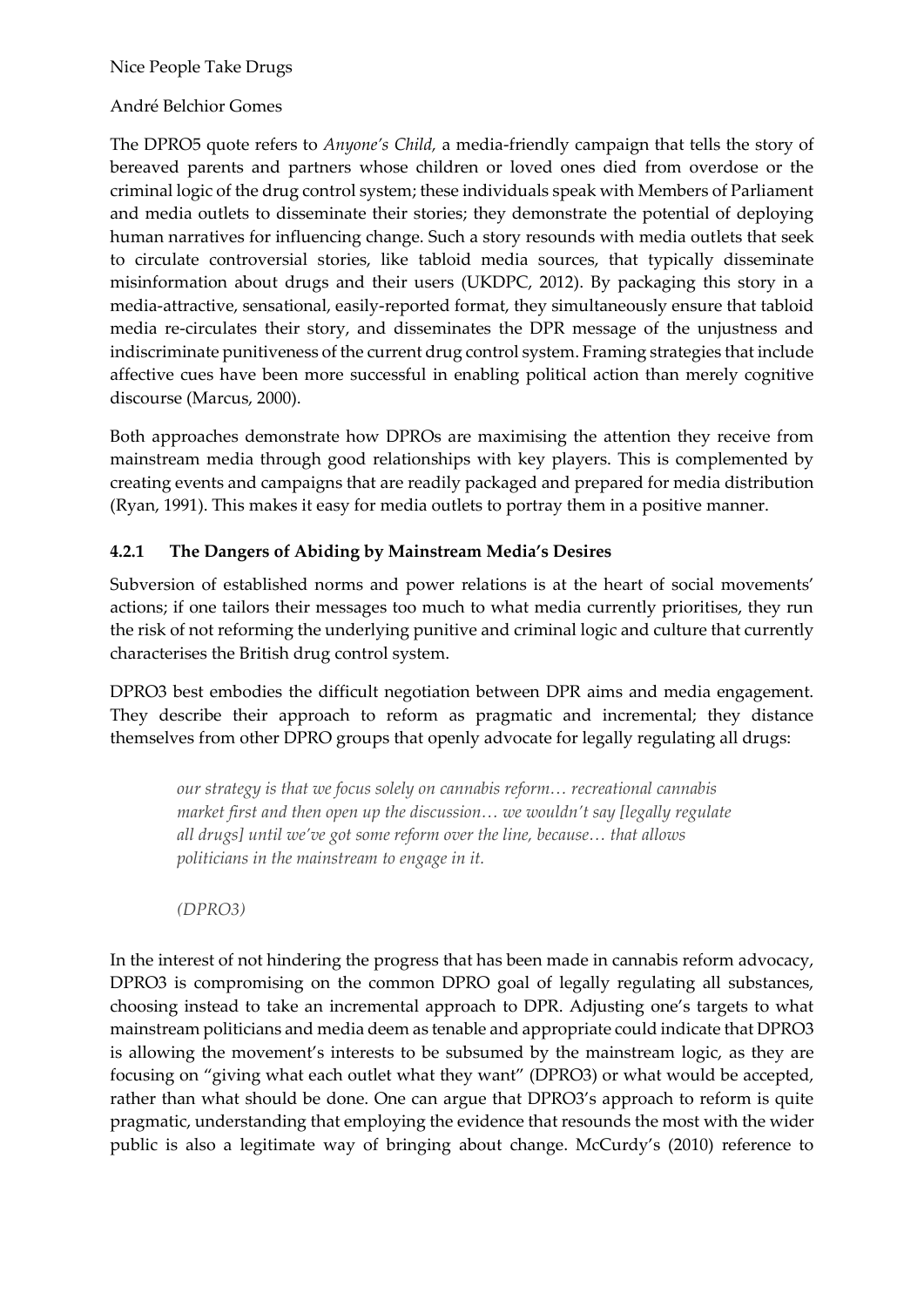#### André Belchior Gomes

Silverstone's elaborations on media complicity, pointed out how the media itself is a site of ongoing struggle; DPROs controlling what is deployed in media is a form of mainstream collusion, but also ensures that they have some control over mainstream representations of their actions.

But the entire point of social movement activity is to subvert and challenge established social beliefs, which in this case refers to the entire British punitive and criminal-based drug policy not accurately reflecting available evidence on reducing drug-related harm, a central tenet of DPROs' demands. By DPRO3 distancing themselves from other DPROs by stating that their beliefs are too unpalatable for the contemporary political and media environment, they are positioning the others as too extreme to negotiate with, which could be interpreted as dismissing other groups' claims and reducing their chances of success. They can further create rifts within the DPR movement, as DPRO3 already alluded when they believed that they are seen by some DPROs as a "PR outfit".

This conundrum is an ongoing debate within social movements regarding the type and depth of the relationship social movement groups should have with the media, and whether they should compromise on their demands when negotiating with the mainstream. When engaging with mainstream media and other institutional players, social movement groups must decide whether to distance themselves from the more extreme members to appear as more moderate or not. This within itself is a strategy for social movements. It also highlights DPROs' need to negotiate relationships, not only with media, but within the DPR movement itself.

#### **4.2.2 Establishing Functional Relationships with Media Players**

Although most DPROs believed that the media environment was increasingly positive when reporting on them, all organisations (with the exception of DPRO1) explicitly stated the importance of establishing close connections with key reporters and news editors. Having key media figures that will adequately report on DPRO's claims was important to provide sustained coverage for their media events and signal the validity of their claims to other media outlets. DPROs established these relationships either through networking (DPRO3 and DPRO5) or reforming journalists' use of stigmatising language by sharing educational resources with correct terminology to employ when reporting on problematic drug use (DPRO2 and DPRO3).

A particularly unique strategy for this movement was voiced by DPRO4. They operate an alternative media platform that "cover[s] stories that [are] either misrepresented or not spoken about in mainstream media"; the creation of alternative media is a common practice for some social movements, but not prevalent in DPR. In their quest to alter what the public understands as drug policy, DPRO4 proposed the creation of workshops, long-term partnerships with journalists or a journalism fellowship:

*to share best practices on how to write about people who use drugs, how to write about drug policy in a non-stigmatising way… in a way that actually supports models of drug policy that are grounded in social equity*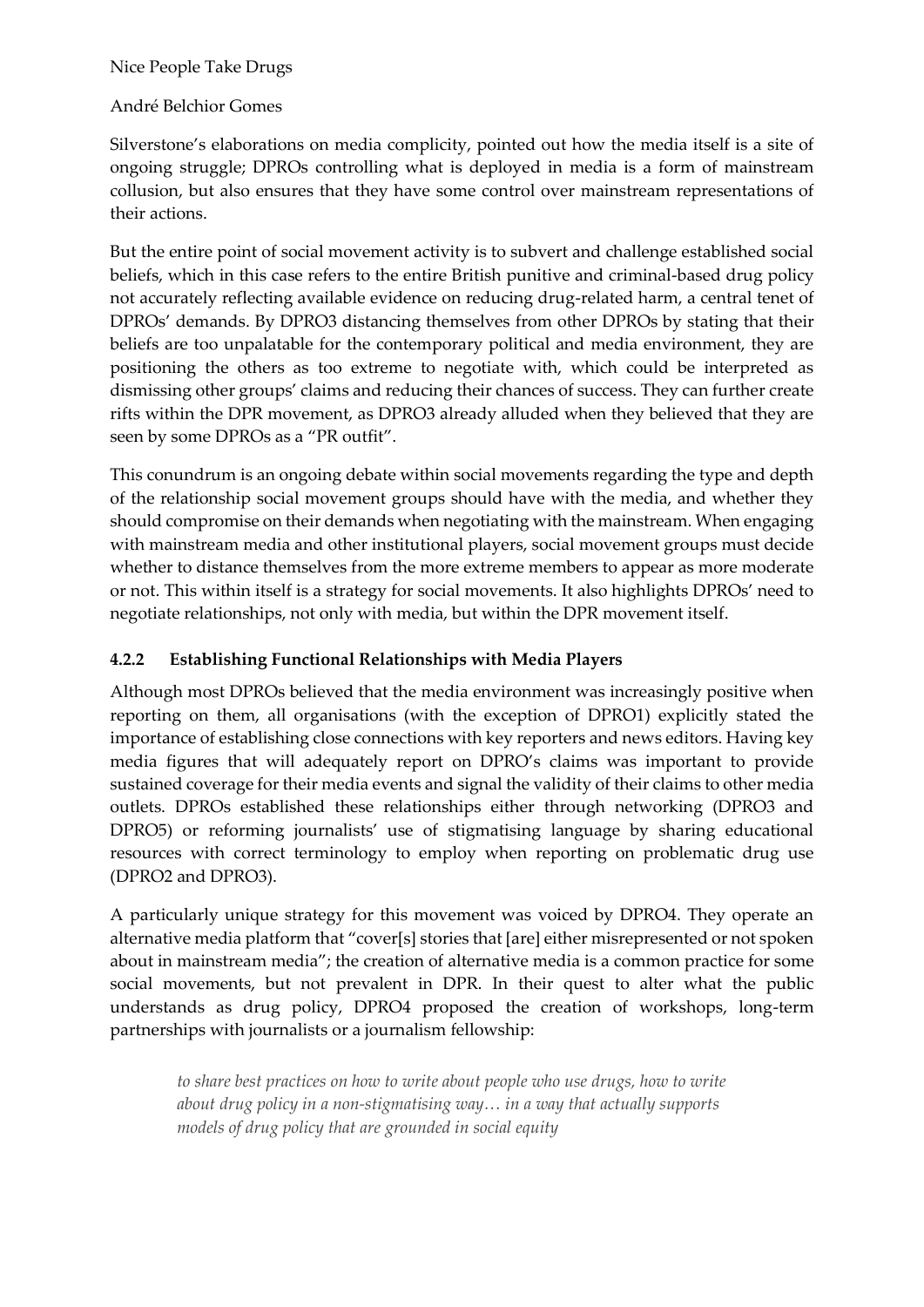André Belchior Gomes

*(DPRO4)*

Although DPRO4 exploits their own media platform for appropriate news coverage, this approach promotes the education of reporters in other mainstream outlets. This is not only a good opportunity to disseminate DPRO's counter-hegemonic discourses, but also to encompass more media actors within DPRO's network of supportive media human resources (Castells, 2009). DPRO4 is thus able to influence the sort of coverage and drug policy knowledge that other institutional media actors will be disseminating; this ultimately contributes to a positive media environment that will be beneficial for increasing the influence of DPRO's public communication.

# **4.3 NetOS**

As most DPROs pointed out, the establishment of close relationships with media figures was essential for positive coverage in the media. DPROs are also concerned with establishing closer relationships in their networks of support and social action. There are two major networks that DPROs draw support and resources from: (i) their external networks that work to encompass other movements and individuals into their reform efforts, nationally and internationally; and (ii) their internal networks, that rely on mutual support and specialisation in each DPR target area.

#### **4.3.1 External Support Networks – Widening the Movement's Causes**

Just as media can be employed to widen the scope of like-minded individuals, DPROs' communicative efforts also serve the purpose of positioning their struggle against a prohibitionist drug system as aligned or overlapping with other social struggles:

*…there's a huge amount of crossover with organisations that work with vulnerable communities and drug harms are not a singularity… there's a whole plethora of issues that are aligned.* 

*(DPRO2)*

*it's about engaging outside of that [DPR world] and trying to talk to organisations and go 'well a lot of these issues are as a result of drugs therefore we'd like to open dialogue'* 

*(DPRO3)*

*One of the things I said [to civil society groups] was 'you tell me what you do, and I'll tell you how the drug war screws it up'* 

*(DPRO5)*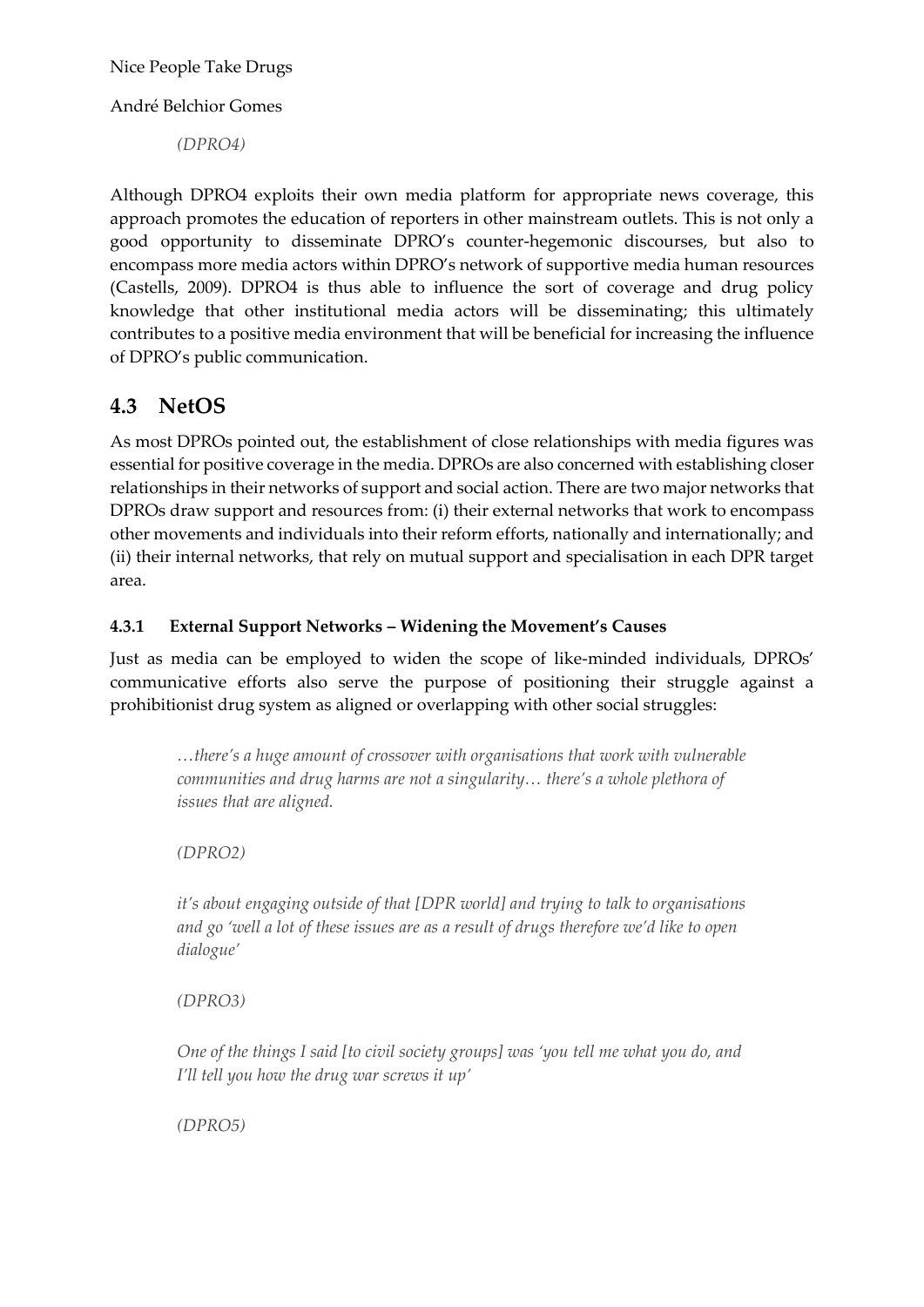André Belchior Gomes

Each DPRO understands that other movements have similar target goals or interests to the DPR movement; modifying one's rhetoric or establishing action partnerships become important avenues for converting more individuals into active supporters of the DPR cause. From DPRO5's side, this was done by publishing reports that highlighted the drug war's deleterious impact on eight different policy areas; DPRO4 is particularly keen on intersecting DPR and racial social justice movements, as drug policy is "a main mechanism and driver of disparity within the criminal justice system"; they also foresee "environmental consequences that are a direct result of the war on drugs…" that could also be co-opted as a parallel struggle.

Broadening one's claims to intersect with other movements' will be a key bridging tool to transform other movement activists into active supporters of DPR, which could additionally create more media exposure and the sharing of contentious political resources. The distribution of new resources and knowledge is a significant benefit of external partnerships that only DPRO4 elaborated upon:

*I think [DPR] organisations […] could be much more active around sharing the information and the knowledge and the skills and the expertise that [they] have access to.* 

*(DPRO4)*

DPRO4 was particularly aware of the danger of "siloing" DPR's communication solely to its adherents. An objective they raised was to make DPR knowledge more accessible to external communities, particularly those most egregiously impacted by the drug war. This motivated their partnerships with racial justice organisers, as they can circulate their produced knowledge to provide more ways of understanding their social struggle and align them with the DPR struggle. The other DPROs also expressed their interest in avoiding "preaching to the converted".

#### **4.3.2 Internal Networks – Specialisation and Conflict**

Internally to the DPR movement, DPROs have come to appreciate the operational and communicative advantages that each organisation holds, seeking to collaborate and circulate each other's publications and produced knowledge.

*DPRO4 are the most influential and strongest on legal matters… DPRO5 are extremely influential in an international development level…DPRO1 [are more] influential from a more scientific space…I think we all complement each other*

*(DPRO3)*

*we all work in the same networking circles, we attend the same events and campaigns… I think we're most effective where we coordinate our events and coordinate our voices*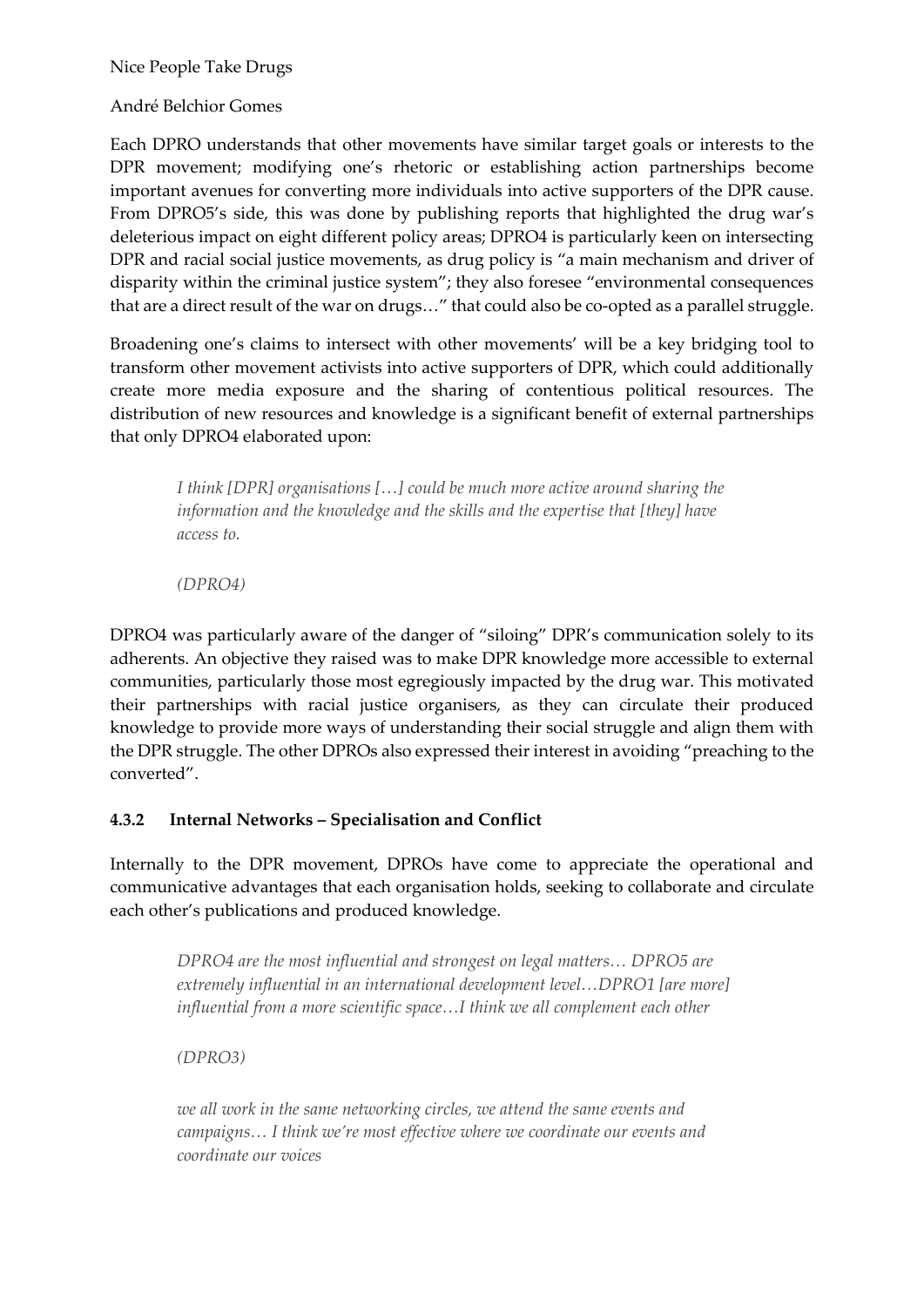André Belchior Gomes

*(DPRO2)*

DPROs specialising in their respective communicative and research advantages ensures that each organisation is focused on producing new evidence. In DPRO3's quote we see the benefits that the movement as a whole can have when each network node is committing its resources to creating the type of evidence that they are specialists within. With the DPRO maxim of advocating for an evidence-based drug policy, their multi-dimensional approach to creating evidence is crucial to ensuring that their concerns are accounted for in the policy-making process. In turn, individual contributions add to the cumulative pool of evidence, tactics and resources that all other DPROs can rely upon to corroborate their individual work and collectively further the cause.

Intra-DPRO events, joint publications, coordinated campaigns and collectively producing media products (like podcasts) were all suggested as different manners that DPROs collaborate amongst themselves with the purpose of networking and exchanging knowledge about the state of the social movement. Supporting each other's actions, particularly at the national level, is important for coordinating pressure on different facets of the state's resistance to DPR. The Scottish Drugs Forum was an event referred by two DPROs where multiple organisations convened to provide different evidence and recommendations to provide a variety of DPRO-generated solutions to the ongoing drug-related death epidemic in Scotland.

Disagreements still exist within the movement. DPRO5 described that their advocacy for the legal regulation of all drugs was initially seen by some DPROs as "a threat" to the success of the movement; DPRO3 also stated that they are perceived as "a PR outfit" by others due to their media-centric approach to DPR. A common concern that exacerbated differences within the movement was DPRO's understanding of the commitments and compromises that DPRO's funding could create for the movement's objectives.

*…if your funding comes from a certain sector and if it comes with certain commitments, I guess that's where your area of focus is going to be.* 

*(DPRO2)*

*…there are issues now to do with organisations that are funded by cannabis money. That creates tensions for those organisations who have an explicitly social justice agenda and feel compromised, by getting in bed with the industry…* 

*(DPRO5)*

*…[there] is also going to be the financial incentive where someone would say 'right actually you could be making a lot of money if you've invested in cannabis'*

*(DPRO1)*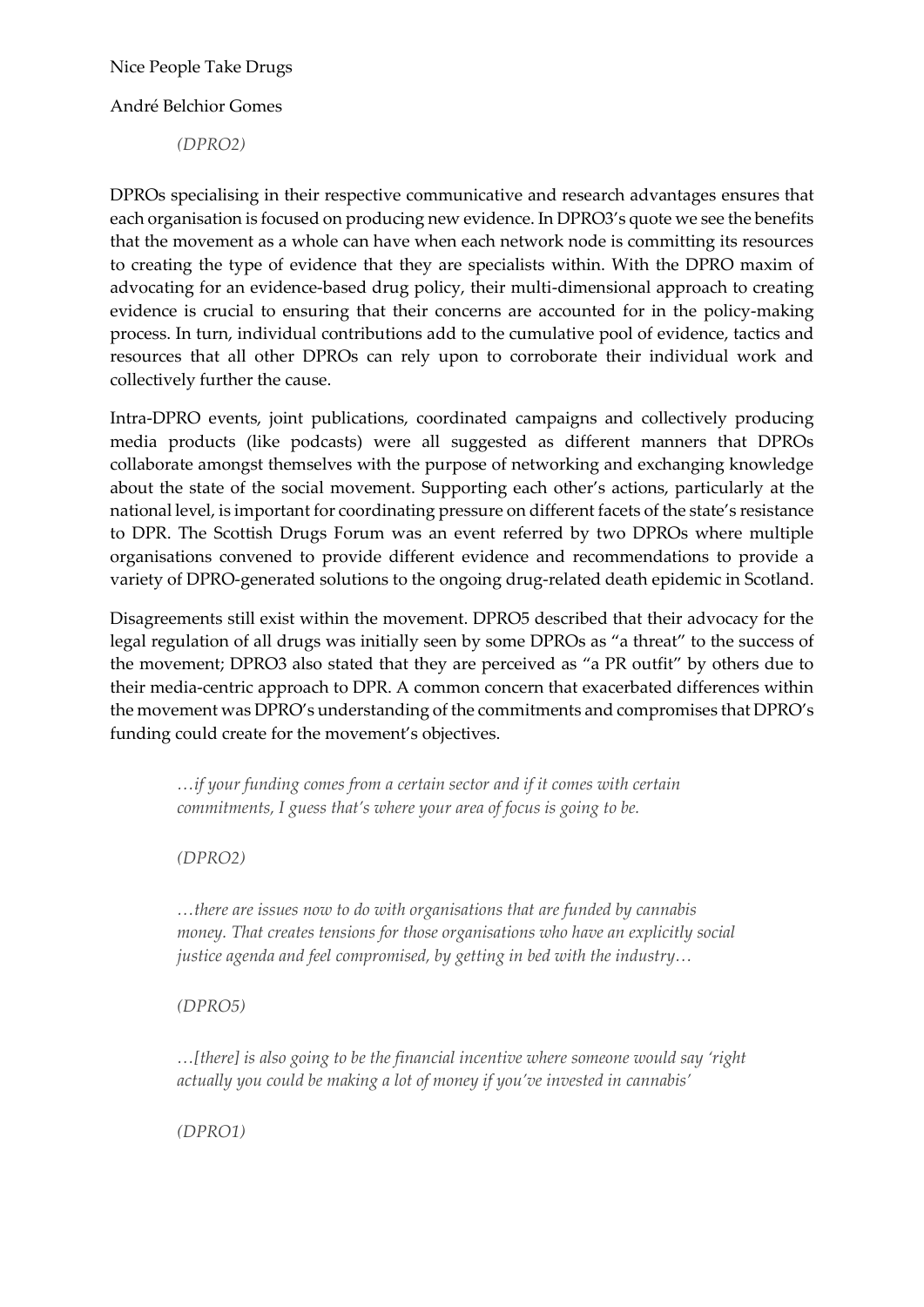#### André Belchior Gomes

Concerns about the impact that elite funding can have on social movements have commonly been raised in social movement scholarship (Corrigall-Brown, 2016). On the one hand, DPRO2 raises the funding difficulties that DPROs that are established as charities may face, especially when they are contesting for funding from the same funders as other organisations. This is not a specific problem to DPR; most organisations funded by elite institutions have their actions conditioned to an extent by the political orientation and history of the fund-giving organisation (Ostrander, 1995).

What is particularly interesting in this social movement is the entrance of corporate funding into the now-legal drug markets. As DPRO5 suggests, large pharmaceutical corporations with cannabis-derived products have begun to intervene in DPR, choosing to either establish or fund specific organisations' lobbying efforts to influence public perceptions about substances. Going back to DPRO3's example in the MedOS section, choosing to focus on the legalisation of cannabis whilst omitting other substances' policy reform from their public communication could be interpreted as working in favour of the interests of a specific industry. Considering that this DPRO is funded by a Canadian cannabis pharmaceutical firm, one can understand why they primarily focus on reforming that substance's policies.

The DPR social movement environment is becoming increasingly complicated with the appearance of capital, which is a new challenge that was not previously around before the Western legal regulation of cannabis. On the one hand, DPROs efforts to reduce the taboo around supporting DPR has been successful at increasing their funding streams from philanthropic and grant-making sources. But the presence of interest and funding from international firms that understand the potential revenue from a legal cannabis market in the UK will bring in an unprecedented force of influence on the policy-making process. In the process, corporate-funded DPROs could inadvertently (or not) prioritise corporate profitmaking motives for other drug policy considerations like social justice concerns for egregiously impacted communities, as social-justice DPROs lose clout on the reform process. Additionally, the co-option of DPR efforts by corporations could create the perception "that the NGO push for reform was laying the ground for capital" (DPRO5) to move in. This outcome would merely perpetuate the power-relations and inequalities that most DPROs set out to resolve in the first place.

# **4.4 DOS**

The deployment of counter-frames in accordance with underlying values in British society are a key indicator for social movement's success (Koopmans and Statham, 1999) and are also a feature of DPRO's public communication.

Their erosion of hegemonic discourses surrounding drugs have followed this pathway. The advantage that DPR activists face in their struggle is that the hegemonic structure of meanings that drugs are embedded in have remained relatively stable: discourse surrounding addiction refers back to the same historical ideas, and conceptions of the drug market are still focused on how "all criminals are bad". Although these are anachronistic views from the DPROs' perspectives, this facilitates the long-term task of deploying and refining counter-frames over time.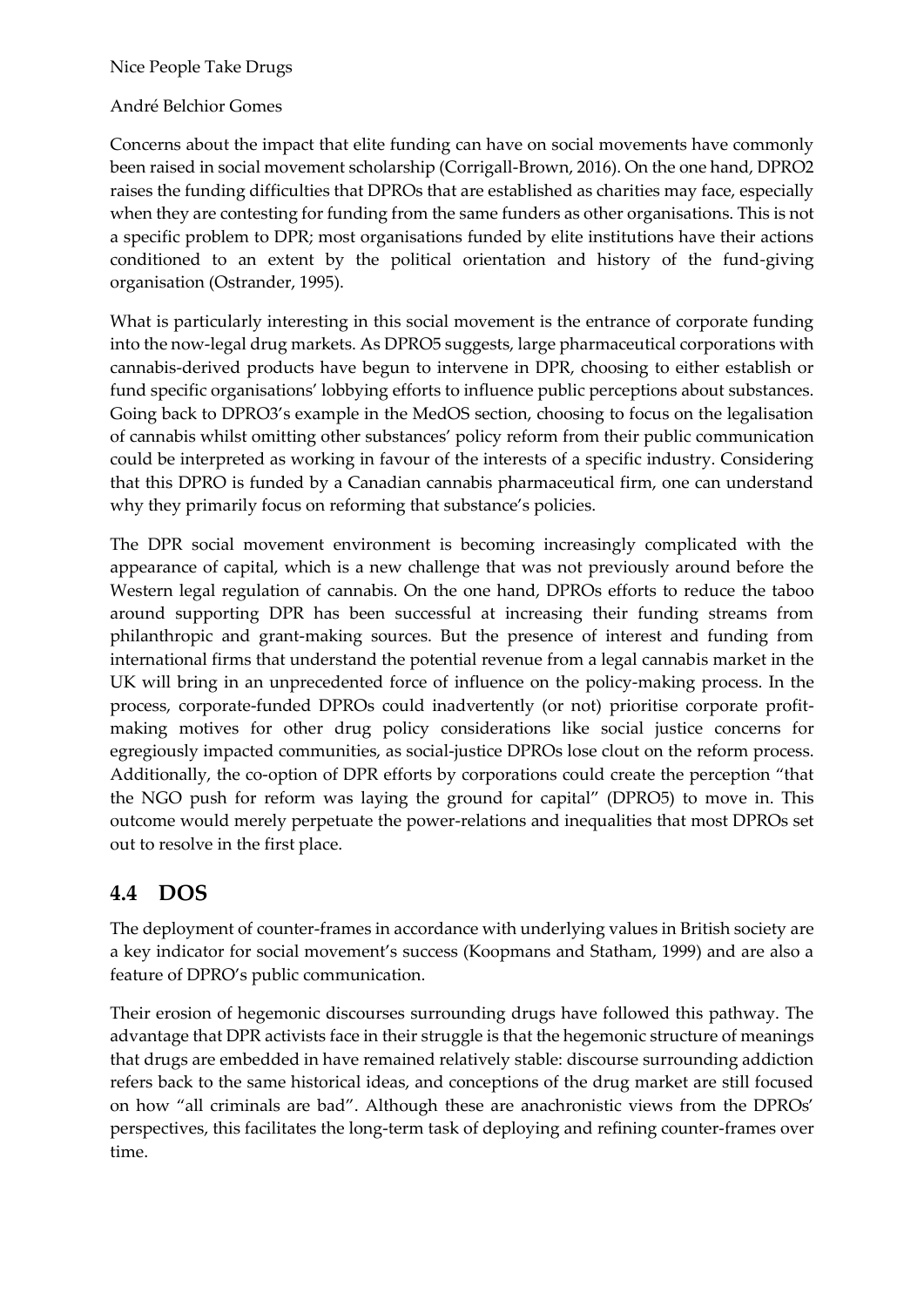André Belchior Gomes

#### **4.4.1 The Power of Institutional Support**

The deployment of counter-frames in accordance with underlying values in British society are a key indicator for social movement's success (Koopmans and Statham, 1999) and are also a feature of DPRO's public communication. This has been operationalised by garnering support from the institutions that have traditionally enforced and informed British drug policies: law enforcement and medical professionals.

*I think cops have been absolutely key to this… it's the counter-intuitive nature of these constituencies…* 

*(DPRO5)*

*…British Medical Journal have called for full legalisation and regulation […] we have police and crime commissioners in the team, in our membership. So it's the fact that all these credible institutional voices who have traditionally been supporters of prohibition in the means to control something dangerous i.e. drugs, have come out and said 'prohibition laws are doing more harm than good, more danger than the drugs themselves'* 

*(DPRO2)*

The unlikely support of law enforcement officials for DPR is a considerable discursive advantage that underlines the alignment of the movement's demands with the interests of those traditionally portrayed as the protectors of communities. Houborg and Bjerge (2017) concur that the support of medical and law enforcement actors are essential signposts of validity and legitimacy for one's claims in reforming drug policy. There is considerable *gravitas* that society gives to evidence provided by medical professionals in the drug policy field (Lancaster, Treloar and Ritter, 2017); their contributions are particularly significant in the discussion, provided they are received by audiences in the first place.

Law enforcement support corroborates the idea that the current prohibition regime is ineffective at curtailing crime and protecting communities from drug-related harm, as several police and crime commissioners have publicly stated (Sullivan, 2018). It also enables social justice-oriented DPROs to deploy interpretive frames that address other drug prohibitionrelated social problems like the disproportionate policing of black and ethnic minorities in England. Support from the medical community reifies the public health arguments that DPROs rely on when advocating for public health-focused reform; it lends additional credibility to DPR activists when the producers of peer-reviewed and unbiased evidence are supportive of their proposed drug control models. Both groups signal to the rest of society the futility of the current drug policies and may be key to influence individuals that still perceive DPR as a threat to one's way of life.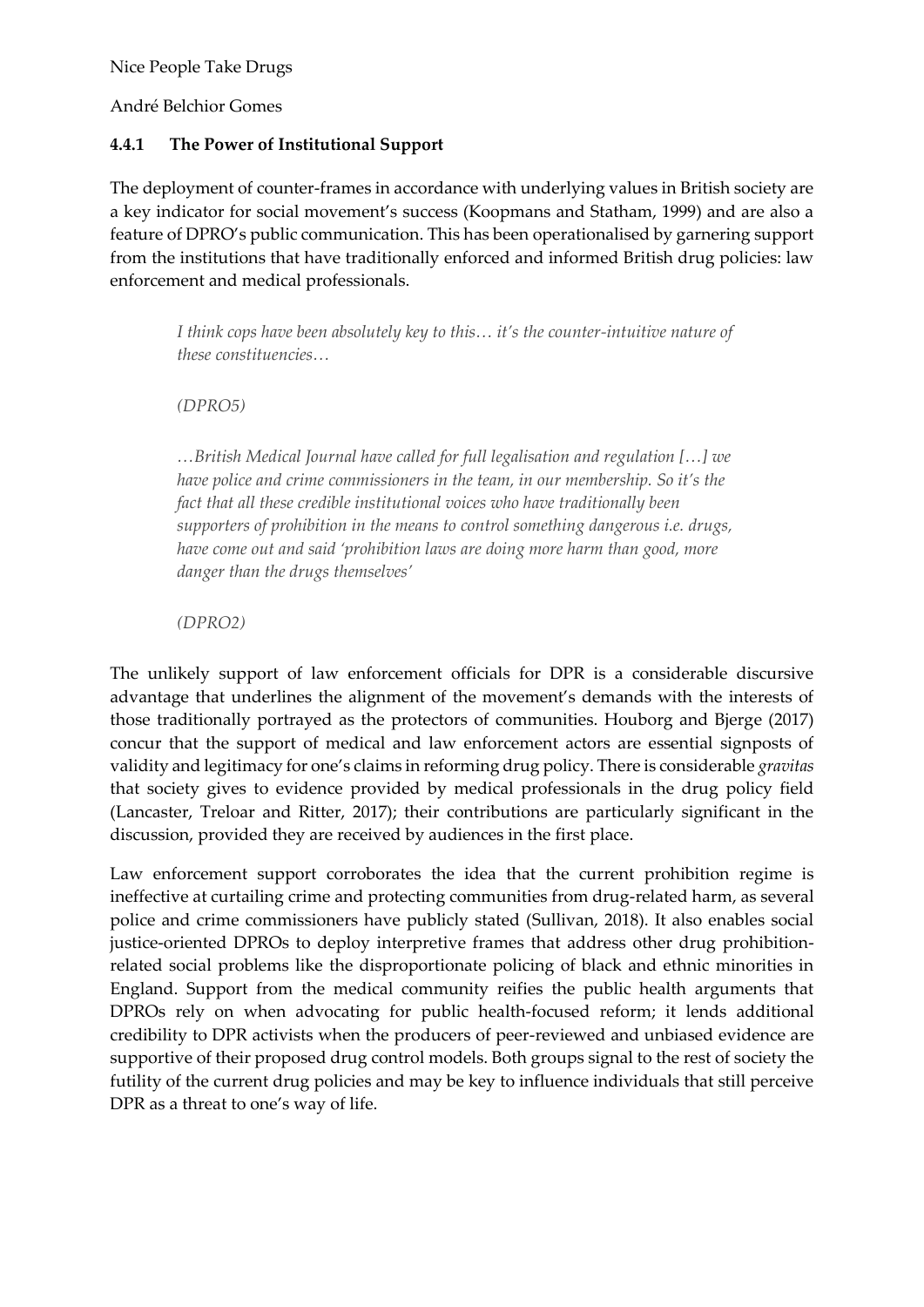André Belchior Gomes

#### **4.4.2 The "Suffering Family" Frame**

Although an internal critique from the institutions that uphold and execute the established drug policy is powerful, deploying new interpretive frames lends legitimacy to the DPR movement's call for reform, portraying their demands as aligned with the interests of society. In the interviews, DPROs stated that their interests in reforming drug policy stem from reducing drug-related harms and stigma associated with drug use; their communicative mission is then to portray "another perspective [on drug control] that… might be less harmful (DPRO1).

The framing technique that all DPROs (except one) explicitly concurred was the most effective was the "family and bereaved parents" frame. This is significant, as *collective* frame-making, either directly or by supporting others, is an essential prerequisite for DOS success. As demonstrated in the MedOS section, research is crucial to inform policy changes, but its influence on public perception is maximised when retold through a human narrative with relatable values and decisions.

There were two approaches taken when deploying the family frame. The first refers to the impact of Anyone's Child campaign:

*…we had bereaved parents who we could take into discussions [with media and policy-makers]… which completely humanised the whole issue…it was absolutely key for us to have those very human voices to bring into the mix… you don't forget those people when you've met [them].*

*(DPRO5)*

Anyone's Child presents parents and families as the victims of the drug war, and the punitive drug laws that impede the regulation and control of illegal drugs as the perpetrator of this harm. They subvert the idea of who is most negatively impacted by the war on drugs and who suffers the most from the lack of barriers of access to drugs. Many of the family's stories involve under-age drug use or accidental overdoses; the lack of regulatory barriers to drug use and the societal stigma preventing the access to drug treatment are two considerable takeaways from their narratives. These outcomes portray the state's drug policies -not those using drugs- as the cause of the individuals' deaths and the families' suffering. The protection of both the child and the family is framed as central to the DPR movement.

The second approach refers to how framing the avoidable suffering that families and ill individuals helps erode established beliefs related to drug-taking:

*…people respond to [suffering families] more because they don't see it, drugtaking, as a vice… when it's the death of a child people suddenly think 'oh wait hang on, what's this mother asking for, she's not asking to light a spliff'… they're suffering, nothing else is working for them, these are substances that are far safer than anything else we currently prescribe or give.*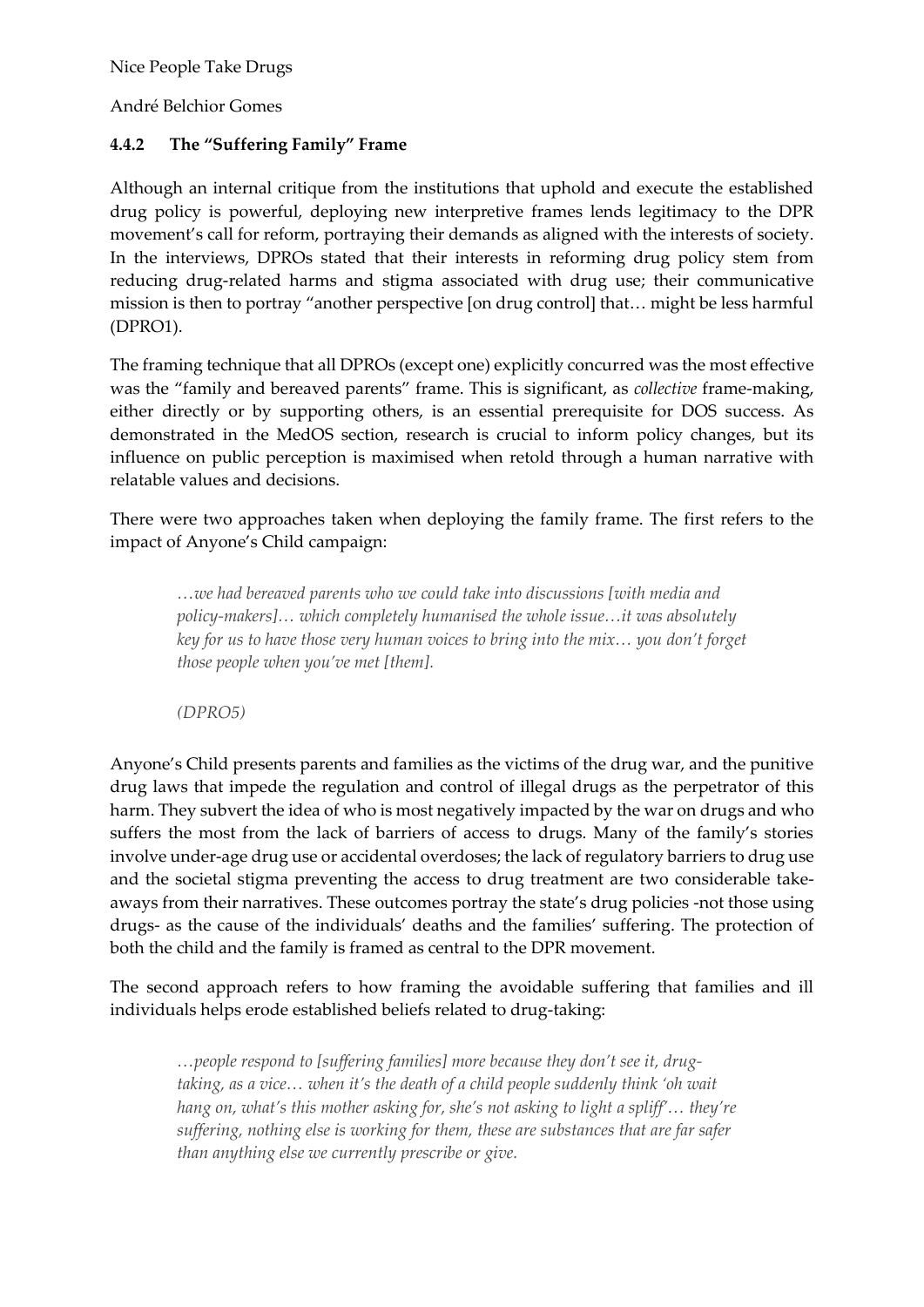André Belchior Gomes

*(DPRO1)*

This example alludes to the underexplored medical benefits that illegal substances have, told through children's suffering and maternal instincts. The reference to "vice" and the casualness of "a spliff" is interesting to show the dominant discourses and meanings surrounding drug consumption that DPRO1 is trying to undermine. The dominance of the "vice" discourse was already highlighted by MacGregor's (2013) research into politician's drug discourse. DPRO1 here argues that the palliative properties of substances, and thus the alleviation of individual's harm, is being impeded by the dominant rhetoric of drug-taking hedonism. A drug user here is not a deviant nor an "addict", it is a suffering child; their trafficker is their mother. DPROs are thus seeking to reduce the harms related to drugs; as Nadelmann (1993: 37) rightly states: "who, in their right mind, could oppose the notion of reducing harm?".

Framing the harms of the current drug policy through a relatable family frame is effective at contesting entrenched meanings of both what a drug user looks like, and whether those harms are deserved; humanising the harms of the drug war enables greater audiences to empathise with DPR's mission. The new frames demonstrate the many identities that "drug users" have, that are neither entrenched in a medical nor a criminal perspective. Although DPROs recognise the importance of statistical evidence and research, the movement is reliant on these stories of personal suffering and injustices to transcend ideological boundaries or entrenched beliefs about drugs that may be impeding non-adherents from empathising with the DPR movement. From the audience's perspective, it challenges established notions of who suffers from punitive drug policies; from the DPR activist perspective, it provides a face and a story to motivate one's actions.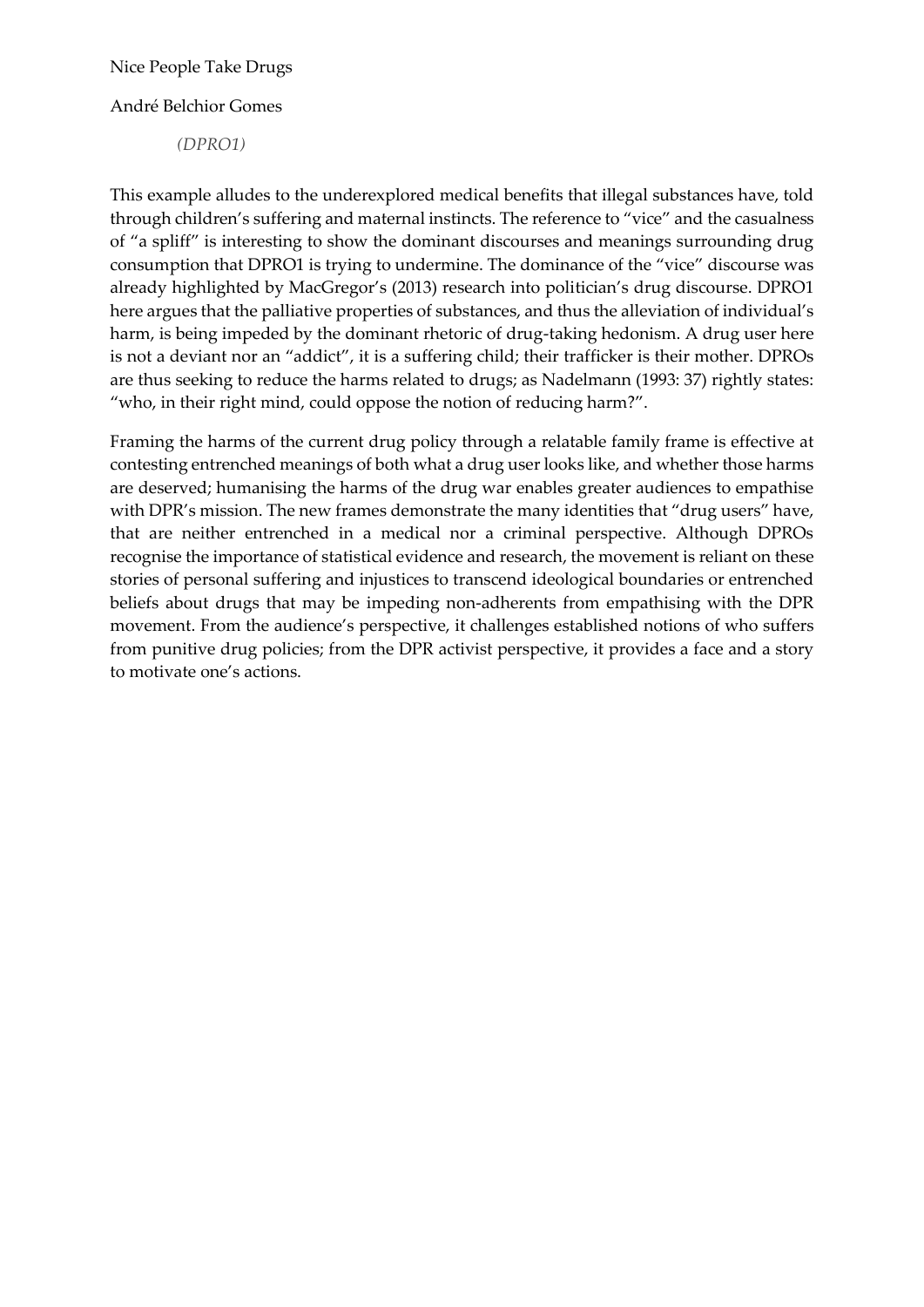André Belchior Gomes

## **5 CONCLUSION**

This dissertation aimed to unveil the communicative strategies that different DPROs employed in their drug reforming mission through in-depth discussions with representatives from key groups. The social movement lens employed for theoretical analysis in this investigation was quite fitting for deconstructing the communicative challenges and actions that the DPR movement faces in the UK. Through in-depth interviews, this dissertation unveiled several interesting findings that contribute to our understanding of what tactics that DPROs have deployed are being successful, and what challenges lay ahead.

Briefly summarised, the MedOS section, much like social movement scholarship, corroborated the fact that mainstream media will inevitably portray a movement. In their aim of reforming public attitudes, DPROs understood that they must be fully engaged with media players to have an impact on the outcome of their representations. This can, and should be, complemented with the development of alternative news reports that fill the epistemological gaps of mis-portrayed or underreported drug policy topics or users.

Within the NetOS section, the widening of DPR's scope of aligned movements was commonly perceived as essential to success; it was also interesting to confirm that each DPRO was aware of each other's communicative advantage and employed these advantages to maximise public influence with their available resources. Internal disagreements between DPR groups raised potential avenues for further research, as there are not many academic pursuits into understanding how the presence of capitalist firms and corporate funding will impact this social movement's actions and demands.

Finally, the DOS section brought together all the scholastic work on dominant drug frames and their subversion. DPROs seem to have understood how best to align their core beliefs with hegemonic principles of law, order and public health by garnering support for DPR from law enforcement and medical professionals. The deployment of the "suffering family" frame was a good example of frame-bridging in action, which simultaneously contested the image of a conventional drug user and reasons for using drugs beyond the medical "addiction" frame.

### **5.1 Avenues for Further Research**

Further work into DPR as a social movement could be beneficial for the movement itself. The social movement lens is particularly useful at examining how DPROs could further exploit their antagonistic relationship with the state, and when should they employ a closer relationship with the establishment's agents. Visualising DPROs as a common movement could also increase the cooperation and collaboration of organisations to expand their repertoire of common tactics and actions (Tarrow, 1994; Wang and Soule, 2012).

The rich interview data also highlighted potential avenues for further research, most notably the issues that DPRO funding will create for the movement. Corrigall-Brown (2016) has forayed into the complexity that corporate or elite funding has on altering group's actions and commitments to the movement. Deeper analysis into how corporate funding has altered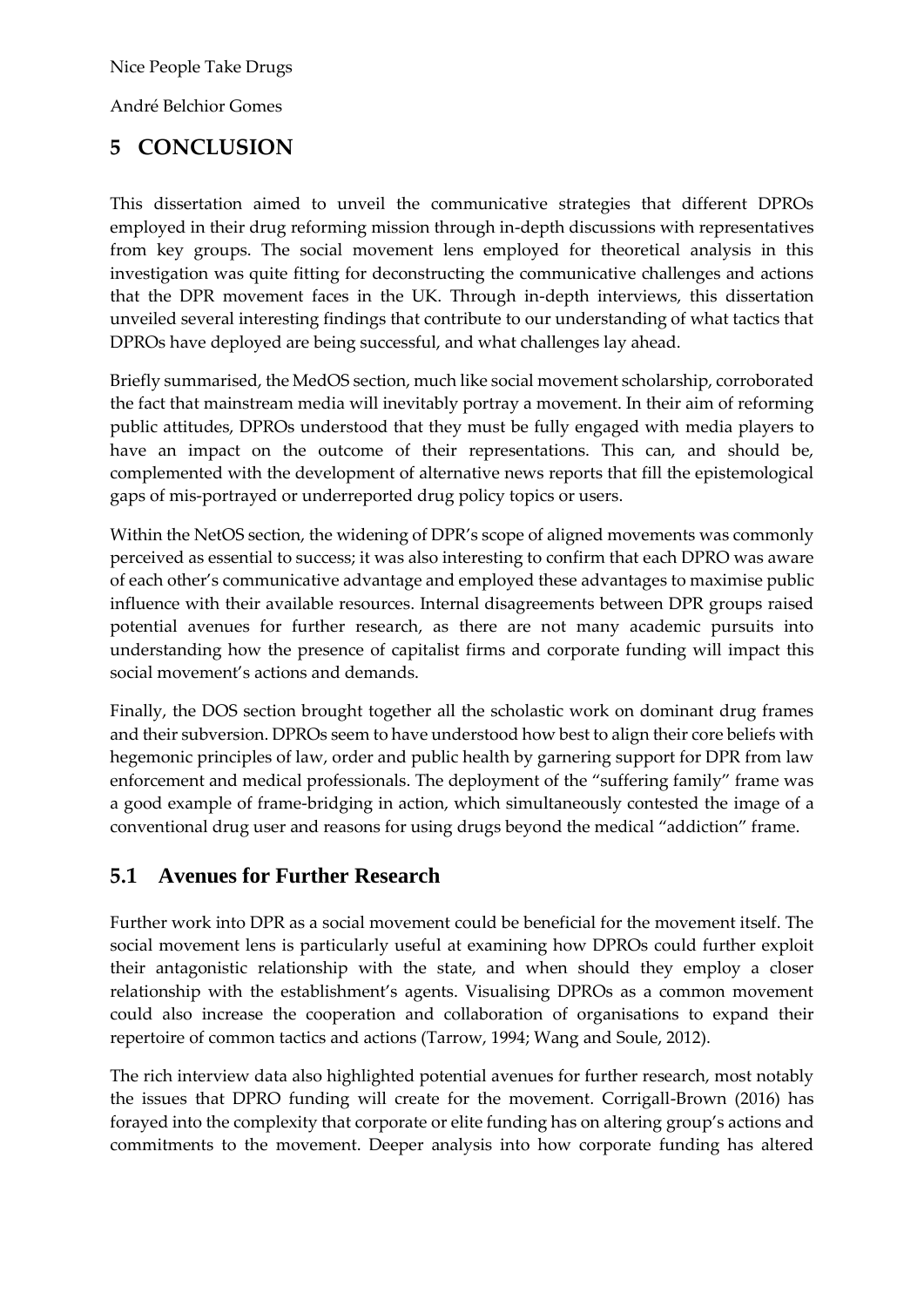André Belchior Gomes

DPRO's actions, and how this is perceived by other DPROs, could produce some interesting research into the future developments of drug policy reform in the UK.

### **REFERENCES**

Acevedo, B. (2007). Creating the cannabis user: A post-structuralist analysis of the re-classification of cannabis in the United Kingdom (2004–2005). *International Journal of Drug Policy, 18*(3), 177-186.

Becker, H. (1963). *Outsiders : Studies in the sociology of deviance.* London: Free Press of Glencoe.

Benford, R., & Snow, D. (2000). Framing Processes and Social Movements: An Overview and Assessment. *Annual Review of Sociology, 26*(1), 611-639.

Berridge, V. (2013). Demons : Our changing attitudes to alcohol, tobacco, & drugs. Oxford: Oxford University Press.

Booth, S. (2017). A Comparison of the Early Responses to AIDS in the UK and the US. Res Medica, 24(1), 57-64. https://doi.org/10.2218/resmedica.v24i1.1558

Braun, V., & Clarke, V. (2006). Using thematic analysis in psychology. *Qualitative Research In Psychology*, *3*(2), 77-101. doi: 10.1191/1478088706qp063oa

Brinkmann, S., & Kvale, S. (2015). InterViews : Learning the craft of qualitative research interviewing. Los Angeles: Sage.

Bryan, M., Del Bono, E. and Pudney, S. (2013). *Licensing and regulation of the cannabis market in England and Wales: towards a cost-benefit analysis*. Institute for Social and Economic Research. Retrieved from: https://www.iser.essex.ac.uk/research/publications/521860

 Buchanan, J. (2010). Drug policy under New Labour 1997-2010: Prolonging the war on drugs. Probation Journal, 57(3), 250–262. https://doi.org/10.1177/0264550510373809

Cammaerts, B. (2012). Protest logics and the mediation opportunity structure. *European Journal of Communication, 27*(2), 117-134.

Castells, M. (2009). *Communication power.* Oxford ; New York: Oxford University Press.

Cathcart, R.S. (1980) Defining social movements by their rhetorical form, *Communication Studies, 31*(4), 267-273, DOI: 10.1080/10510978009368066

Clark, G. (1998). Stylized Facts and Close Dialogue: Methodology in Economic Geography. Annals of the Association of American Geographers, 88(1), 73-87.

Coomber, R., Morris, C., & Dunn, L. (2000). How the media do drugs: Quality control and the reporting of drug issues in the UK print media. *International Journal of Drug Policy, 11*(3), 217-225.

Corrigall-Brown, C. (2016). Funding for Social Movements. *Sociology Compass*, *10*(4), 330-339. doi: 10.1111/soc4.12362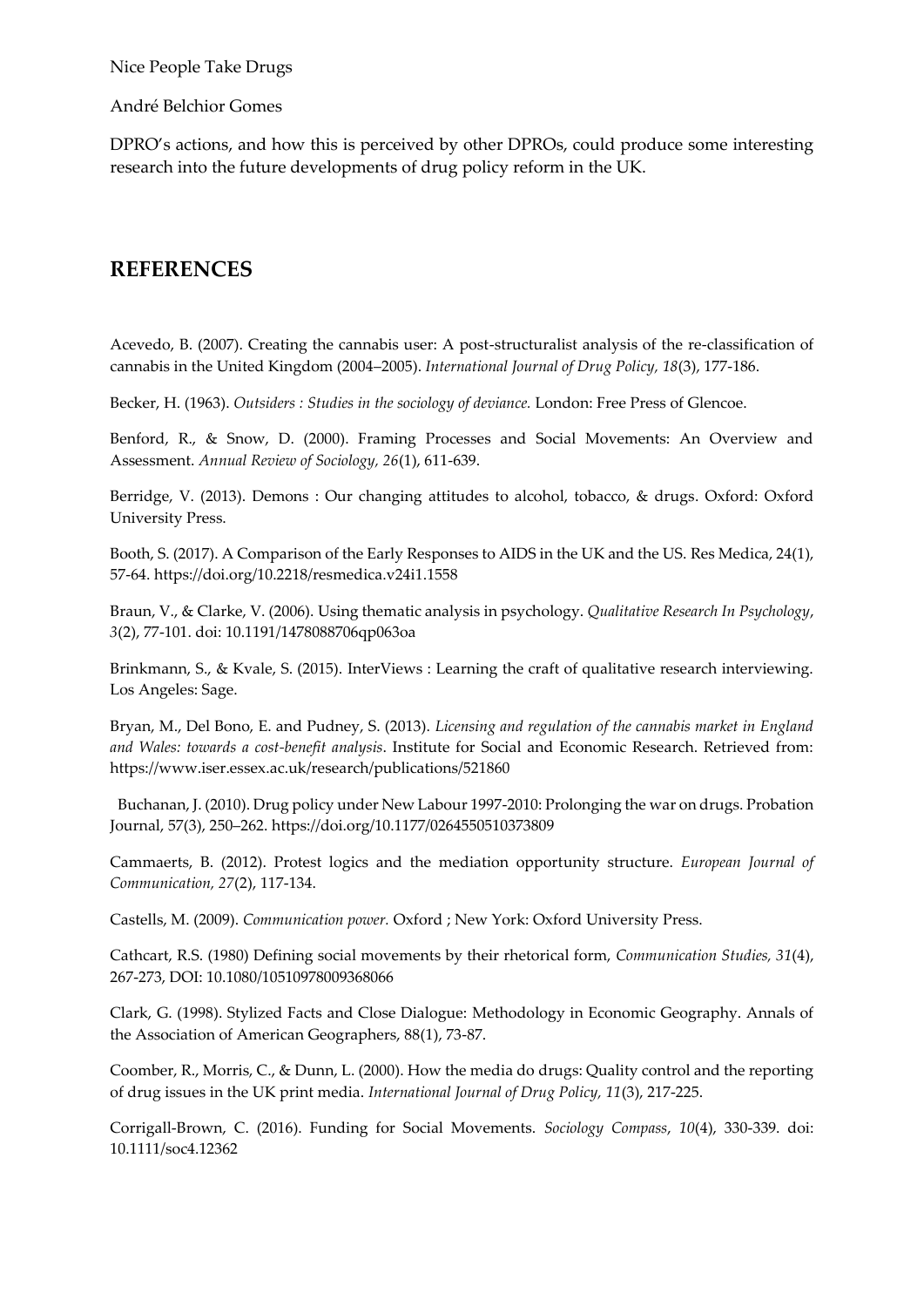#### André Belchior Gomes

Davidson, C. (2009). Transcription: Imperatives for Qualitative Research. *International Journal of Qualitative Methods, 8*(2), 35-52.

 Diani, M. (1992). The Concept of Social Movement. *The Sociological Review, 40*(1), 1–25. https://doi.org/10.1111/j.1467-954X.1992.tb02943.x

Diani, M., & McAdam, D. (2003). Social movements and networks: Relational approaches to collective action. Oxford: Oxford University Press.

Duke, K. (2002). Getting Beyond the 'Official Line': Reflections on Dilemmas of Access, Knowledge and Power in Researching Policy Networks. *Journal of Social Policy, 31*(1), 39-59. doi:10.1017/S0047279402006505

Durkheim, E., & Fauconnet, P. (1925). *L'éducation morale*. Paris: F. Alcan.

Eastwood, N., Fox, E., & Rosmarin, A. (2016). *A Quiet Revolution: Drug Decriminalisation Across the Globe.* Retrieved from Release website: https://www.release.org.uk/sites/default/files/pdf/publications/A%20Quiet%20Revolution%20- %20Decriminalisation%20Across%20the%20Globe.pdf

Farrall,St., Burke, N., & Hay, C. (2015). Revisiting Margaret Thatcher's law and order agenda: The slowburning fuse of punitiveness. *British Politics, 11*(2), 205-231.

Ferree, M. et al. (2002). Shaping abortion discourse: Democracy and the public sphere in Germany and the United States. Cambridge: Cambridge University Press.

Furlong, S. (2019, July 31). Majority of the UK Support Cannabis Legalisation. *Voltface*. Retrieved from: https://volteface.me/feature/majority-uk-support-cannabis-legalisation/

Gamson, W. (1990). *The strategy of social protest* (2nd ed.). Belmont, Calif.: Wadsworth Pub.

Gamson, W., & Wolfsfeld, G. (1993). Movements and Media as Interacting Systems. *The Annals of the American Academy of Political and Social Science, 528*, 114-125.

Giugni, M. (2009). Political Opportunities: From Tilly to Tilly. *Swiss Political Science Review, 15*(2), 361- 367.

Glasser, I. (2000). American drug laws: The new Jim Crow. *Albany Law Review*, 63(3), 703-724.

Goffman, E. (1974). Frame analysis: An essay on the organization of experience. New York: Harper Colophon Books.

Guest, G., MacQueen, K. M., & Namey, E. E. (2012). *Applied thematic analysis*. Thousand Oaks, CA: SAGE Publications, Inc. doi: 10.4135/9781483384436

Gulland, A. (2016). Five minutes with . . . Steve Rolles, drug policy analyst. *British Medical Journal*.

Harvey, W.S. (2010). Methodological Approaches for Interviewing Elites. *Geography Compass, 4*(3): 193- 205.

Houbourg, E., & Bjerge, B. (2017). *The SAGE handbook of drug and alcohol studies* (pp. 181-191). London: SAGE Publications.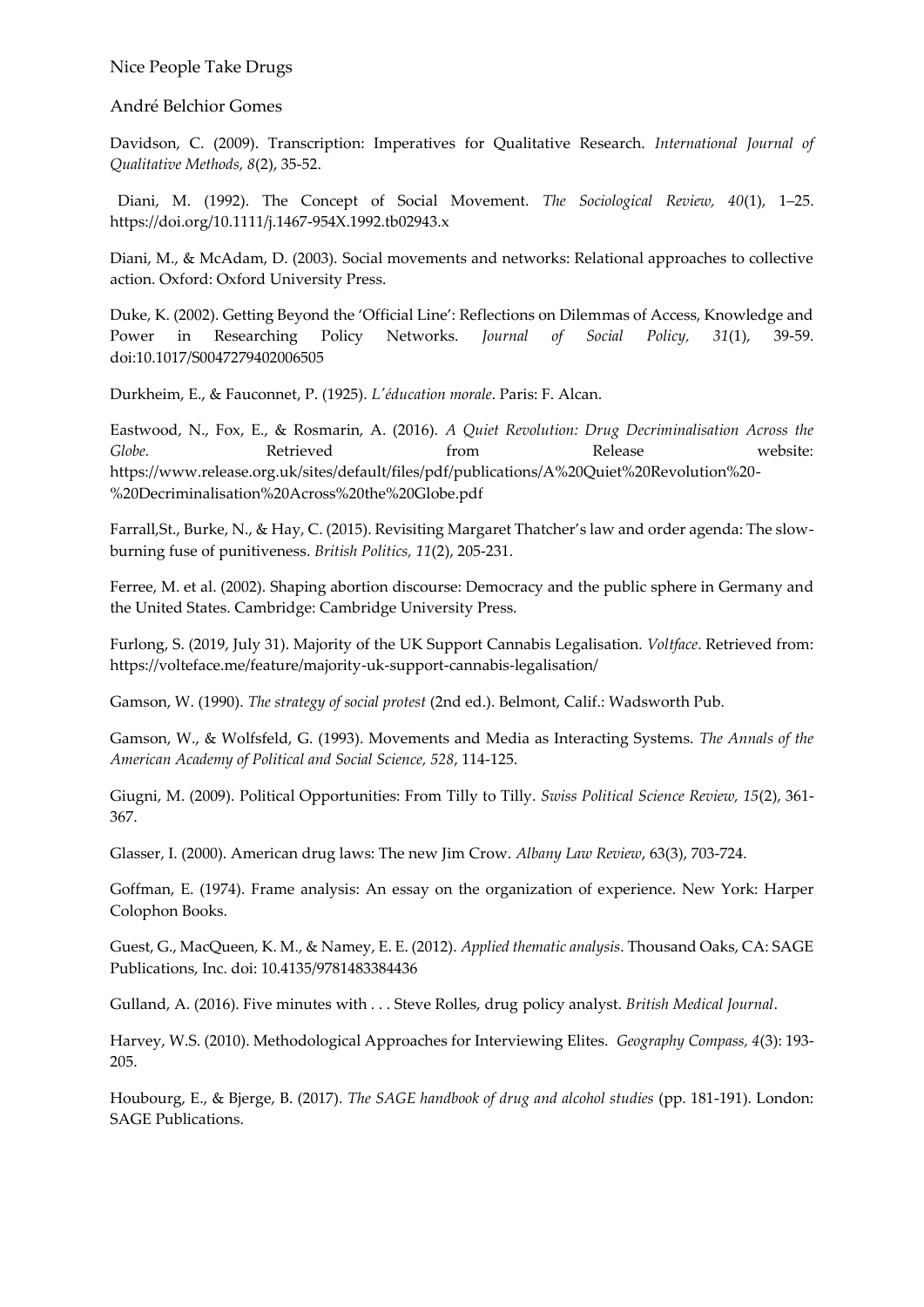André Belchior Gomes

Koopmans, R., and Statham, P. (1999) Ethnic and civic conceptions of nationhood and the differential success of the extreme right in Germany and Italy. In: Giugni, M., McAdam, D., and Tilly, C. (eds), *How Social Movements Matter.* University of Minnesota Press, Minneapolis, pp. 225–251.

Krips, H. (1990). Power and resistance. *Philosophy of the Social Sciences, 20*(2), 170-182

Kvale, S. (1996). Interview Views: An Introduction to Qualitative Research Interviewing. Thousand Oaks, CA: Sage Publications.

Laclau, E., & Mouffe, C. (1985). Hegemony and socialist strategy: Towards a radical democratic politics. London: Verso.

Lancaster, K. (2017) Confidentiality, anonymity and power relations in elite interviewing: conducting qualitative policy research in a politicised domain, International Journal of Social Research Methodology, 20(1), 93-103, DOI: 10.1080/13645579.2015.1123555

Lancaster, K., Treloar, C., & Ritter, A. (2017). 'Naloxone works': The politics of knowledge in 'evidencebased' drug policy. *Health*, *21*(3), 278-294. doi: 10.1177/1363459316688520

Lilleker, D. (2003). Interviewing the Political Elite: Navigating a Potential Minefield. *Politics, 23*(3), 207- 214.

Macgregor, S. (2013). Barriers to the influence of evidence on policy: Are politicians the problem? *Drugs: Education, Prevention and Policy, 20*(3), 225-233.

MacGregor, S. (2017). The Politics of Drugs: Perceptions, Power and Policy. London: Palgrave Macmillan.

Marcus, G. (2000). Emotions in politics. *Annual Review of Political Science, 3*(1), 221-250.

McCammon, H., Newman, H., Muse, C., & Terrell, T. (2007). Movement Framing and Discursive Opportunity Structures: The Political Successes of the U.S. Women's Jury Movements. *American Sociological Review, 72*(5), 725-749. Retrieved from http://www.jstor.org/stable/25472489

McCurdy, P. (2010). Breaking the spiral of silence: unpacking the "media debate" within global justice movements. A case study of Dissent! and the 2005 Gleneagles G8 summit. *Interface: a journal for and about social movements, 2* (2): 42 - 67

Measham,F. & Shiner, M. (2009). The legacy of 'normalisation': The role of classical and contemporary criminological theory in understanding young people's drug use. *International Journal of Drug Policy, 20*(6), 502-508.

Mills, H. (1994). Drug addicts 'commit half of property crimes'. *The Independent.* Retrieved from: https://www.independent.co.uk/news/uk/drug-addicts-commit-half-of-property-crimes-1393516.html

Mold, A. (2006). 'The Welfare Branch of the Alternative Society?' The Work of Drug Voluntary Organization Release, 1967–1978. Twentieth Century British History, 17(1), 50-74.

Mold, A. (2008) Heroin: The Treatment of Addiction in Twentieth-century Britain. DeKalb: Northern Illinois University Press.

Mold, A. (2008). *Heroin*. DeKalb: Northern Illinois Univ. Press.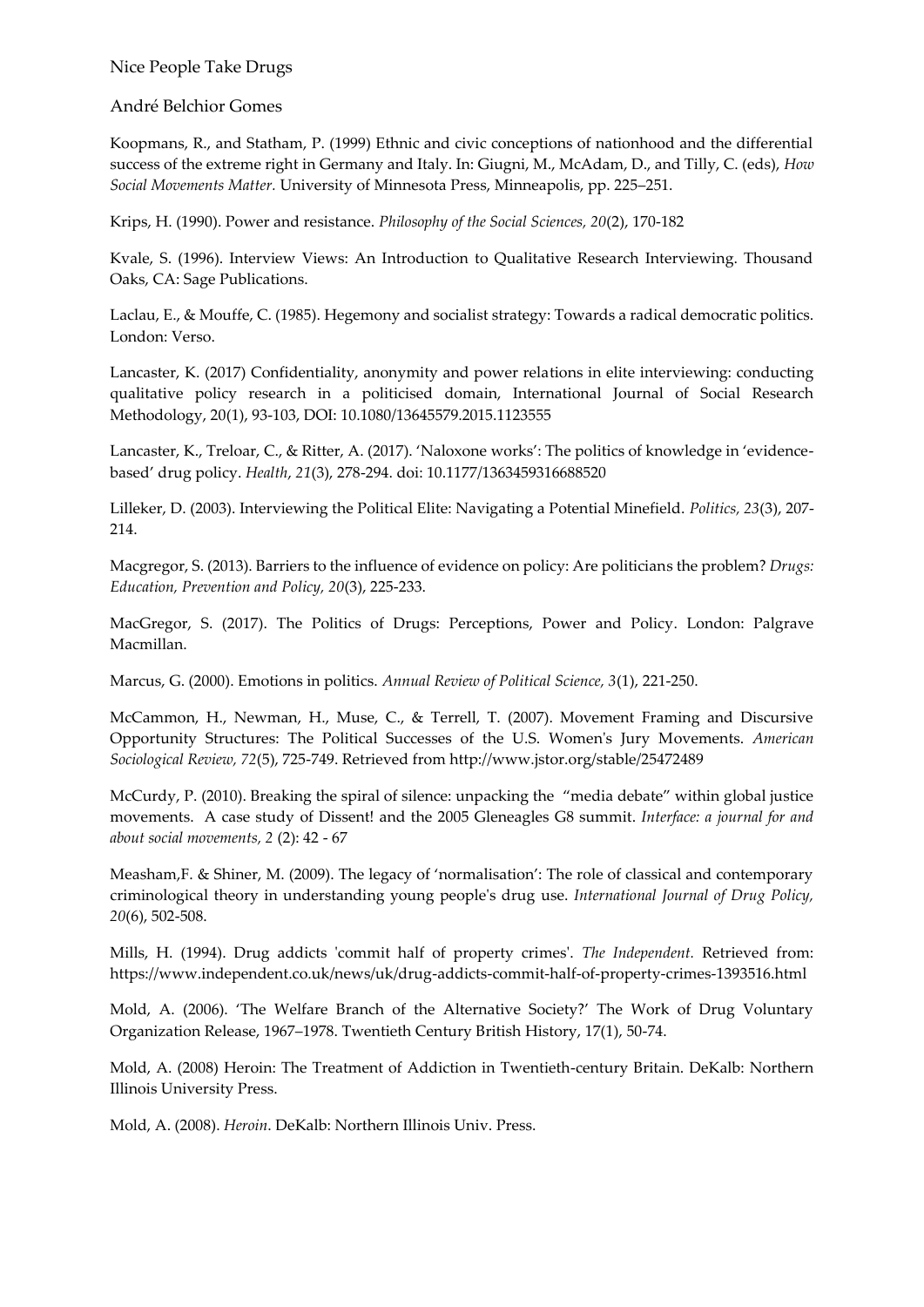#### André Belchior Gomes

Monaghan, M. (2012). The Recent Evolution of UK Drug Strategies: From Maintenance to Behaviour Change? *People Place and Policy Online, 6*(1), 29-40.

Nadelmann, E. (1990). Global Prohibition Regimes: The Evolution of Norms in International Society. *International Organization, 44*(4), 479-526. Retrieved from http://www.jstor.org/stable/2706851

Nadelmann, E. A. (1993). Progressive legalizers, progressive prohibitionists and the reduction of drugrelated harm. *Psychoactive drugs and harm reduction: From faith to science*, 34-45.

 Ostrander, S. A. (1993). "SURELY YOU'RE NOT IN THIS JUST TO BE HELPFUL": Access, Rapport, and Interviews in Three Studies of Elites. *Journal of Contemporary Ethnography, 22*(1), 7–27. https://doi.org/10.1177/089124193022001002

Ostrander,, S. (1995). *Money For Change: Social Movement Philanthropy at the Haymarket People's Fund*. Temple University Press. Retrieved from http://www.jstor.org/stable/j.ctt14bsszt

Parker, H., Aldridge, Judith, & Measham, Fiona. (1998). *Illegal leisure: The normalization of adolescent recreational drug use.* London; New York: Routledge.

Parker, H., Newcombe, R., & Bakx, K. (1987). The New Heroin Users: Prevalence and characteristics in Wirral, Merseyside. British Journal of Addiction, 82(2), 147-157.

Pearson, G. (1987). *The new heroin users*. Oxford: Basil Blackwell.

Pearson, G. (1991). Drug-Control Policies in Britain. *Crime and Justice, 14*, 167-227. Retrieved from http://www.jstor.org.gate3.library.lse.ac.uk/stable/1147461

Pennay, A., & Measham, F. (2016) The normalisation thesis – 20 years later, *Drugs: Education, Prevention and Policy, 23*(3), 187-189, DOI: 10.3109/09687637.2016.1173649

Radcliffe, P. & Stevens, A. (2008). Are drug treatment services only for 'thieving junkie scumbags'? *Drug users and the management of stigmatised identities. Social Science & Medicine, 67*(7), 1065-1073.

Reuter P, & Stevens A. (2007). *An Analysis of UK Drug Policy*. LondonUK Drug Policy Commission. Retrieved from: https://www.ukdpc.org.uk/wp-content/uploads/Policy%20report%20- %20An%20analysis%20of%20UK%20drug%20policy.pdf

Reuter, P., & Stevens, A. (2008). Assessing UK drug policy from a crime control perspective. *Criminology & Criminal Justice, 8*(4), 461-482.

Richards, D. (1996). Elite Interviewing: Approaches and Pitfalls. *Politics, 16*(3), 199-204.

Robin Room (1991) Drug policy reform in historical perspective: movements and mechanisms, *Drug and Alcohol Review, 10*(1), 37-43, DOI: 10.1080/09595239100185051

 Rogeberg, O. (2015). Drug policy, values and the public health approach –four lessons from drug policy reform movements. *Nordic Studies on Alcohol and Drugs, 32*(4), 347–364. https://doi.org/10.1515/nsad-2015-0034

Ryan, C. (1991). Prime time activism : Media strategies for grassroots organizing (1st ed.). Boston, MA: South End Press.

Sampson, A. (2002). Framing the Non-offender. *Criminal Justice Matters 47*(1):6-7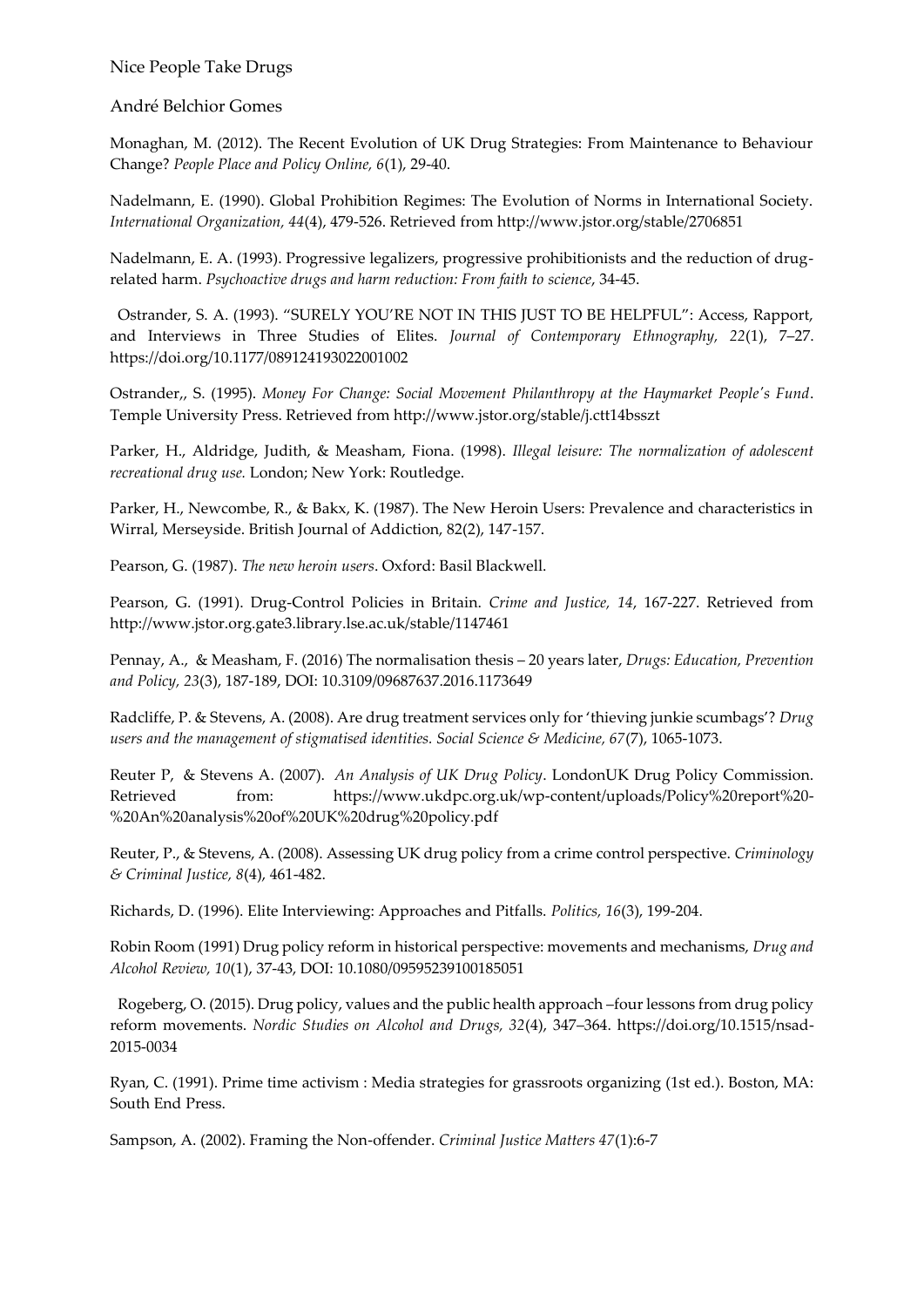#### André Belchior Gomes

Sarah Knox & Alan W. Burkard (2009) Qualitative research interviews, *Psychotherapy Research,19*(4-5), 566-575, DOI: 10.1080/10503300802702105

Seddon, T. (2000). Explaining the Drug–Crime Link: Theoretical, Policy and Research Issues. *Journal of Social Policy, 29*(1), 95-107. doi:10.1017/S0047279400005833

Seddon, T. (2011). Explaining drug policy: Towards an historical sociology of policy change. International Journal of Drug Policy, 22(6), 415-419.

Seddon, T., Ralphs, R., & Williams, L. (2008). Risk, Security and The 'Criminalization' of British Drug Policy. The British Journal of Criminology, 48(6), 818-834.

Shiner, M. (2013). British Drug Policy and the Modern State: Reconsidering the Criminalisation Thesis. Journal of Social Policy, 42(3), 623-643.

Shuy, W. (2003). In-Person Versus Telephone Interviewing. In Holstein, J., & Gubrium, Jaber F (ed.). *Inside interviewing new lenses, new concerns*. Thousand Oaks: Sage Publications.

Silverstone, R. (2002). Complicity and collusion in the mediation of everyday life. *New Literary History, 33*(4), 761-780.

Snow, D. (2013). Framing and Social Movements. The Wiley-Blackwell Encyclopedia of Social and Political Movements.

Stevens, & Zampini. (2018). Drug policy constellations: A Habermasian approach for understanding English drug policy. *International Journal of Drug Policy, 57*, 61-71.

Stevens, A. & Zampini. G.F.. (2018). Drug policy constellations: A Habermasian approach for understanding English drug policy. *International Journal of Drug Policy, 57*, 61-71.

Sturge, G.(2019, July 23). *UK Prison Population Statistics*. Retrieved from House of Commons Library: https://researchbriefings.parliament.uk/ResearchBriefing/Summary/SN04334

Sturges, J., & Hanrahan, K. (2004). Comparing Telephone and Face-to-Face Qualitative Interviewing: a Research Note. Qualitative Research, 4(1), 107-118. doi: 10.1177/1468794104041110

Sullivan, D. (2018). Drug reform police chief faces the Downing Street backlash. Retrieved 18 August 2019, from https://www.politics.co.uk/comment-analysis/2018/02/19/drug-reform-police-chief-facesthe-downing-street-backlash

Tarrow, S.G. (1994). Power in Movement: Social Movements and Contentious Politics. Cambridge University Press.

Taylor, S., Beckett Wilson, H., Barrett, G., Jamieson, J., & Grindrod, L. (2018). Cannabis Use in an English Community: Acceptance, Anxieties, and the Liminality of Drug Prohibition. *Contemporary Drug Problems, 45*(4), 401–424. https://doi.org/10.1177/0091450918787551

Tieberghien, J. (2017). (Il)legal drugs and social media: rethinking theories of framing and agendasetting? Presented at the Conference organised by the workgroup on Critical Approaches towards Alcohol, Tobacco and Other Drugs (CAATOD).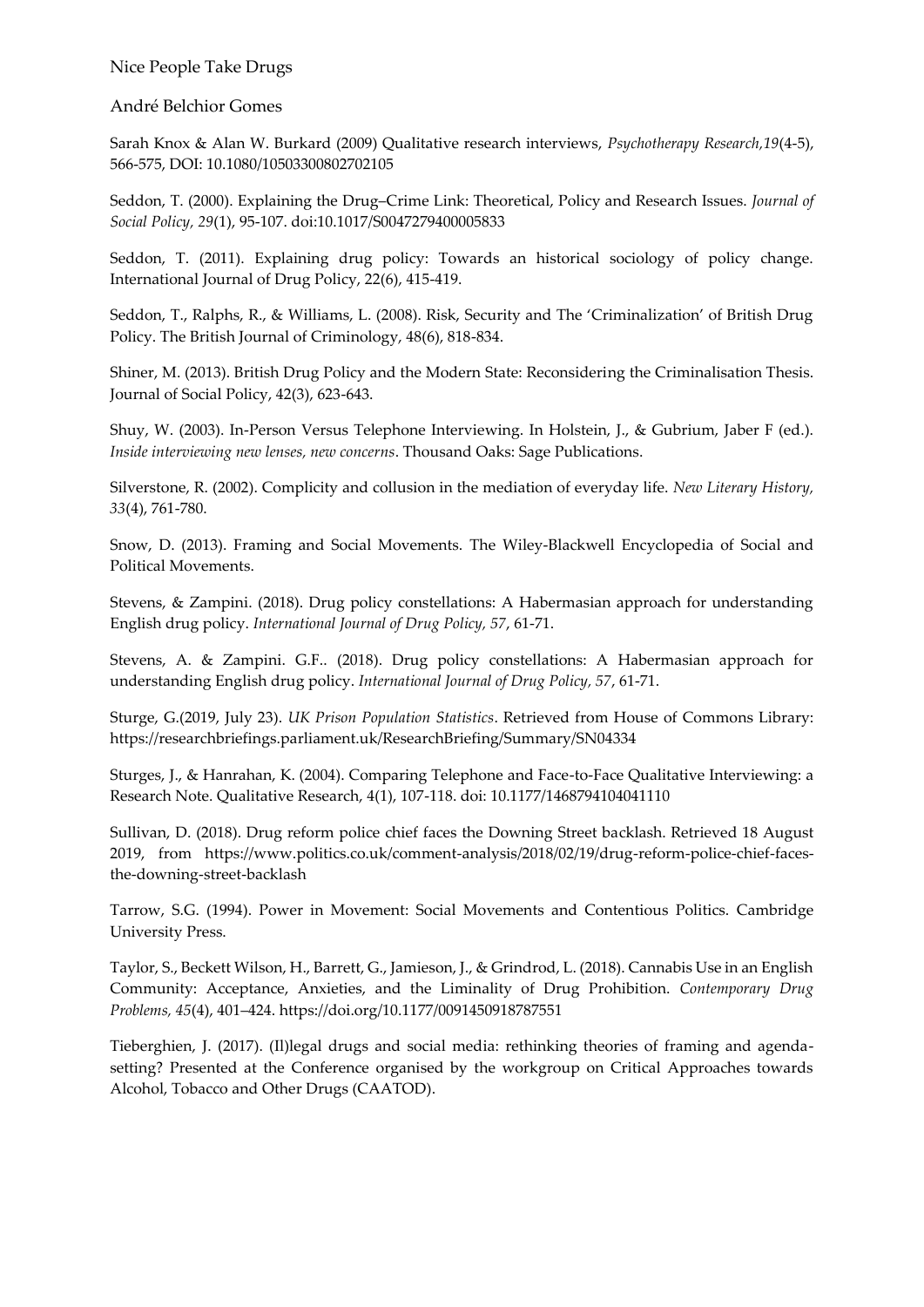André Belchior Gomes

UK Drug Policy Commission (2010). Getting Serious about Stigma: the problem with stigmatising drug users An Overview. Retrieved from: https://www.ukdpc.org.uk/publication/getting-serious-aboutstigma-problem-stigmatising-drug-users/

UK Drug Policy Commission (UKDPC). (2012). *A Fresh Approach to Drugs*. London.

Wang, D., & Soule, S. (2012). Social Movement Organizational Collaboration: Networks of Learning and the Diffusion of Protest Tactics, 1960–1995. *American Journal of Sociology, 117*(6), 1674-1722. doi:10.1086/664685

Wengraf, T. (2011). Qualitative Research Interviewing. London: Sage.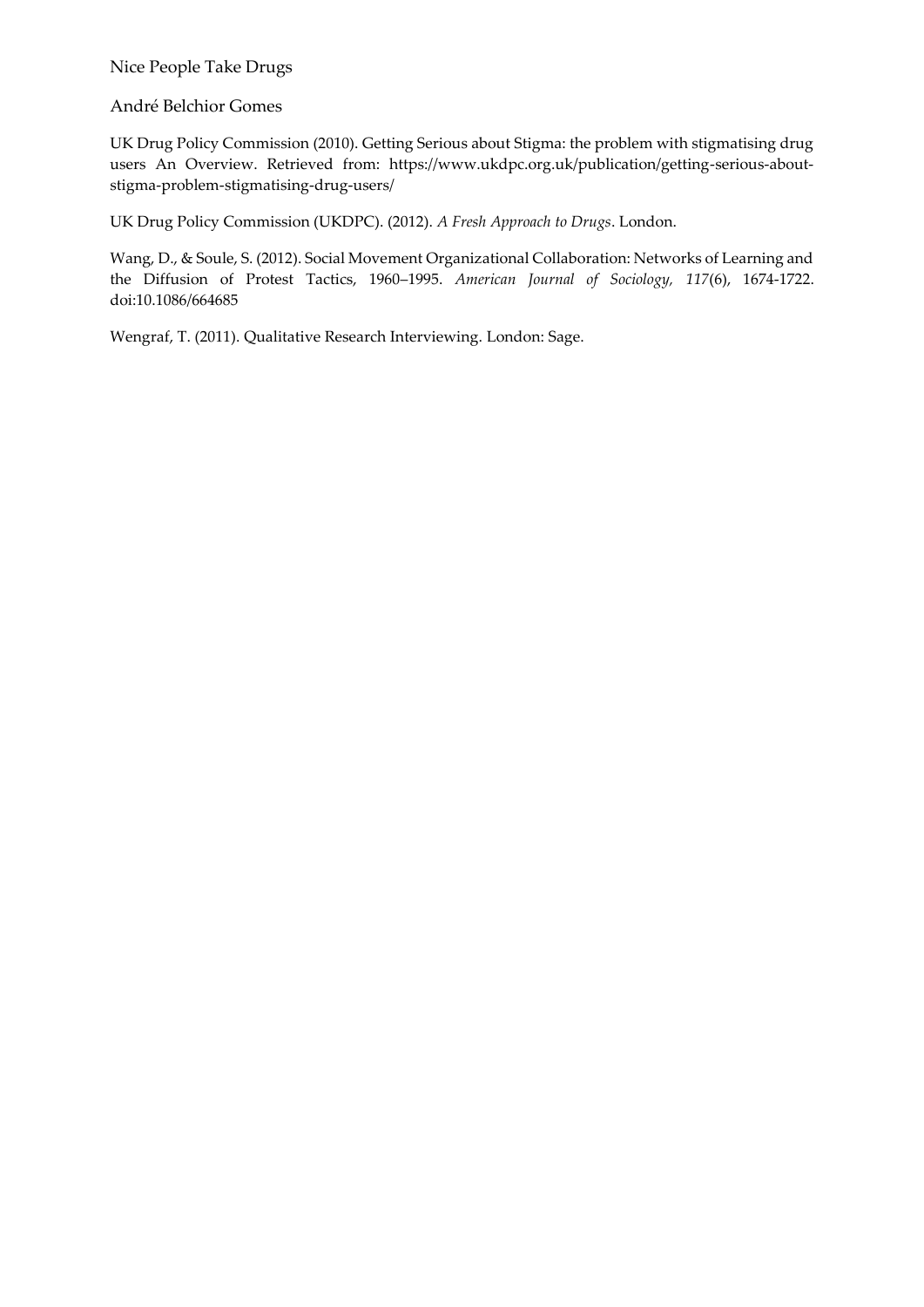André Belchior Gomes

### **APPENDICES**

### **APPENDIX A - INTERVIEW QUESTIONS**

- 1. How did you get into the drug policy world? Previous interests?
- 2. What do you find particularly special or unique about communications in this area?
- 3. What information was available to you about drug policy? What did you know coming into the field?
- 4. What do people generally say to you when you tell them you work in your line of work?

On the political culture of the British debate on drugs

- 5. What do you think is the public's perception about DPR as a field?
- 6. How would you describe the media environment for debating and questioning drug policy?
- 7. Who are the main players in the British drug policy debate? i.e. actors with most influence on DP outcome
- 8. Do you work with any government institution? What's your relationship like with the government?
- 9. Are there groups in society that are impeded from participating in the drug policy debate?
	- a. Is the DP field ensuring marginalised populations are included in the DP conversation? –voice left out of conversation

The deployment of mediation – drugs and crime nexus

- 10. Do you see the mainstream media talk about drugs in a particular way?
	- a. What about drug policy reform efforts? How does the mainstream media approach your industry?
	- b. How is the DPR industry portrayed in mainstream media?
- 11. Are there limits in what is deemed as an "acceptable way" to talk about drugs in the media?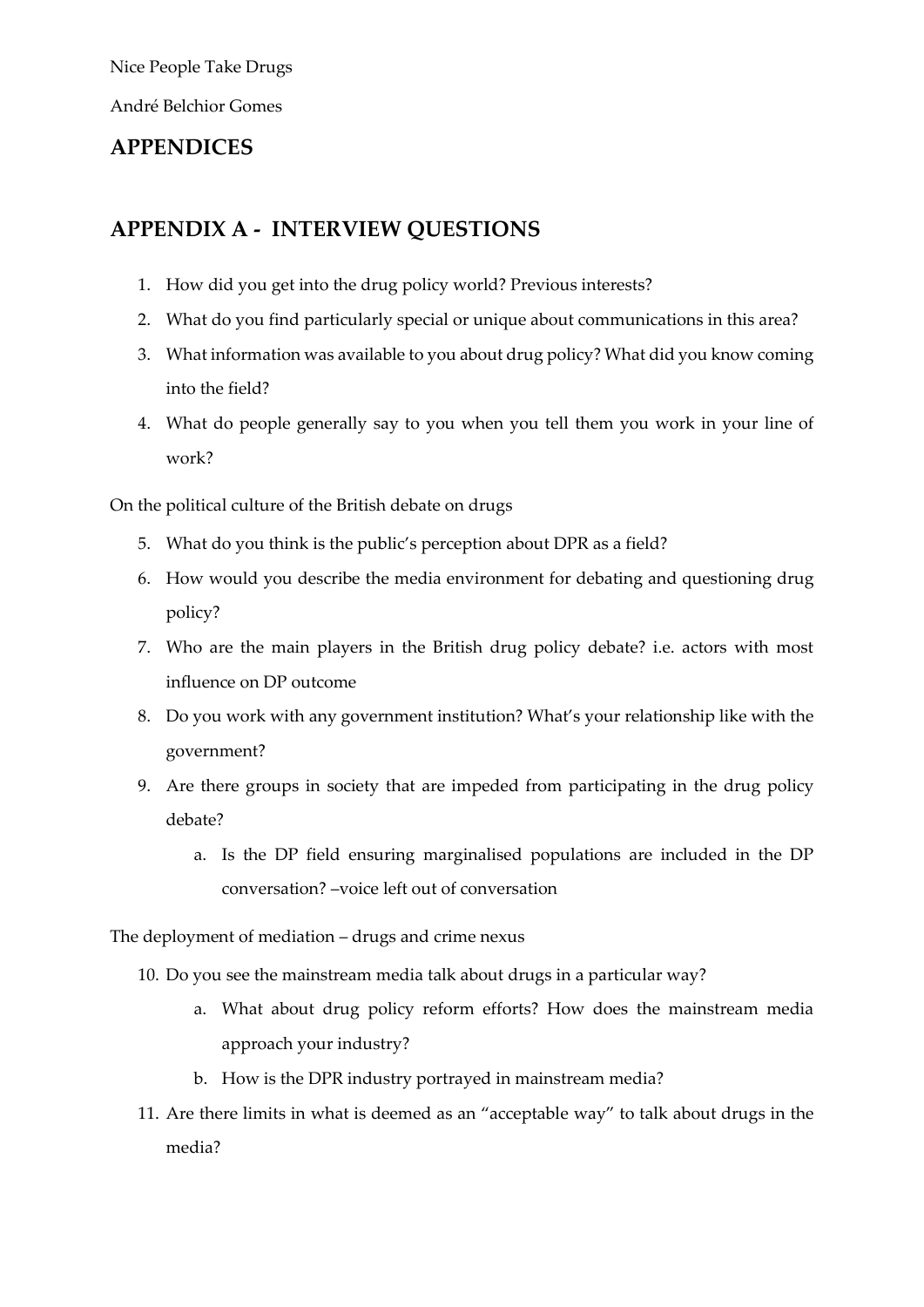#### André Belchior Gomes

- 12. Do you think there's conflation of different issues, like drugs and crime, that make it difficult for the drug policy conversation to go down different paths?
- 13. A lot of research points out to the connection of drug use and crime. Do you feel that this, or another connection, stands out as a dominant framing strategy in media?
- 14. Do you use mainstream media or opt to make and use your own media? Be it platforms, campaigning, ways of self-representation?

Discourse: deployment of frames, changing ideas of how drugs are seen

- 15. What kind of messages do you try to advocate for through your publications/communications?
- 16. Have you found that certain messages resound better in the mainstream media than others?
	- a. What sort of evidence is most powerful for making your case?
- 17. Are there dominant messages in mainstream media or in the public that you're trying to change?
- 18. How important is language, and the language you employ, to the DP movement?
- 19. Do you see all drugs being treated equally by the media?

Networks: partnerships, competition and collaboration between movements and interests.

- 20. Do you commonly work together with other drug policy orgs? Is collaboration natural/logical choice?
- 21. Are there groups of interest that divide the drug policy reform movement?
- 22. What are the main points of contention in the DPR world? Are there shared core beliefs?
- 23. What kind of non-DP organisations would you partner with and why?
- 24. How are you using your alliances and partnerships to achieve your objectives?
	- a. What about breaking the drug-crime nexus?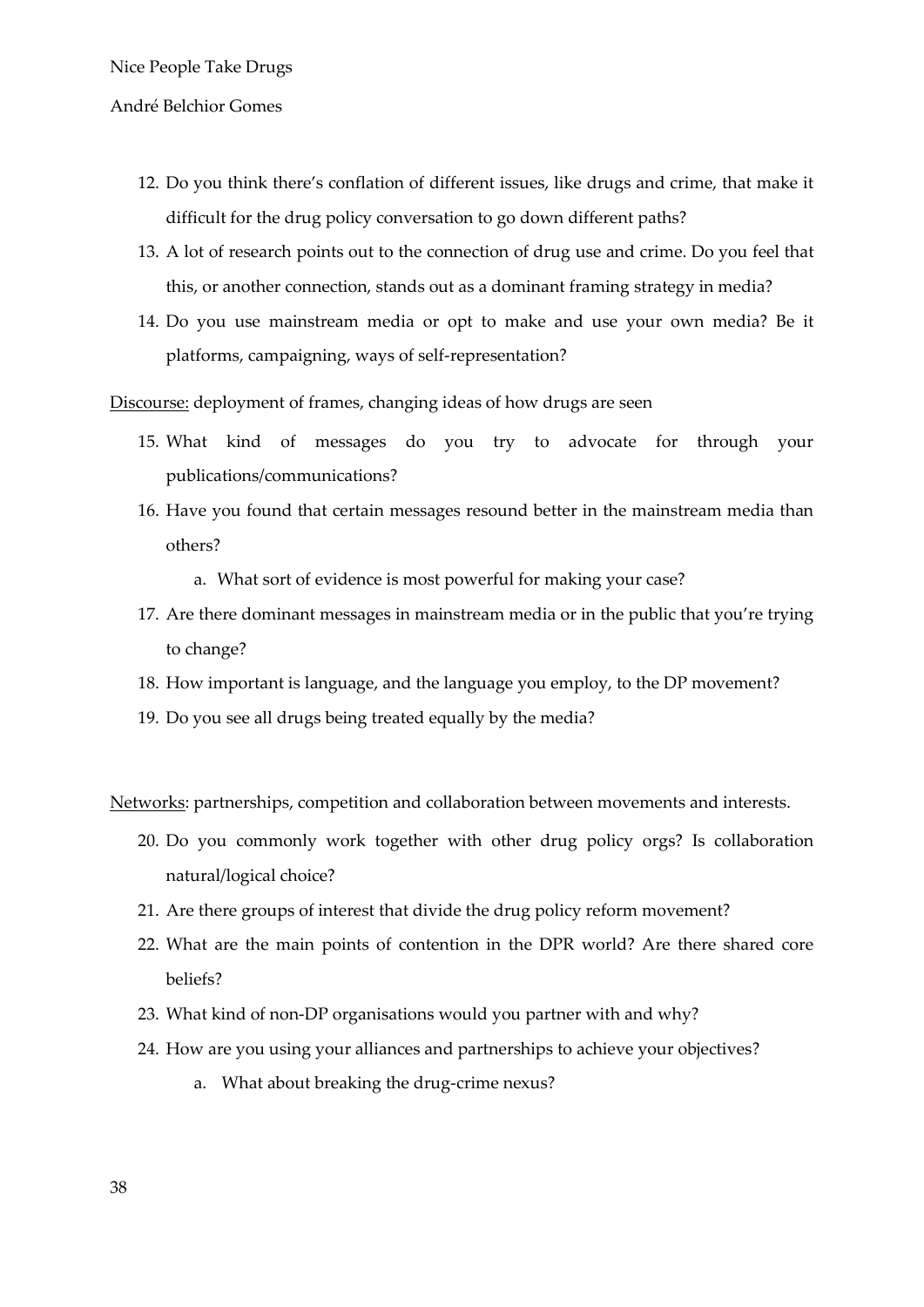André Belchior Gomes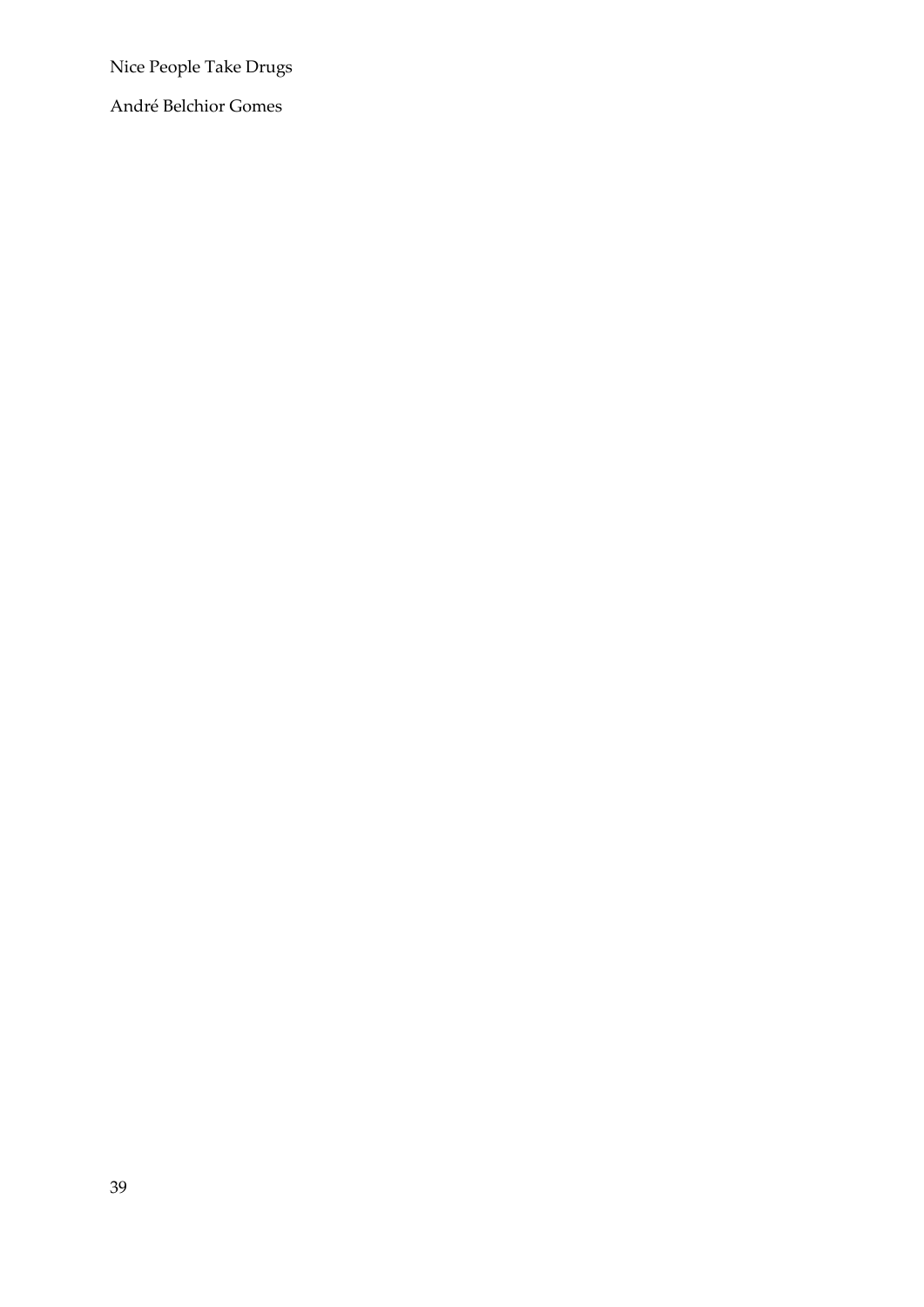André Belchior Gomes

# **APPENDIX B - ANONYMISED CONSENT FORM**

#### PARTICIPATION IN THIS RESEARCH STUDY IS VOLUNTARY

| If have read and understood the study information dated $[\underline{\hspace{1cm}}]$ $[\underline{\hspace{1cm}}]$ , or $\gamma$ es No |     |                |  |  |  |
|---------------------------------------------------------------------------------------------------------------------------------------|-----|----------------|--|--|--|
| it has been read to me. I have been able to ask questions about the study                                                             |     |                |  |  |  |
| and my questions have been answered to my satisfaction.                                                                               |     |                |  |  |  |
|                                                                                                                                       |     |                |  |  |  |
|                                                                                                                                       |     |                |  |  |  |
| I consent voluntarily to be a participant in this study and understand that $Yes$                                                     |     | No             |  |  |  |
| $\,\llbracket$ can refuse to answer questions and I can withdraw from the study at any                                                |     |                |  |  |  |
| time, without having to give a reason.                                                                                                |     |                |  |  |  |
|                                                                                                                                       |     |                |  |  |  |
|                                                                                                                                       |     |                |  |  |  |
| I agree to the interview being audio recorded                                                                                         | Yes | N <sub>0</sub> |  |  |  |
|                                                                                                                                       |     |                |  |  |  |
| I understand that the information I provide will be used for my                                                                       |     |                |  |  |  |
| dissertation and that the information will be anonymised.                                                                             |     |                |  |  |  |
|                                                                                                                                       |     |                |  |  |  |
|                                                                                                                                       |     |                |  |  |  |
| I agree that my information can be quoted in research outputs                                                                         | Yes | No             |  |  |  |
|                                                                                                                                       |     |                |  |  |  |
| If understand that any personal information that can identify me – such as Yes                                                        |     | No             |  |  |  |
| my name, address, will be kept confidential and not shared with anyone                                                                |     |                |  |  |  |
|                                                                                                                                       |     |                |  |  |  |
|                                                                                                                                       |     |                |  |  |  |

Please retain a copy of this consent form.

Participant name:

Signature: \_\_\_\_\_\_\_\_\_\_\_\_\_\_\_\_\_\_\_ Date: \_\_\_\_\_\_\_\_\_\_\_\_\_\_\_

Interviewer Name:

40